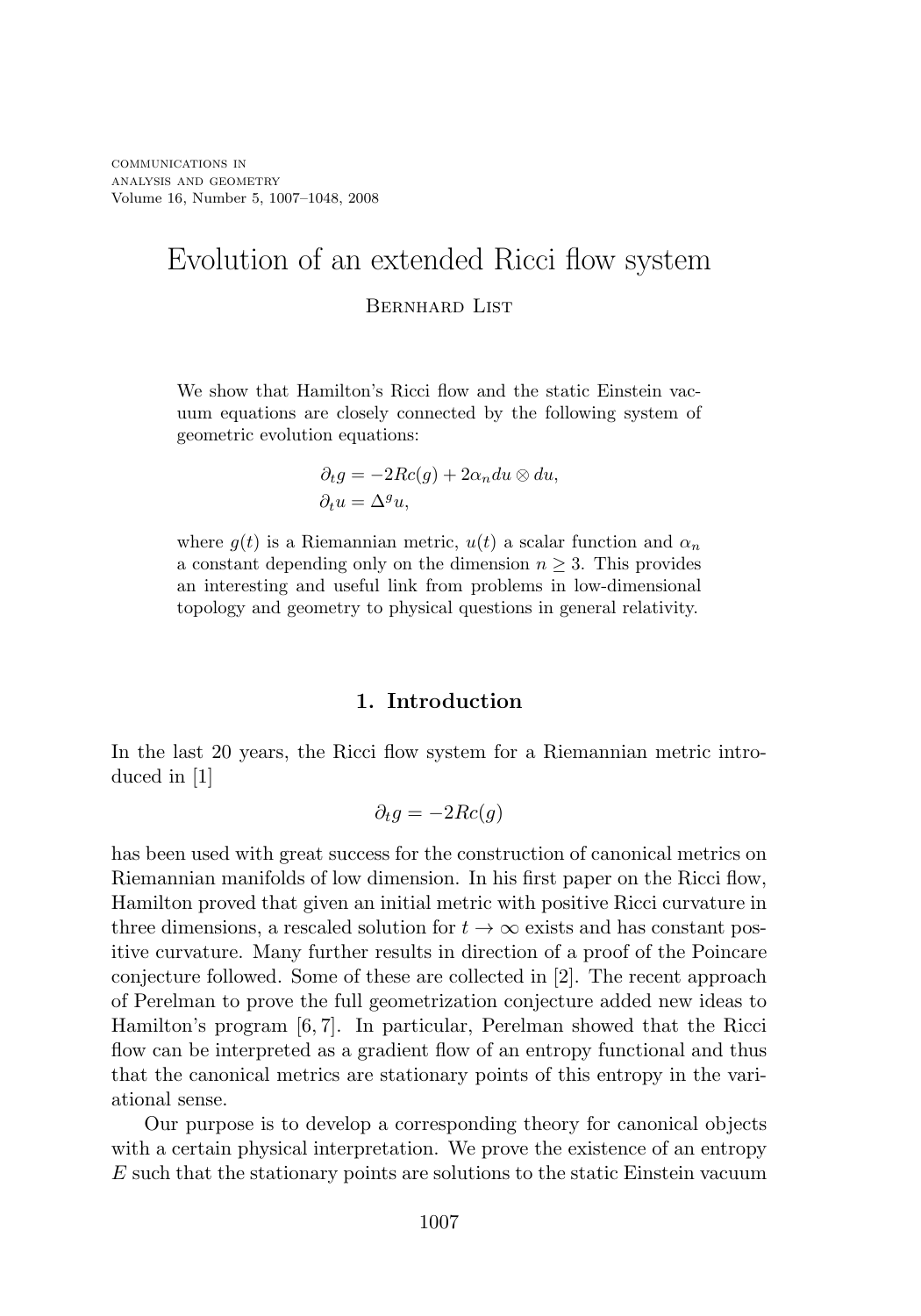equations and study an extended parabolic system

(1.1) 
$$
\begin{aligned}\n\partial_t g &= -2Rc(g) + 2\alpha_n du \otimes du, \\
\partial_t u &= \Delta^g u,\n\end{aligned}
$$

which is equivalent to the gradient flow of  $E$ . For applications on noncompact asymptotically flat manifolds, we prove short time existence for the system  $(1.1)$  on complete manifolds.

For a closer examination of the solutions, we provide a range of a priori estimates. These include local interior estimates on balls for all derivatives of  $Rm$  and  $u$ , but also global supremum bounds and time decay estimates. We obtain a long time existence result from these estimates, saying that solutions continue to exist as long as the curvature  $Rm$  of  $q(t)$  stays bounded.

From the variational structure we obtain a monotonicity formula for the flow, which we use to prove a noncollapsing result. This is crucial to obtain the injectivity radius bounds necessary for a compactness theorem. Using this result, we obtain compactness of a set of solutions satisfying natural bounds.

In addition, we apply the noncollapsing and the a priori estimates to prove that rapidly forming singularities of the flow at finite time can be rescaled to ancient solutions of the Ricci flow. This makes the study of singularity formation (and also the usage of surgery) possible.

A main motivation to study (1.1) stems from its connection to general relativity. An important issue in the numerical evolution of the Einstein equations is the construction of good initial data sets which have to satisfy the so-called constraint equations. In general, this is a hard problem [8, § 2.1, 9]. A parabolic system could be used to improve these data sets. Since this should work in particular for static solutions, our system is an interesting candidate for such a smoothing operator. It should be possible to approximate static solutions by solutions to (1.1).

Another application relates to the quasi-local mass definition of Bartnik in [10] and the recent paper of [11]. After adding suitable parabolic boundary conditions, our system could be helpful in the construction of the static minimal mass extension which would provide the minimum in the definition of this mass according to Bartnik's conjecture.

With regard to these applications, we conclude this paper with the study of (1.1) on asymptotically flat manifolds. We consider two classes of asymptotically flat manifolds and prove that for given initial data in one of these classes, the flow preserves the asymptotic structure for  $t < \infty$ . Moreover, we show that the ADM mass of the initial data is preserved for finite times.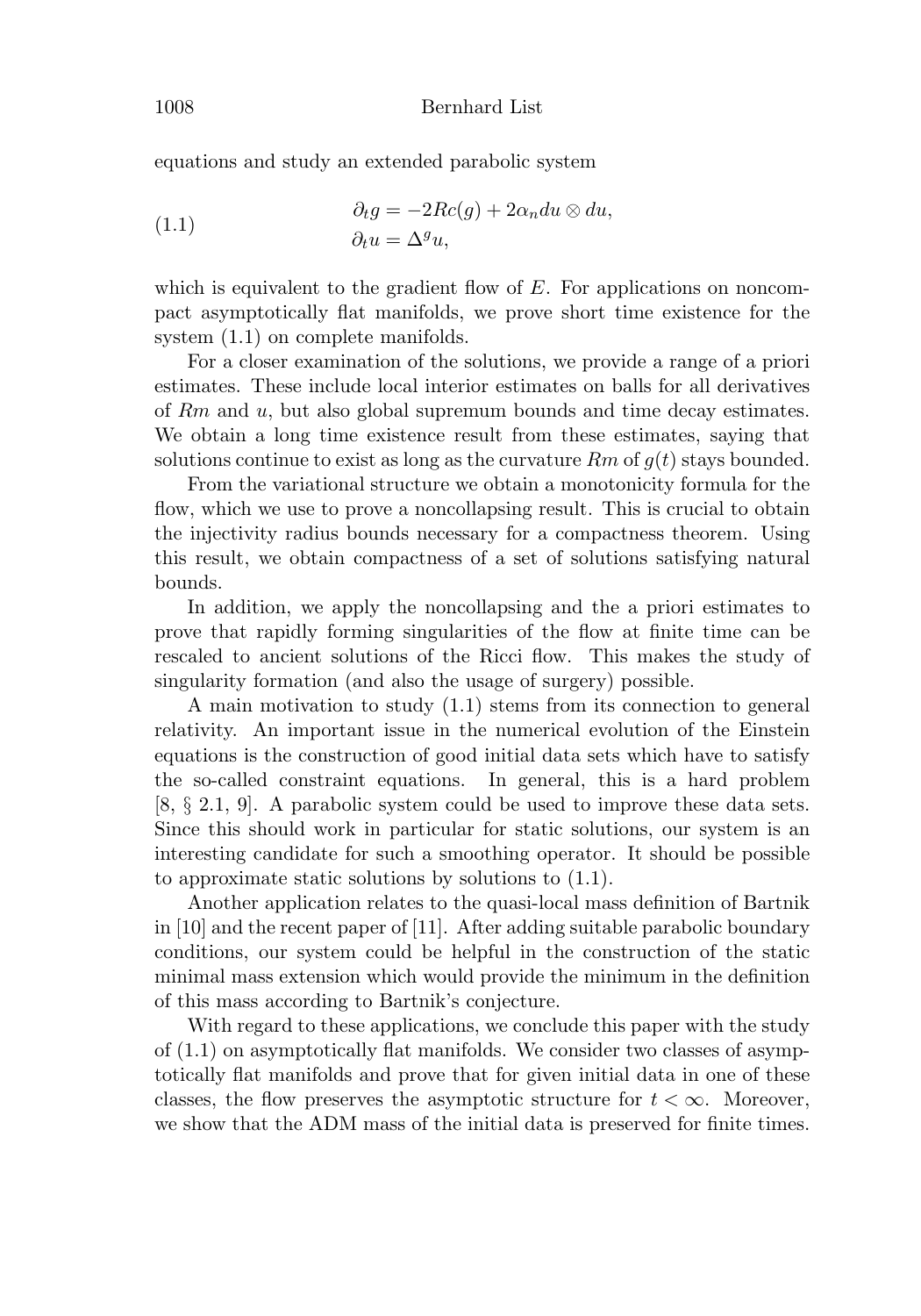## **2. Preliminaries**

We consider smooth *n*-dimensional complete Riemannian manifolds  $\Sigma$  or  $M$  where  $M$  is always used to specify a closed manifold. For a Riemannian metric q we denote the Levi–Civita connection by  $\nabla$  and its curvature tensor by  $Rm$ . The Ricci tensor is denoted by  $Rc$ , the scalar curvature by  $R$  and the volume element by  $dV$ . If we need to make clear to which metric these tensors belong, we write  $Rm(g)$  and so on. The exterior derivative of a form is denoted by d.

Given some coordinate system  $\{x^1, \ldots, x^n\}$  we abbreviate  $\partial_i := \frac{\partial}{\partial x^i}$  for the partial derivatives with respect to these coordinates,  $\nabla_i := \nabla_{\partial/\partial_i}$  for the covariant derivatives associated to g, and  $\partial_t$  for partial differentiation with respect to time. We denote the components of the Hessian  $\nabla^2$  of some function u by  $\nabla_i \nabla_j u := \nabla_{ij}^2 u$  and similar for higher derivatives. The components of the metric g itself are given by  ${g_{ij}}$ , and the inverse metric  $g^{-1}$  on the cotangent bundle  $T^*\Sigma$  is represented by  $\{g^{ij}\}\$ . The Laplacian of a function  $u$  with respect to  $g$  is given by

$$
\Delta^g u = g^{ij} \nabla_i \nabla_j u = g^{ij} (\partial_i \partial_j u - \Gamma^k_{ij} \partial_k u).
$$

Denote the set of smooth Riemannian metrics on  $\Sigma$  by  $\mathcal{M}(\Sigma)$  and the space of smooth functions by  $C^{\infty}(\Sigma)$ . The Riemannian metric g induces norms on the tensor algebra. In coordinates it is given for a tensor  $B := \{B^{j_1...j_l}_{i_1...i_k}\}$  by

$$
(2.1) \t |B|^2 := g^{i_1 m_1} \cdot \dots \cdot g^{i_k m_k} \cdot g_{j_1 n_1} \cdot \dots \cdot g_{j_l n_l} \cdot B_{i_1 \dots i_k}^{j_1 \dots j_l} \cdot B_{m_1 \dots m_k}^{n_1 \dots n_l},
$$

where we use the Einstein summation convention, meaning that we sum over a repeated lower and upper index from 1 to  $n$ . In normal coordinates, the summation can be over two lower indices. The convention is used throughout this paper. We also write  $A * B$  for a linear combination of contractions of components of the two tensors  $A$  and  $B$  when the precise form and number of these terms is irrelevant for the computation. In this notation, factors g and  $g^{-1}$  are suppressed.

To motivate our physical interest, we give a short introduction to static vacuum solutions of the Einstein equations. Further material can be found in [12, chapter 2] and [13, chapter 6]. A very thorough and detailed discussion is provided in [14].

From a geometrical point of view, a Lorentzian manifold  $(L<sup>4</sup>, h)$  is said to be static if there exists a 1-parameter group of isometries with timelike orbits and a spacelike hypersurface  $\Sigma$  which is orthogonal to these orbits.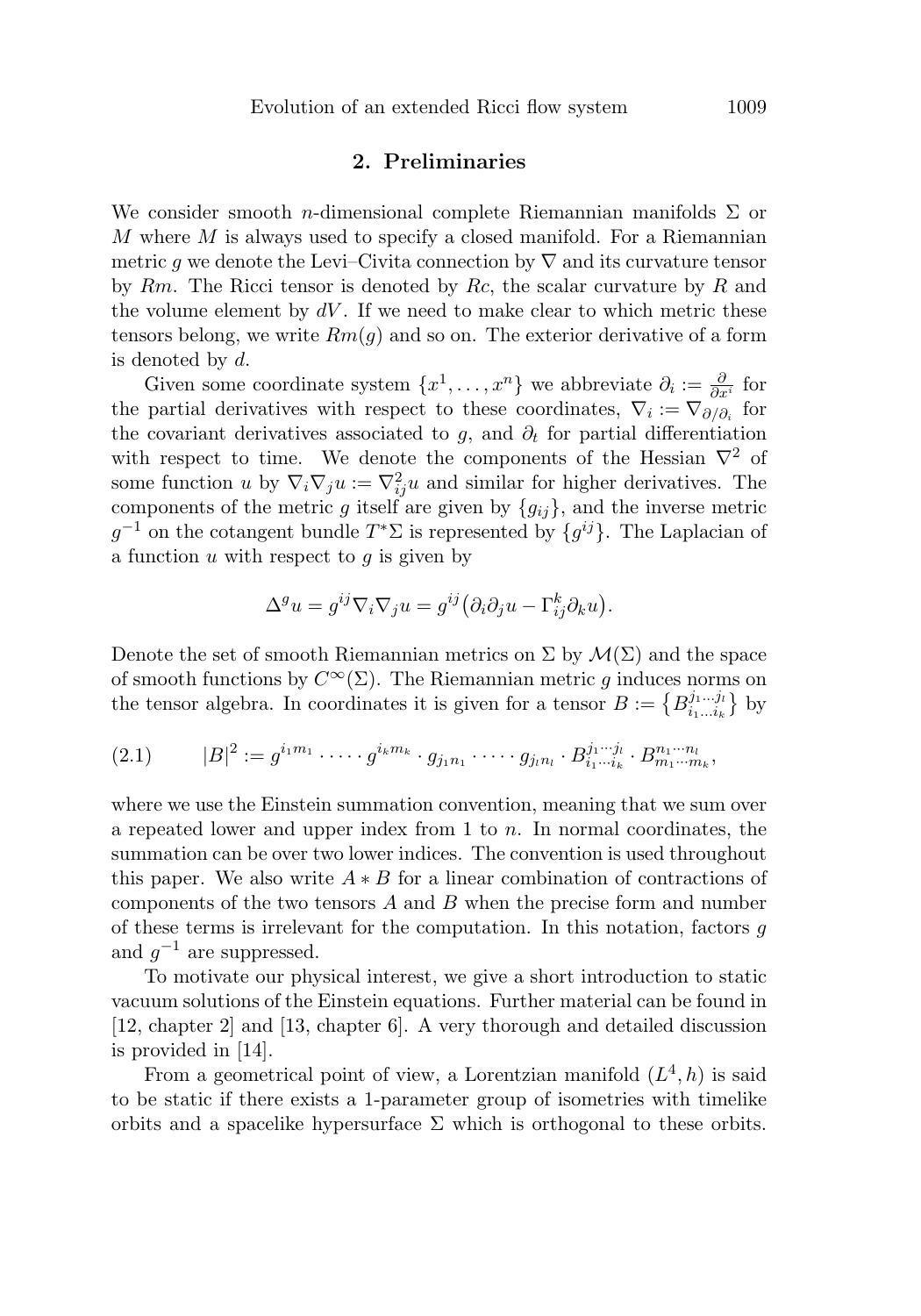Physically this reflects the fact that the solutions are independent of time, therefore having a time translation and reflection symmetry. Equivalent is the existence of a timelike, hypersurface orthogonal Killing vector field  $\xi$ .

A vacuum solution to the Einstein equations satisfies  $Rc(h) \equiv 0$ . These solutions describe the gravitational field in a region of spacetime that does not contain any matter.

The combination of these concepts is a static vacuum solution. The most important example in this class is the Schwarzschild solution. It describes the gravitational field in the exterior region around an isolated nonrotating spherically symmetric body like a star or a black hole. In suitably chosen coordinates, a static Einstein vacuum metric has the following simple form:

$$
h = -V^{2}(x^{1}, x^{2}, x^{3})dt^{2} + \sum_{i,j=1}^{3} g_{ij}(x^{1}, x^{2}, x^{3})dx^{i}dx^{j},
$$

where  $\{x^i\}$  are the coordinates on  $\Sigma$ , t is the orbit coordinate of  $\xi$ ,  $V :=$  $\sqrt{-h(\xi,\xi)^2}$ , and g is a Riemannian metric on  $\Sigma$ . Consequently h is determined by the Lapse function  $V$  and the metric  $g$  on the spatial slices. The static Einstein vacuum equations in terms of  $V$  and  $g$  projected onto the hypersurface are given by

(2.2) 
$$
Rc(g) = V^{-1}\nabla^2 V,
$$

$$
V^{-1}\Delta^g V = 0.
$$

This is shown in [12, 3.4–3.5]. Vice versa, a pair  $(V, g)$  satisfying equation (2.2) gives rise to a uniquely determined static vacuum solution [12, Theorem 2–3.3].

As an example, we apply these ideas to the Schwarzschild solution. The Lorentz metric of the Schwarzschild spacetime is given in spherical spatial coordinates  $(t, r, \theta, \phi)$  on  $\mathbb{R} \times \mathbb{R}^3$  by

(2.3) 
$$
h = -\left(1 - \frac{2m}{r}\right)dt^2 + \left(1 - \frac{2m}{r}\right)^{-1}dr^2 + r^2\left(d\theta^2 + \sin^2\theta d\phi^2\right),
$$

where m is the mass parameter. One calculates that it satisfies  $(2.2)$  for  $V = \left(1 - \frac{2m}{r}\right)^{1/2}$  and g the spatial part of h on the slices  $t = \text{const.}$ 

The system (2.2) can be simplified considerably by removing the second derivatives of V on the right hand side via a conformal transformation. Note that we do not want to restrict ourselves to dimension  $n = 3$  in the following, but work on manifolds  $\Sigma$  of arbitrary dimension  $n \geq 3$ .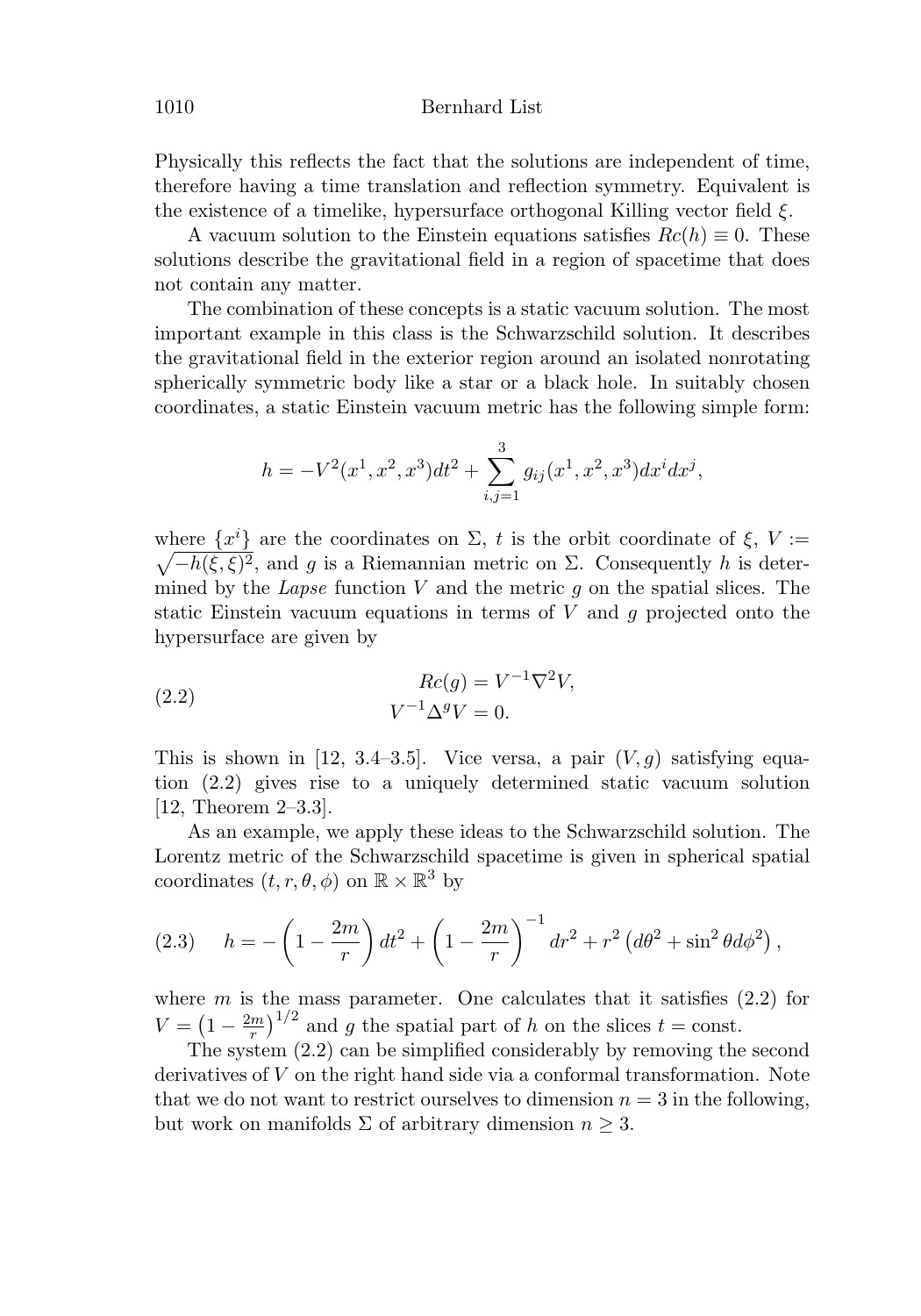**Lemma 2.1.** Define  $\tilde{g} := e^{2\alpha \psi} \cdot g$  for a function  $\psi \in C^{\infty}(\Sigma)$  and a constant  $\alpha \in \mathbb{R}$ . Let  $f \in C^{\infty}(\Sigma)$  be an arbitrary function. Then the following holds:

$$
\tilde{R}_{ij} = R_{ij} - (n-2)\alpha \nabla_i \nabla_j \psi + (n-2)\alpha^2 \partial_i \psi \partial_j \psi - \alpha \Delta^g \psi \cdot g_{ij}
$$

$$
- (n-2)\alpha^2 |d\psi|_g^2 \cdot g_{ij}
$$

$$
\Delta^{\tilde{g}} f = e^{-2\alpha \psi} (\Delta^g f + (n-2)\alpha \cdot g(d\psi, df)).
$$

Defining  $u := \ln V$  and using the conformal transformation  $\tilde{g} :=$  $e^{(2/(n-2))u} \cdot g$ , we get from (2.2) and Lemma 2.1 with  $f := \psi := u$  and  $\alpha :=$  $1/(n-2)$ :

$$
\tilde{R}_{ij} = R_{ij} - \nabla_i \nabla_j u + \frac{1}{n-2} \partial_i u \partial_j u - \frac{1}{n-2} (\Delta^g u + |du|_g^2) \cdot g_{ij}
$$
  
\n
$$
= (\nabla_i \nabla_j u + \partial_i u \partial_j u) - \nabla_i \nabla_j u + \frac{1}{n-2} \partial_i u \partial_j u - \frac{1}{n-2} e^{-u} \Delta^g e^u \cdot g_{ij}
$$
  
\n
$$
= \frac{n-1}{n-2} \partial_i u \partial_j u
$$
  
\n
$$
\Delta^{\tilde{g}} u = e^{(-2/(n-2))u} \left( \Delta^g u + \frac{n-2}{n-2} |du|_g^2 \right) = 0.
$$

This is the conformal formulation of the static Einstein vacuum equations for  $(\tilde{q},u)$ :

(2.4) 
$$
\tilde{R}_{ij} = \frac{n-1}{n-2} \partial_i u \partial_j u,
$$

$$
\Delta^{\tilde{g}} u = 0,
$$

which is equivalent to  $Re(h) = 0$  for the following Lorentz metric on  $\mathbb{R} \otimes \mathbb{R}^n$ :

$$
h = -e^{(2/(n-2))u}dt^{2} + e^{-(2/(n-2))u}g_{ij} dx^{i} dx^{j}.
$$

One solution to (2.4) is the conformal equivalent of the Schwarzschild metric (2.3). The spatial metric on the slices  $t =$  const is given by  $\tilde{g} = dr^2 + r(r - 2m)$  $(d\theta^2 + \sin^2 \theta d\phi^2)$  and the logarithm of the Lapse function  $u := \ln V = \frac{1}{2}$  $(\ln(r-2m) - \ln r)$ . Other examples are solutions  $(g, u)$  on  $\mathbb{R} \times M^n$  where  $M^n$  is a Riemannian manifold, g a Ricci-flat metric and  $u \equiv \text{const.}$ 

# **3. Flow equations and entropy**

The purpose of this paper is to study the following initial value problem for a Riemannian metric  $g(t)$  and a smooth function  $u(t)$  together with given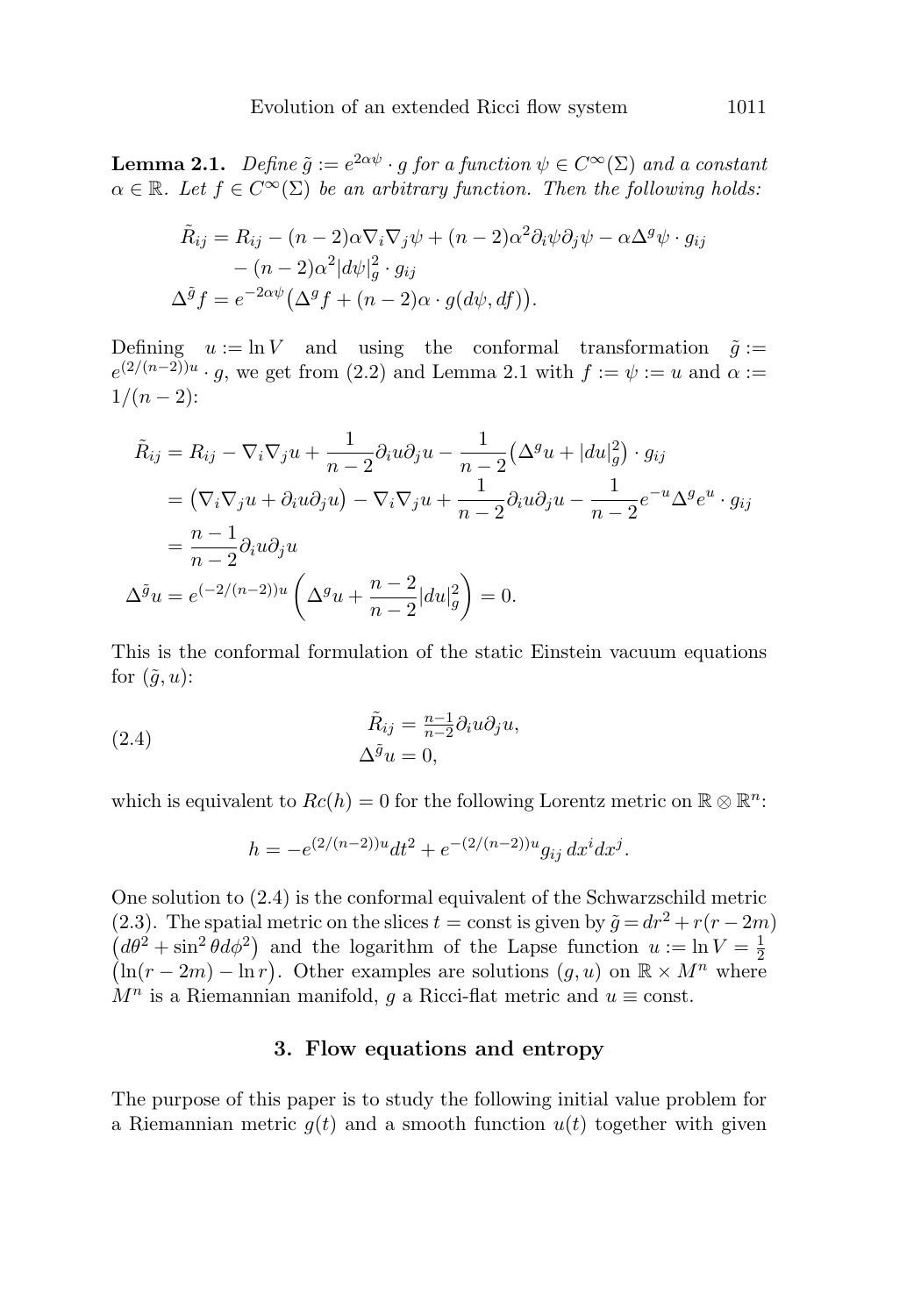initial data  $(\tilde{g}, \tilde{u}) \in \mathcal{M}(\Sigma) \times C^{\infty}(\Sigma)$ :

(3.1) 
$$
\begin{aligned}\n\partial_t g &= -2Rc(g) + 2\alpha_n du \otimes du, \\
\partial_t u &= \Delta^g u,\n\end{aligned}
$$

where we define  $\alpha_n := \frac{n-1}{n-2}$ . We also introduce the symmetric tensor field  $Sy \in \text{Sym}_2(\Sigma)$  and its trace  $S := g^{ij} S_{ij}$ :

$$
S_{ij} := R_{ij} - \alpha_n \partial_i u \partial_j u \quad \text{and} \quad S := R - \alpha_n |du|^2.
$$

An important property of (3.1) is its variational structure. In particular it is equivalent to the gradient flow of the following entropy functional:

**Definition 3.1.** Let  $\Sigma$  be a smooth *n*-dimensional Riemannian manifold for  $n \geq 3$ . The entropy of a configuration  $(g, u, f) \in \mathcal{M}(\Sigma) \times C^{\infty}(\Sigma) \times C^{\infty}(\Sigma)$ is defined as follows:

$$
E_n(g, u, f) := \int_{\Sigma} \left( R - \alpha_n |du|^2 + |df|^2 \right) e^{-f} dV.
$$

Following an idea of Perelman in [6, §1], we include the diffeomorphisms of  $\Sigma$  (with potential function  $f(t)$ ) into the entropy and get the variation:

$$
\delta E[g, u, f](v, w, h)
$$
  
=  $\int_{\Sigma} \left( v_{ij} \{-R_{ij} - \nabla_i \nabla_j f + \alpha_n \partial_i u \partial_j u \} + 4\alpha_n w \left\{ \frac{1}{2} \Delta u - \frac{1}{2} \langle du, df \rangle \right\} \right) e^{-f} dV$   
+  $\int_{\Sigma} \left( \frac{\text{tr} \, v}{2} - h \right) \{ 2\Delta f - |df|^2 + R - \alpha_n |du|^2 \} e^{-f} dV.$ 

Defining  $h := (\text{tr } v)/2$  (which fixes the volume form  $e^{-f} dV$  and therefore couples the variation of f to the variation of  $g$ ), we finally arrive at

(3.2) 
$$
\delta E[g, u, f](v, w) = \int_{\Sigma} \left( v_{ij} \cdot \{-R_{ij} - \nabla_i \nabla_j f + \alpha_n \partial_i u \partial_j u\} + 4\alpha_n w \cdot \left\{\frac{1}{2} \Delta u - \frac{1}{2} \langle du, df \rangle \right\} \right) e^{-f} dV,
$$

where  $E$  is now a functional of g and u alone since f is determined by g and u. We introduce a weighted scalar product on the configuration space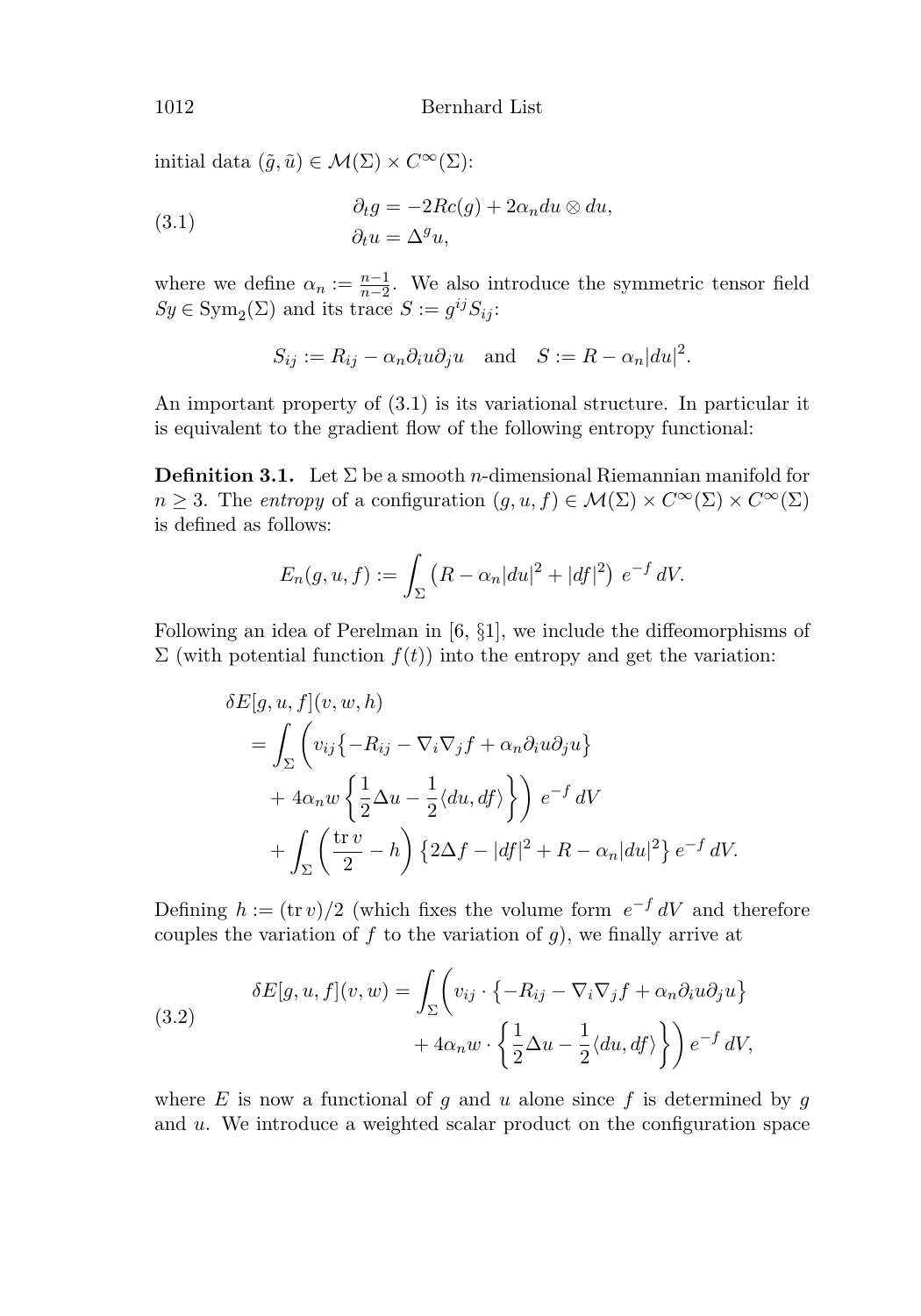$$
H := \mathcal{M}(\Sigma) \times C^{\infty}(\Sigma):
$$
  

$$
\langle (g_1, u_1), (g_2, u_2) \rangle_H := \int_{\Sigma} (\langle g_1, g_2 \rangle + 4\alpha_n \langle u_1, u_2 \rangle) e^{-f} dV,
$$

where  $\langle \cdot, \cdot \rangle$  denotes the pointwise Euclidean scalar product. Then the gradient flow for  $E_n$  after multiplication by 2 is given by  $(3.2)$  and the definition of h as follows:

(3.3) 
$$
\partial_t g_{ij} := (\text{grad}_1 E)_{ij} = -2R_{ij} + 2\alpha_n \partial_i u \partial_j u - 2\nabla_i \nabla_j f,
$$

$$
\partial_t u := (\text{grad}_2 E) = \Delta u - du(\nabla f),
$$

$$
\partial_t f := h = \frac{\text{tr } v}{2} = -\Delta f - R + \alpha_n |du|^2.
$$

The application of the diffeomorphisms generated by  $\nabla f(t)$  yields the equivalent system

(3.4) 
$$
\begin{aligned}\n\partial_t g_{ij} &= -2R_{ij} + 2\alpha_n \partial_i u \partial_j u, \\
\partial_t u &= \Delta u, \\
\partial_t f &= -\Delta f + |df|^2 - R + \alpha_n |du|^2.\n\end{aligned}
$$

It is crucial that the right hand side of the equation for  $g$  only involves first derivatives of  $u$ . If there is a Hessian term, a transformation in this way is not possible.

If  $u \equiv c = \text{const}$  and  $g(t)$  is an arbitrary solution to Hamilton's Ricci flow, then the pair  $(g(t), c)$  solves (3.1). An arbitrary solution  $(g, u)$  of the static Einstein vacuum equations (2.4) is automatically a stationary solution of the flow equations. Vice versa the first two equations in (3.4) imply that a stationary solution must satisfy the static Einstein vacuum equations (2.4). Note that the results of this section are in perfect agreement with the work of Perelman in [6] when we set  $u \equiv \text{const.}$ 

We collect the evolution equations we are going to need later on. The complete computations can be found in [15, §2].

**Lemma 3.2.** Let  $(q, u)(t)$  be a solution to  $(3.1)$ . Then the following evolution equations hold:

$$
\partial_t R = \Delta R + 2|Rc|^2 + 2\alpha_n|\Delta u|^2 - 2\alpha_n|\nabla^2 u|^2 - 4\alpha_n \langle Rc, du \otimes du \rangle,
$$
  
\n
$$
\partial_t R_{ij} = \Delta R_{ij} - 2R_{ip}R_{jp} + 2R_{piqj}(R_{pq} - \alpha_n \partial_p u \partial_q u) + 2\alpha_n \Delta u \nabla_i \nabla_j u
$$
  
\n
$$
- 2\alpha_n \nabla_p \nabla_i u \nabla_p \nabla_j u,
$$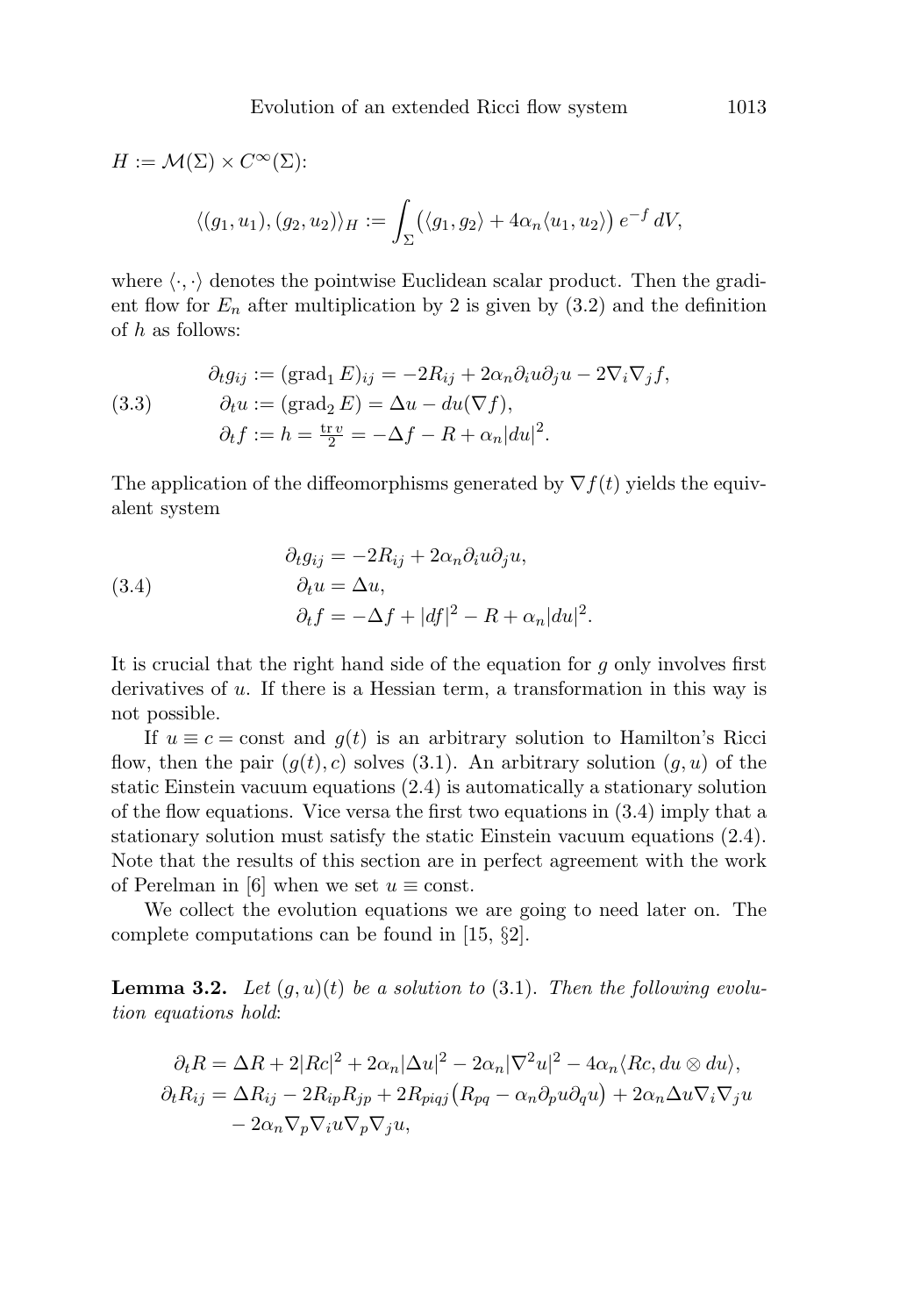$\partial_t \Gamma^k_{ij} = g^{kl} \left( - \nabla_i R_{jl} - \nabla_j R_{il} + \nabla_l R_{ij} + 2 \alpha_n \nabla_i \nabla_j u \partial_l u \right),$ (3.5)  $\partial_t |du|^2 = \Delta |du|^2 - 2|\nabla^2 u|^2 - 2\alpha_n |du|^4,$ (3.6)  $\partial_t(\nabla_i\nabla_ju)=\Delta(\nabla_i\nabla_ju)+2R_{ipjq}\nabla_p\nabla_qu-R_{ip}\nabla_j\nabla_pu-R_{ip}\nabla_i\nabla_pu$  $-2\alpha_n|du|^2\nabla_i\nabla_ju,$  $\partial_t S_{ij} = \Delta S_{ij} - R_{in}S_{in} - R_{in}S_{in} - 2R_{min}S_{na} + 2\alpha_n \Delta u \nabla_i \nabla_j u,$  $\partial_t S = \Delta S + 2|Sy|^2 + 2\alpha_n |\Delta u|^2,$  $\partial_t R_{ijkl} = \Delta R_{ijkl} + 2(B_{ijkl} - B_{iilk} - B_{iljk} + B_{ikjl}) - R_{ijpl}R_{kp} + R_{ijkp}R_{lp}$  $+ R_{nikl}R_{ni} + R_{inkl}R_{ni} + 2\alpha_n(\nabla_i\nabla_k u\nabla_j\nabla_l u - \nabla_i\nabla_l u\nabla_j\nabla_k u),$  $\partial_t |Rm|^2 \leq \Delta |Rm|^2 - 2|\nabla Rm|^2 + C|Rm|^3 + C|Rm||\nabla^2 u|^2 + C|du|^2|Rm|^2,$ (3.7)  $\partial_t |\nabla^2 u|^2 \leq \Delta |\nabla^2 u|^2 - 2 |\nabla^3 u|^2 + C |Rm| |\nabla^2 u|^2 + C |du|^2 |\nabla^2 u|^2.$ (3.8)

Here  ${B_{ijkl}}$  is the tensor introduced in [1, §7] and  $C = C(n)$  depends only on n.

As an application for (3.6) we prove:

**Lemma 3.3.** Let  $(g, u)(t)$  be a solution to  $(3.1)$  on  $[0, T) \times M$  for closed M with initial data  $(\tilde{g}, \tilde{u})$ . Define  $c_0 := \sup_M |d\tilde{u}|_0^2$ , where  $|\cdot|$  is with respect to  $\tilde{g}$ . Assume that the curvature satisfies  $|Rm|^2(t) \leq k_0$  for  $t \in [0, T)$ . Then all metrics  $q(t)$  are equivalent and we can estimate

$$
e^{-CT}\tilde{g}(x) \le g(t,x) \le e^{CT}\tilde{g}(x) \quad \forall (t,x) \in [0,T) \times M
$$

for a constant  $C = C(n, k_0, c_0)$  depending only on n,  $k_0, c_0$ . In fact  $C =$ for a constant  $\alpha$ <br> $2(n\sqrt{k_0} + \alpha_n c_0)$ .

*Proof.* The proof is straightforward using the maximum principle for  $|du|^2$ and Gronwall's inequality [15, Lemma 2.8].  $\Box$ 

We prove that  $E_n(t)$  really is an entropy. This lemma holds also on complete manifolds  $\Sigma$  as long as the integration by parts can be justified.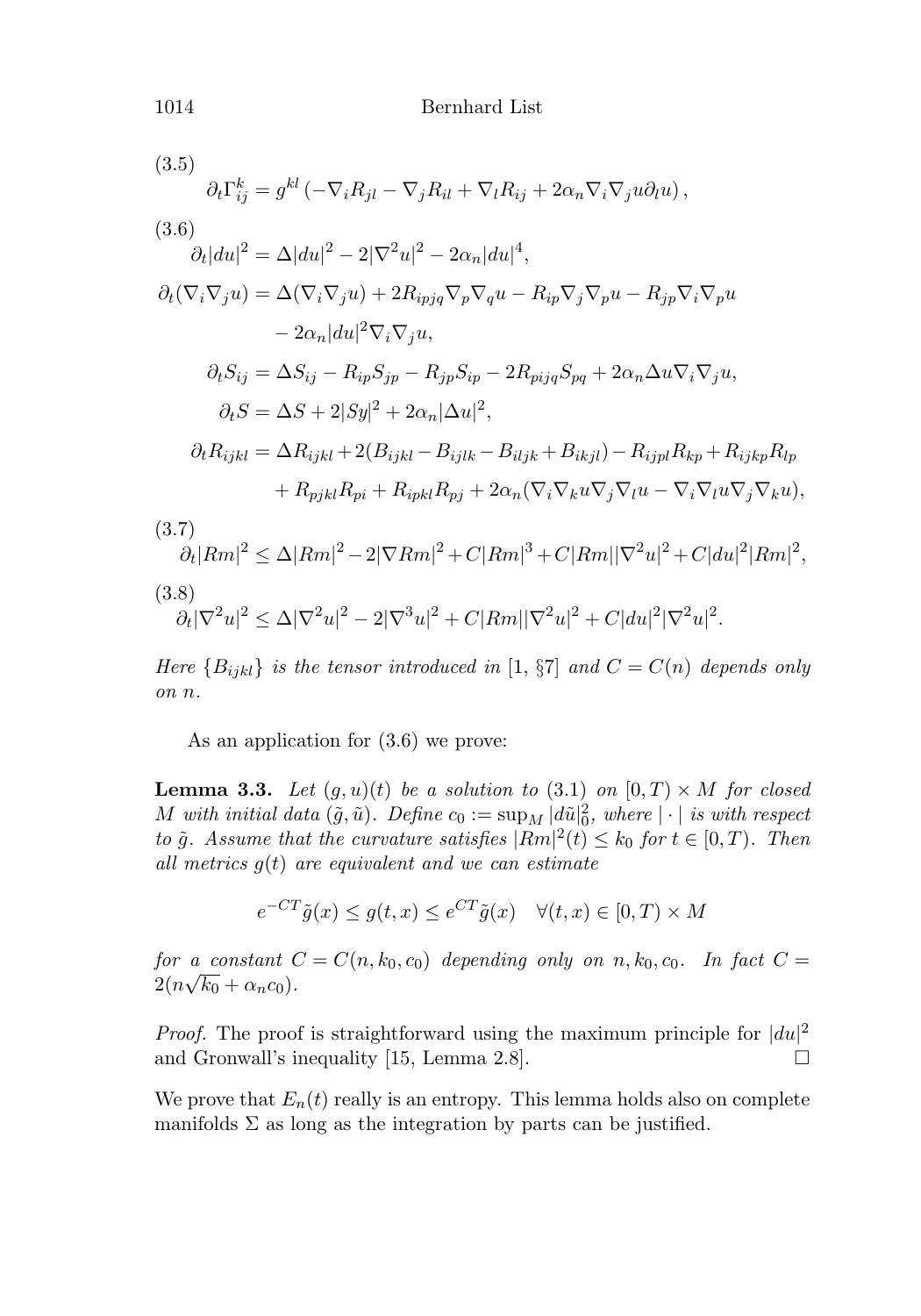**Lemma 3.4.** Let  $(g, u, f)(t)$  be a solution on  $[0, T) \times M$ . Then the entropy evolves according to:

$$
\partial_t E_n(g, u, f)(t) = 2 \int_M \left( |Sy + \nabla^2 f|^2 + \alpha_n |\Delta u - du(\nabla f)|^2 \right) e^{-f} dV \ge 0.
$$

In particular the entropy is nondecreasing. Equality holds if and only if  $(g, u, f)(t)$  satisfies

$$
Sy + \nabla^2 f = 0
$$
 and  $\Delta u - du(\nabla f) = 0$ .

Such a solution is called a gradient soliton.

Proof. Inserting the evolution equations just computed and performing several integrations by parts the result follows from a straightforward calculation; see  $[15, \text{Lemma } 2.13].$  $\Box$ 

# **4. Short time existence**

As the Ricci flow, the system (3.1) is weakly parabolic. Therefore we can use DeTurck's method [16] to prove short time existence and uniqueness on closed manifolds. For the complete case we show [15, §3] that the proof of Shi [17] can be modified to the situation at hand. This yields the following general existence theorem:

**Theorem 4.1.** Let  $(\Sigma, \tilde{g})$  be a smooth complete noncompact n-dimensional  $Riemannian$  manifold with  $|\tilde{R}m|^2_0 \le k_0$ . Let  $\tilde{u} \in C^{\infty}(\Sigma)$  satisfy  $|\tilde{u}|^2_0 +$  $|\tilde{\nabla} \tilde{u}|_0^2 \leq c_0$  and  $|\tilde{\nabla}^2 \tilde{u}|_0^2 \leq s_0$ . Then there exists a constant  $T = T(n, k_0, c_0) >$  $c(n) \cdot 1/(\sqrt{k_0} + c_0)$  such that the initial value problem

$$
\partial_t g = -2Rc + 2\alpha_n du \otimes du,
$$
  

$$
\partial_t u = \Delta u,
$$

with initial values  $q(0) = \tilde{q}$  and  $u(0) = \tilde{u}$  on  $\Sigma$  has a smooth solution  $(q, u)(t)$ on  $[0, T] \times \Sigma$ . Moreover the solution satisfies

$$
C^{-1}\tilde{g} \le g(t) \le C\tilde{g} \quad \forall t \in [0, T]
$$

for some constant  $C = C(n, k_0, c_0, s_0)$ , and on  $[0, T] \times \Sigma$  there is a bound

$$
|Rm|^{2} + |u|^{2} + |du|^{2} + |\nabla^{2} u|^{2} \leq c = c(n, k_0, c_0, s_0).
$$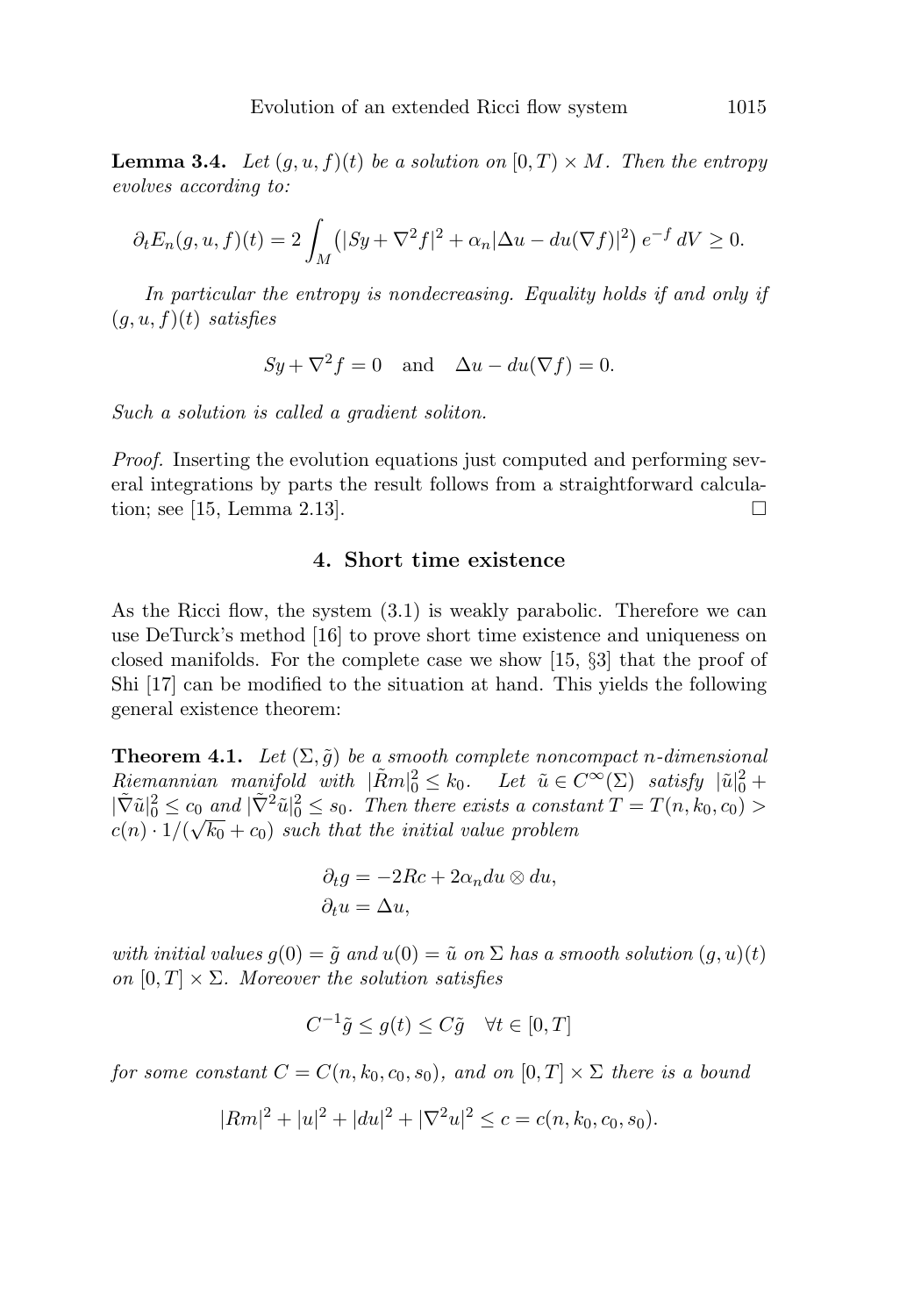*Proof.* We refer to [15,  $\S3$ ] for the complete proof and just point out where modifications to the proof for the Ricci flow in [17] have been necessary.

The first step is to prove existence for the modified equivalent strongly parabolic system on compact domains. Using the test function  $\varphi$  from [17, Lemma 2.2 we see that  $q(t)$  can be estimated from below by  $\tilde{q}$  since the additional term in the evolution equation for  $\varphi$  has a sign. A global bound for  $|\tilde{\nabla}u|_0^2$  [15, Lemma 3.5] together with a continuity argument [15, Lemma 3.6] proves the upper bound for  $g(t)$ , yielding equivalence of the metrics  $g(t)$ and  $\tilde{g}$  [15, Theorem 3.7]. A careful combination of the evolution equations for  $|\tilde{\nabla}^k g|^2_0$  and  $|\tilde{\nabla}^k u|^2_0$  for all  $k \geq 0$  provides the necessary interior a priori estimates [15, Proposition 3.8,3.9]. Here we need the global bound for the gradient of u again to overcome difficulties arising from the appearance of  $u$  in the evolution equations of the necessary test functions. In particular, there are differences from the fact that the initial value of these test functions does not vanish anymore.

Collecting these results, the theorem of Arzela–Ascoli provides a sequence of solutions on an exhaustion of  $\Sigma$  converging to a limiting global solution of the modified parabolic system [15, Theorem 3.12]. We prove integral estimates [15, Lemma 3.16,3.20] and global supremum estimates [15, Proposition 3.14,3.21 (depending only on the initial bounds on  $Rm$  and  $du$ , whereas the interior estimates depended on the full  $C^{\infty}$  norm of  $\tilde{g}$ ). This is possible since the estimates for the derivatives of  $q$  and  $u$  can be combined in the right way. Therefore we can define a smooth pullback of the solution of the modified system to a global solution of the original weakly parabolic system  $(3.1)$  together with the stated estimates [15, Theorem 3.22].  $\Box$ 

**Remark 4.2.** We do not prove uniqueness of the solution in Theorem 4.1. However, the result in [18] strongly suggests that solutions satisfying the above bounds are unique. In particular [19, Appendix B.3] applies to (3.1) on complete and asymptotically flat manifolds.

# **5. A priori estimates and long time existence**

To prove interior estimates, we need a time-dependent scaling function.

**Lemma 5.1.** Let  $R > 0$  be a fixed radius and  $T > 0$  be a fixed time. Let  $\varphi:[0,T]\to\mathbb{R}^+$  be defined by  $\varphi(t):=\frac{R^2t}{R^2+t}$ . It satisfies for all  $k\geq 0$  and all  $t \in [0, T]$ :

(5.1) 
$$
\partial_t \varphi^{k+1} = (k+1)\varphi^k,
$$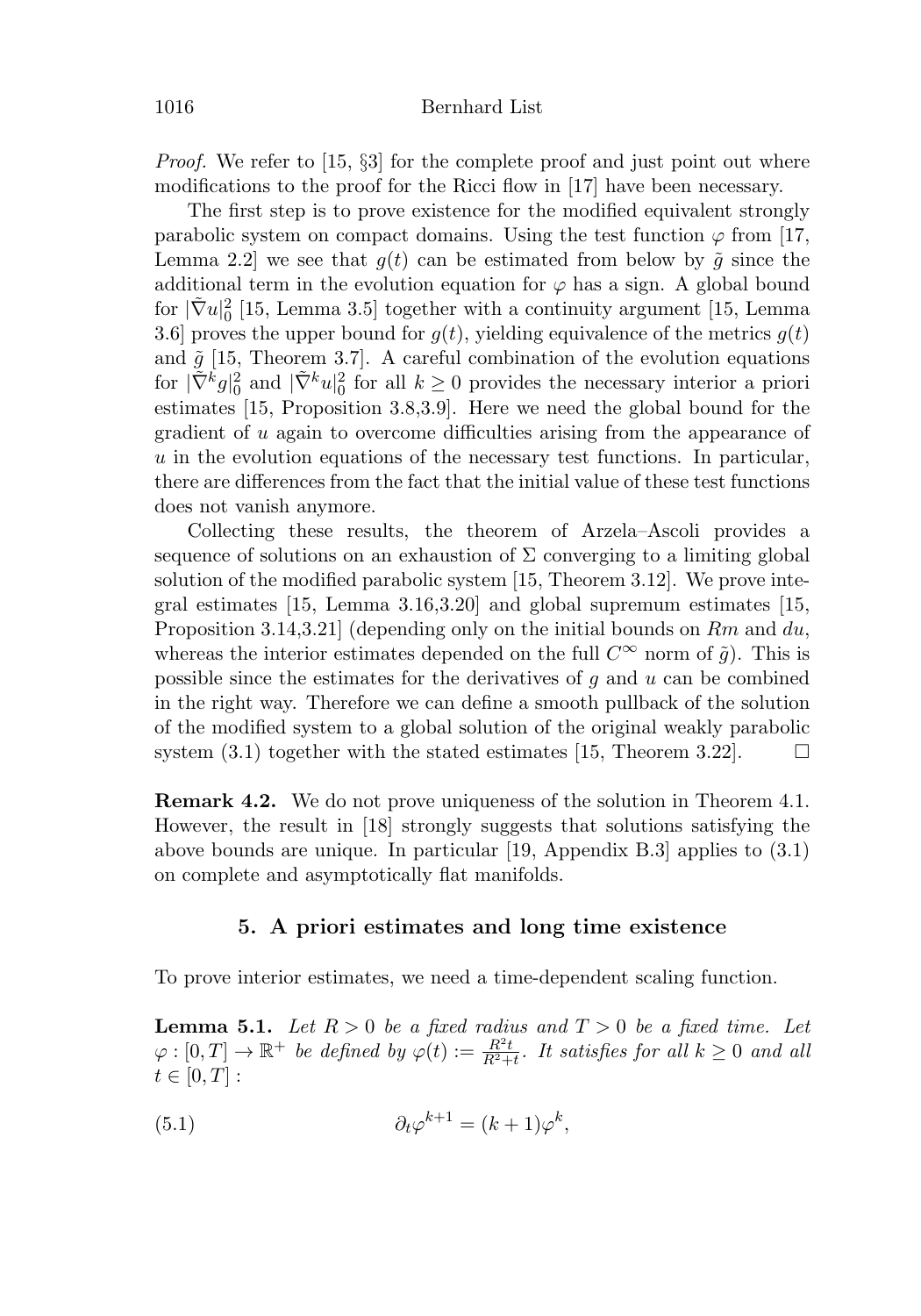$$
(5.2) \t\t \t\t \t \varphi \le R^2.
$$

We will estimate the solutions on the following union of metric balls at different times.

**Definition 5.2.** Let  $g(t)$  be a time-dependent Riemannian metric on a complete manifold  $\Sigma$  with distance function  $d_t(x, y)$ . Let  $x_0 \in \Sigma$  and a radius  $R > 0$  be given. Then we define

$$
B(\tau, x_0, R) := \bigcup_{t \in [0, \tau]} \bar{B}_R^t(x_0) \subset [0, \tau] \times \Sigma
$$

as the union of the geodesic balls  $\bar{B}_R^t(x_0) := \{(t, x) \in \{t\} \times \Sigma | d_t(x_0, x) \le R\}.$ 

We need to estimate the time derivative of the metric distance:

**Lemma 5.3.** Let  $(g, u)(t)$  be a solution to  $(3.1)$  on  $[0, T] \times \Sigma$ . Let  $x_0, x_1$ be two fixed points in  $\Sigma$  and  $d_t(x_0, x_1)$  their time-dependent distance. Then we can estimate its time derivative:

$$
-\Lambda d_t(x_0,x_1) \le \frac{d}{dt}d_t(x_0,x_1) \le \Omega d_t(x_0,x_1)
$$

whenever  $\sup_{[0,T]\times\Sigma} |Rc| \leq \Lambda$  and  $\sup_{[0,T]\times\Sigma} |Sy| \leq \Omega$ . The result is still true, if the bounds only hold along all minimizing geodesics between  $x_0$  and  $x_1$  at all times  $0 \le t \le T$ .

*Proof.* Let  $\gamma : [0, L] \to \Sigma$  be a smooth curve parameterized by arc length. We compute the time derivative of the  $g(t)$ -length of  $\gamma$  which exists in the sense of difference quotients:

$$
\partial_t L^t(\gamma) = \int_{\gamma} \frac{1}{2|\dot{\gamma}|_t} \cdot (\partial_t g_{ij}) \dot{\gamma}^i \dot{\gamma}^j ds = - \int_{\gamma} S y(\dot{\gamma}, \dot{\gamma}) ds.
$$

Consider the compact set  $\Gamma$  of smooth curves  $\gamma$  parameterized by arc length and having at most a finite but large length L:

$$
\Gamma := \left\{ \gamma \middle| \gamma : [0, L^0(\gamma)] \to \Sigma, \gamma(0) = x_0, \gamma(L^0(\gamma)) = x_1, L^0(\gamma) \le L \right\}.
$$

Since  $d_t(x_0, x_1) = \inf_{\gamma \in \Gamma} L^t(\gamma)$  by definition, we apply [3, Lemma 3.5] to conclude

$$
-\sup_{\gamma \in \Gamma(t)} \left\{ \int_{\gamma} Sy(\dot{\gamma}, \dot{\gamma}) ds \right\} \leq \frac{d}{dt} (d_t(x_0, x_1)) \leq -\inf_{\gamma \in \Gamma(t)} \left\{ \int_{\gamma} Sy(\dot{\gamma}, \dot{\gamma}) ds \right\}.
$$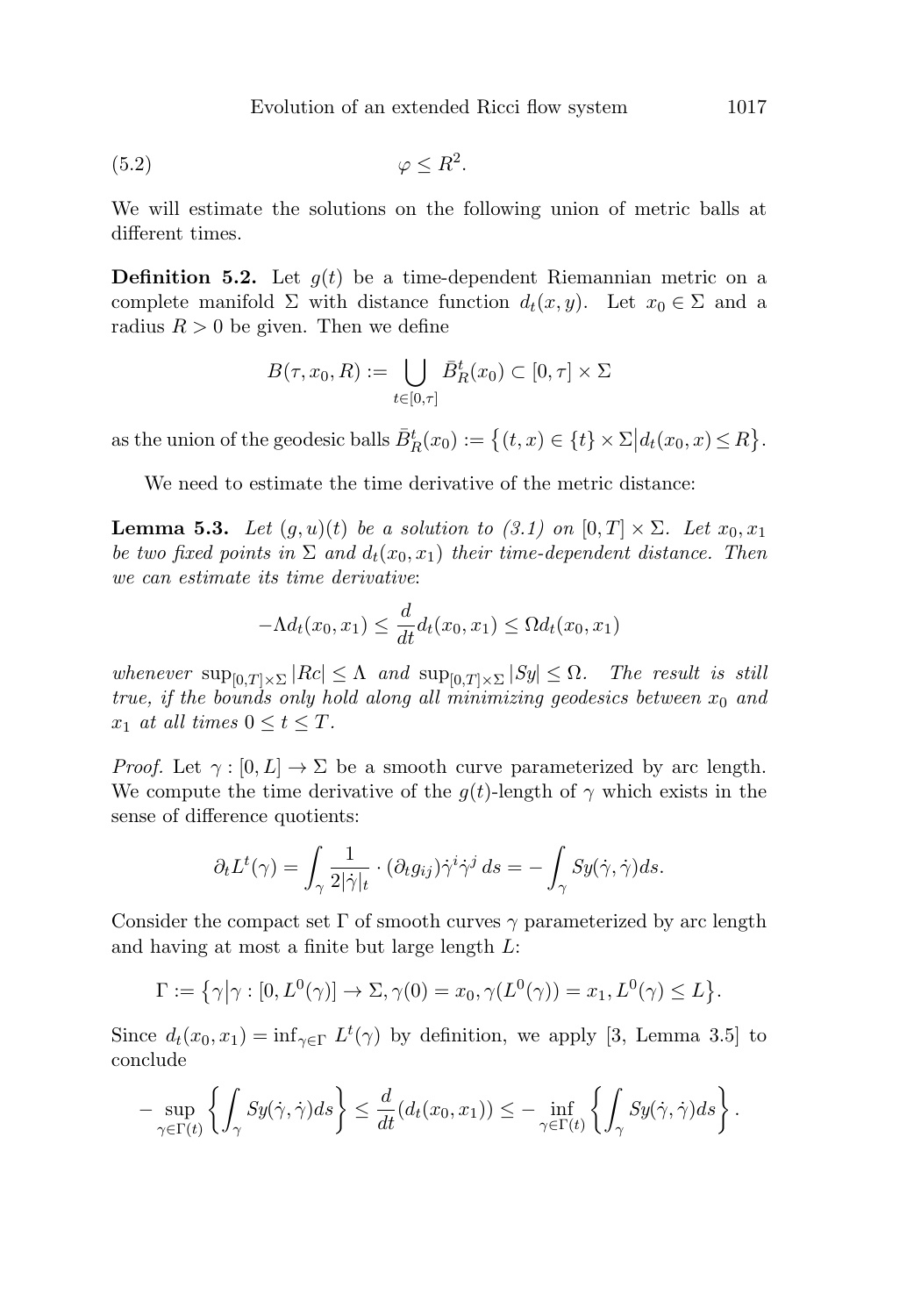Here  $\Gamma(t)$  is the set of minimizing geodesics between  $x_0$  and  $x_1$  at time t. For a proof see [15, Lemma 6.4]. Now the estimates

$$
-\int_{\gamma} Sy(\dot{\gamma}, \dot{\gamma}) ds = -\int_{\gamma} Rc(\dot{\gamma}, \dot{\gamma}) ds + \alpha_n \int_{\gamma} |du(\dot{\gamma})|^2 ds \ge - \sup_{[0, T] \times \Sigma} |Rc| \cdot L^t(\gamma)
$$
  
= 
$$
-\sup_{[0, T] \times \Sigma} |Rc| \cdot d_t(x_0, x_1) \ge -\Lambda \cdot d_t(x_0, x_1)
$$

and

$$
-\int_{\gamma} Sy(\dot{\gamma}, \dot{\gamma}) ds \leq \sup_{[0,T] \times \Sigma} |Sy| \cdot d_t(x_0, x_1) \leq \Lambda \cdot d_t(x_0, x)
$$

 $\Box$ 

for all  $\gamma \in \Gamma(t)$  imply the desired result.

Lemma 5.3 allows us to compare the distance of points at two different times. In particular, it implies that the sets  $B(\tau, x_0, R)$  are compact.

**Corollary 5.4.** Assume  $(g, u)(t)$  is a solution to  $(3.1)$  on  $[0, T] \times \Sigma$ . Let points  $x_0, x_1 \in \Sigma$  and times  $0 \le t_1, t_2 \le T$  be chosen. If  $|Rc| \le \Lambda$  and  $|Sy| \le$  $\Omega$  holds along all minimizing geodesics  $\gamma$  connecting  $x_0$  and  $x_1$  at times  $0 \leq t \leq T$ , then the distances can be compared as follows:

$$
e^{-\Lambda(t_2-t_1)} d_{t_1}(x_0,x_1) \leq d_{t_2}(x_0,x_1) \leq e^{\Omega(t_2-t_1)} d_{t_1}(x_0,x_1).
$$

*Proof.* We apply Lemma 5.3 and integrate on  $[t_1, t_2]$ . After exponentiation the result follows.  $\Box$ 

We are in the position now to introduce the cutoff function:

**Lemma 5.5.** Let  $\eta: B(T, x_0, R) \to \mathbb{R}^+$  be the cutoff function defined by  $\eta(t,x) := (R^2 - \frac{1}{2}d_t^2(x_0,x))^2$ . Then for all  $\theta \in [0,1)$ , it has the properties:

$$
(5.3) \t\t \eta \le R^4,
$$

(5.4) 
$$
\eta^{-1} \le (1 - \theta)^{-2} R^{-4} \text{ on } B(T, \theta R, x_0),
$$

(5.5)  $|\nabla \eta|^2 \le 4R^2 \cdot \eta$ .

Whenever  $\sup_{B(T,x_0,R)} |Rc| \cdot R^2 \leq \tilde{C}$  holds, there is the additional estimate

(5.6) 
$$
(\partial_t - \Delta)\eta \le C(n)\tilde{C} \cdot R^2
$$

for a scaling invariant constant  $\tilde{C}$  and  $C(n)$  depending only on n.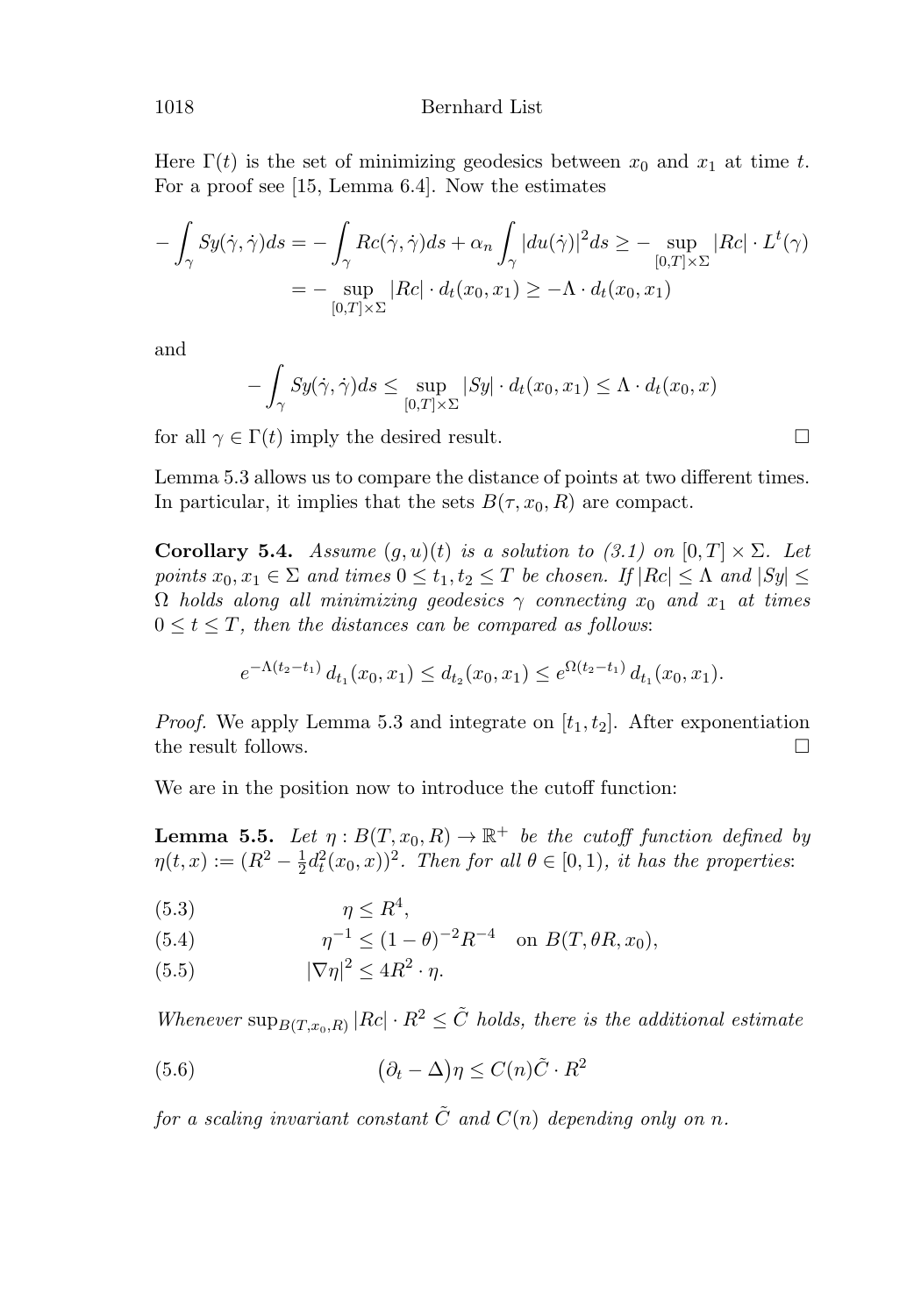*Proof.* Equations  $(5.3)$  and  $(5.4)$  are immediate. Equation  $(5.5)$  follows from  $|\nabla d| = 1$ . The Laplacian Comparison Theorem [20, Corollary 1.2] and Lemma 5.3 yield an estimate for  $(\Delta - \partial_t)d_t$ . See [15, Lemma 6.8] for computational details.  $\Box$ 

The evolution equations for u and  $|du|^2$  give us good control on the behavior of the logarithm of the Lapse function. We start on closed  $M$ :

**Lemma 5.6.** Let  $(g, u)(t)$  be a solution on  $[0, T) \times M$  with initial data  $(\tilde{q}, \tilde{u})$ . Then for all  $t \in (0, T]$  the following a priori estimates hold:

(5.7) 
$$
\sup_{x \in M} |du|^2(t,x) \leq \max_{x \in M} |d\tilde{u}|_0^2(x)
$$

(5.8) 
$$
\sup_{x \in M} |du|^2(t,x) \leq \frac{1}{2\alpha_n} t^{-1}.
$$

*Proof.* The compact maximum principle applied to  $(3.6)$  proves  $(5.7)$ . A closer look reveals

$$
\partial_t(t \cdot |du|^2) \le 1 \cdot |du|^2 + t(\Delta u - 2|\nabla^2 u|^2 - 2\alpha_n |du|^4) \le \Delta(t \cdot |du|^2) + t^{-1} (t|du|^2 - 2\alpha_n t^2|du|^4)
$$

such that we get at the first point  $(t^*, x^*) \in [0, \tau] \times M$ , with  $\tau < T$  arbitrary, where  $f := t \cdot |du|^2$  attains its maximum:

$$
0 \le t^{-1} \big(f - 2\alpha_n f^2\big).
$$

This implies for  $t > 0$ 

$$
f(1 - 2\alpha_n f) \ge 0
$$

which forces  $f \n\t\leq \frac{1}{2\alpha_n}$  on  $(0,T) \times M$ , implying  $|du|^2 \n\t\leq \frac{1}{2\alpha_n} t^{-1}$  independent of the initial data. In addition, this yields a uniform bound on  $[\frac{T}{2}, T)$  and therefore the claim for  $t = T$ .  $\Box$ 

Using  $(3.6)$  and  $(3.8)$ , we can control the Hessian of u on closed manifolds:

**Proposition 5.7.** Let  $(g, u)(t)$  be a solution to  $(3.1)$  for  $t \in [0, T)$  on a closed manifold M with initial data  $(\tilde{g}, \tilde{u})$ . Define  $c_0 := \max_M |d\tilde{u}|_0^2$  and  $s_0 := \max_M |\tilde{\nabla}^2 \tilde{u}|_0^2$ . If  $|Rm|^2 \leq k_0$  holds on  $[0,T] \times M$ , then there is a constant  $c = c(n)$  depending only on n such that  $(\nabla^2 u)(t)$  satisfies:

$$
|\nabla^2 u|^2(t) \le s_0 + c(n) (\sqrt{k_0} + c_0)) \cdot c_0 \quad \forall t \in [0, T).
$$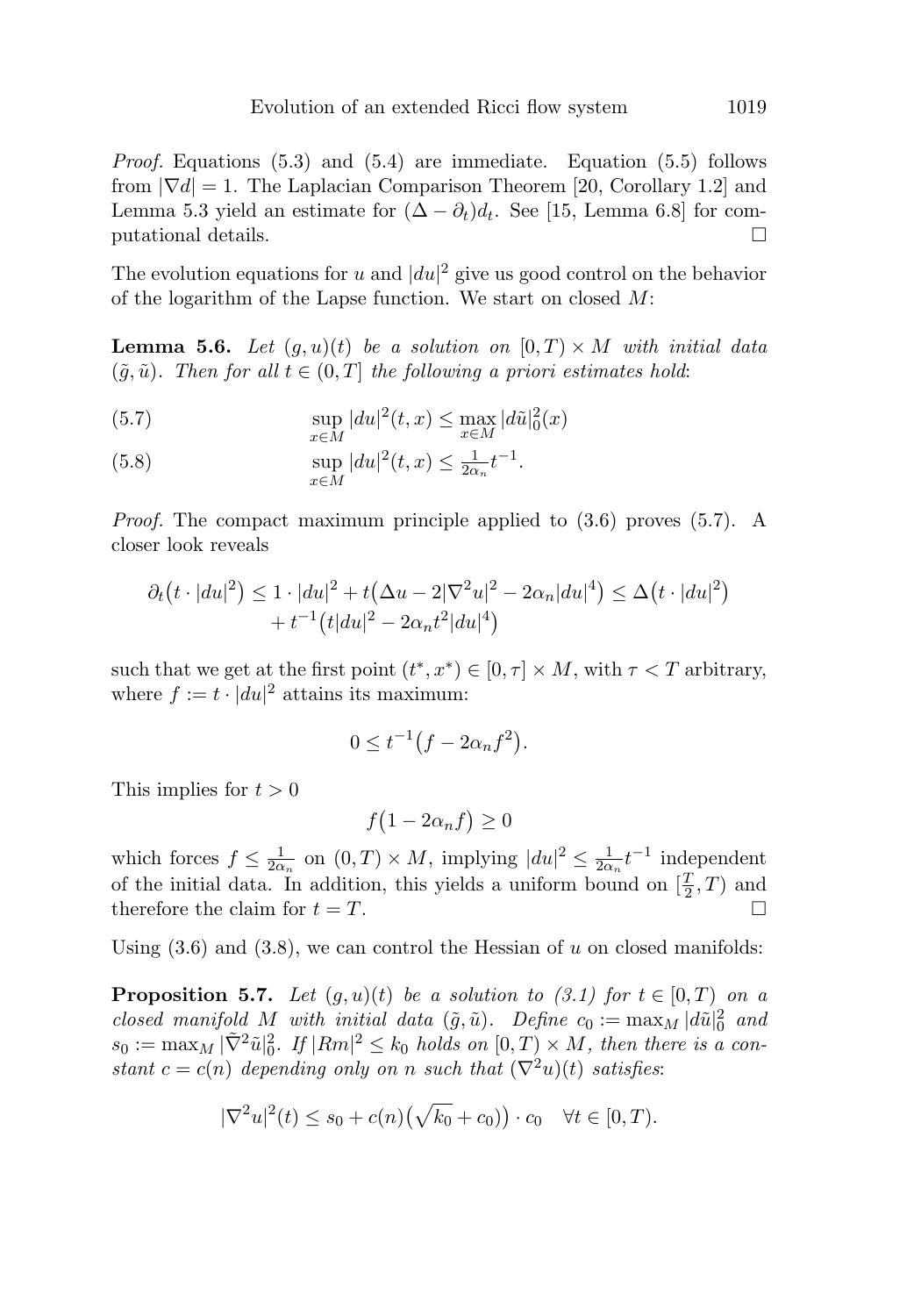## 1020 Bernhard List

*Proof.* Equation (5.7) shows that  $|du|^2(t, x)$  is bounded on  $[0, T] \times M$  by its initial value  $c_0$ . Combining the evolution equations for  $|du|^2$  and  $|\nabla^2 u|^2$ from  $(3.8)$ , we find

(5.9) 
$$
(\partial_t - \Delta)(|\nabla^2 u|^2 + \lambda |du|^2) \le (C_1 |Rm| + C_2 |du|^2 - 2\lambda)|\nabla^2 u|^2
$$

for constants  $C_1, C_2$  depending only on n. Choose the constant  $2\lambda$  bigger than  $C_1 | Rm| + C_2 |du|^2 \leq C_1 \cdot \sqrt{k_0} + C_2 \cdot c_0$  using the curvature bound and the bound for  $|du|$ . This yields

$$
|\nabla^2 u|^2(t) \le |\nabla^2 u|^2(0) + \lambda |du|^2(0) \le s_0 + \lambda (n, k_0, c_0) \cdot c_0
$$

for all  $t \in [0, T)$  by the maximum principle since the right hand side of (5.9) is then negative.  $\Box$ 

To prove a priori estimates for solutions of (3.1), it is useful to collect the component functions of  $Rm(g)$  and  $\nabla^2 u$  in a vector-valued function  $\Phi$  as follows:

(5.10) 
$$
\Phi := (R_{ijkl}, \nabla_p \nabla_q u), \quad i, j, k, l, p, q = 1, ..., n.
$$

We estimate  $\Phi$  pointwise using the Euclidean vector norm in  $p \in \Sigma$ 

$$
|\Phi|_p^2 := |Rm|_p^2 + |\nabla^2 u|_p^2,
$$

which is the representation of the norm  $(2.1)$  in normal coordinates at p. This combination of tensors is natural considering their scaling properties. We extend the definition accordingly to higher derivatives and prove:

**Lemma 5.8.** Let  $(g, u)(t)$  be a solution to (3.1). Then for all  $k \geq 0$  there exists a constant  $C = C(n, k)$  such that we have the inequality

$$
\partial_t |\nabla^k \Phi|^2 \leq \Delta |\nabla^k \Phi|^2 - 2|\nabla^{k+1} \Phi|^2
$$
  
+ 
$$
C \left\{ \sum_{\alpha+\beta=k} |\nabla^{\alpha} \Phi| |\nabla^{\beta} \Phi| |\nabla^k \Phi| + \sum_{\alpha+\beta=k-1} |du| |\nabla^{\alpha} \Phi| |\nabla^{\beta} \Phi| |\nabla^k \Phi| \right\}
$$
  
+ 
$$
\sum_{\alpha+\beta+\gamma=k-2} |\nabla^{\alpha} \Phi| |\nabla^{\beta} \Phi| |\nabla^{\gamma} \Phi| |\nabla^k \Phi| + |du|^2 |\nabla^k \Phi|^2 \right\}.
$$

*Proof.* The evolution equations for  $\nabla^k Rm$  and  $\nabla^{k+2}u$  are proven by induction on  $k$ . Since the structure is similar, they can be combined to an equation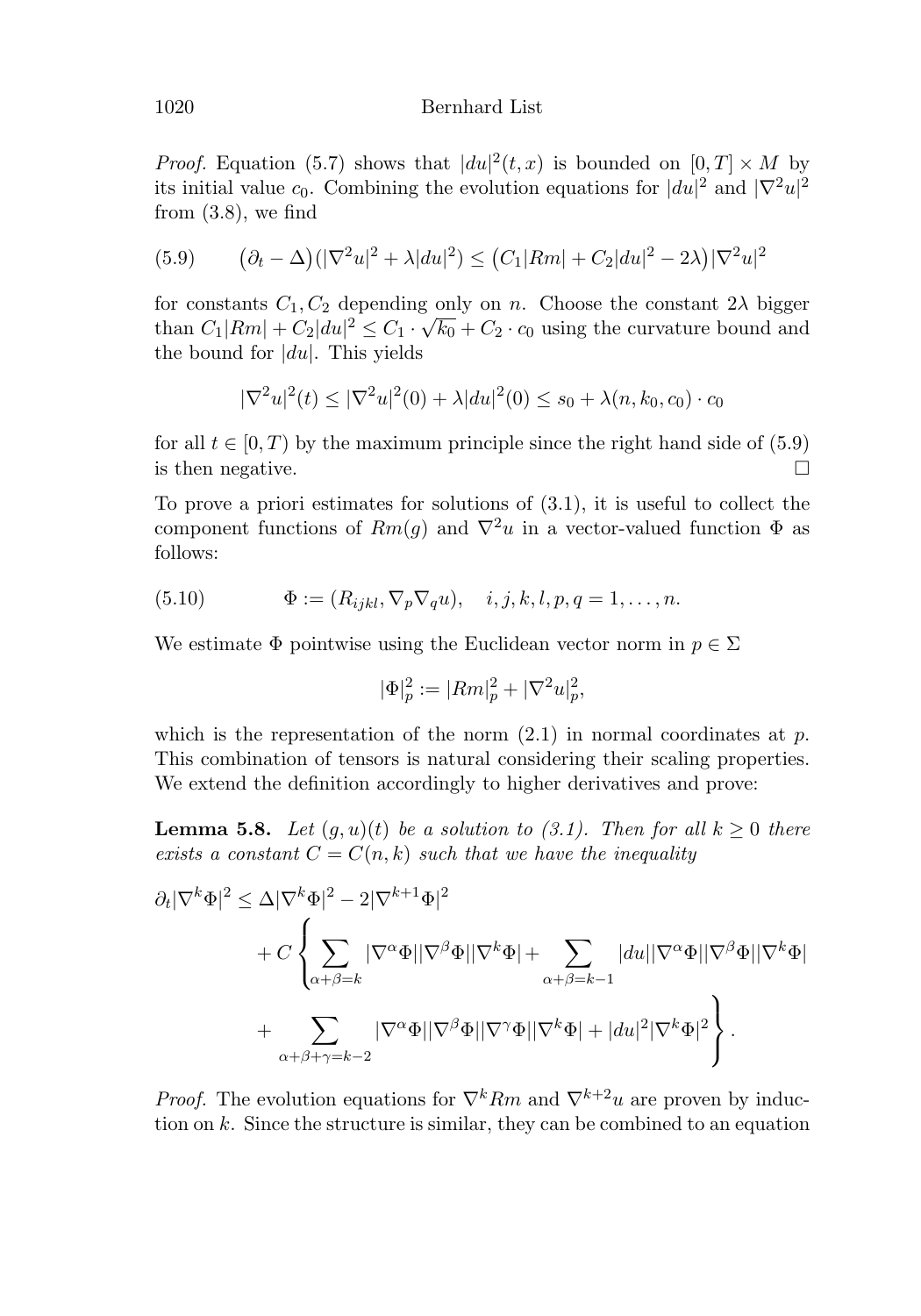for  $\nabla^k \Phi$ . An application of the Cauchy–Schwarz inequality yields the result. The complete calculation is done in [15,  $\S 2.7$ ].

Since we can estimate  $|Rm|^2 + |\nabla^2 u|^2$  for solutions of (3.1) on complete  $\Sigma$ , it is possible to prove a priori bounds for the logarithm of the Lapse function  $u(t)$  also on complete, noncompact manifolds. To this end, we need a maximum principle for these manifolds:

**Theorem 5.9.** Let  $\Sigma$  be a complete Riemannian manifold and  $(q, u)(t)$  be the solution of (3.1) on  $[0, T] \times \Sigma$  constructed in Theorem 4.1 with  $T < \infty$ . Let f be a smooth function on  $[0, T] \times \Sigma$ . Assume that there is a vector field  $a \in \mathcal{X}([0,T] \times \Sigma)$ , and a function  $b \in C^{\infty}([0,T] \times \Sigma)$  satisfying  $\sup_{[0,T] \times \Sigma}$  $(|a|+|b|) \leq \alpha$ , and that

$$
(\partial_t - \Delta)f \le a \cdot \nabla f + bf,
$$
  
\n
$$
f(0) \le 0 \quad \text{on } \Sigma,
$$
  
\n
$$
|\nabla f|^2 \le \beta \quad \text{on } [0, T] \times \Sigma
$$

holds for some numbers  $\alpha, \beta < \infty$ . Then  $f \leq 0$  holds on  $[0, T] \times \Sigma$ .

Proof. This is a specialization of the quite general maximum principle [21, Theorem 4.3]. Using the knowledge on solutions of (3.1) this version is proven in [15, Theorem 6.10].  $\square$ 

This theorem not only yields the time decay estimate for du but also a supremum bound on  $u$ .

**Lemma 5.10.** Let  $(g, u)(t)$  be the solution from Theorem 4.1 on  $[0, T] \times \Sigma$ with initial value  $(\tilde{g}, \tilde{u})$ . Then the following bounds hold for all  $t > 0$  as long as the solution exists:

 $\inf_{x \in \Sigma} \tilde{u}(x) \leq u(t,x) \leq \sup_{x \in \Sigma}$  $x \in \Sigma$ (5.11)  $\inf \tilde{u}(x) \leq u(t,x) \leq \sup \tilde{u}(x)$ 

(5.12) 
$$
\sup_{x\in\Sigma} |du|^2(t,x) \leq B \cdot t^{-1}.
$$

where  $B := \sup_{x \in \Sigma} |\tilde{u}|_0^2(x)$ .

*Proof.* We apply Theorem 5.9 to  $u_1(t,x) := u(t,x) - \sup_{x \in \Sigma} \tilde{u}(x)$  and  $u_2(t,x) := \inf_{x \in \Sigma} \tilde{u}(x) - u(t,x)$ . Using the bound  $|du|^2 \leq C = C(n, k_0, c_0, s_0)$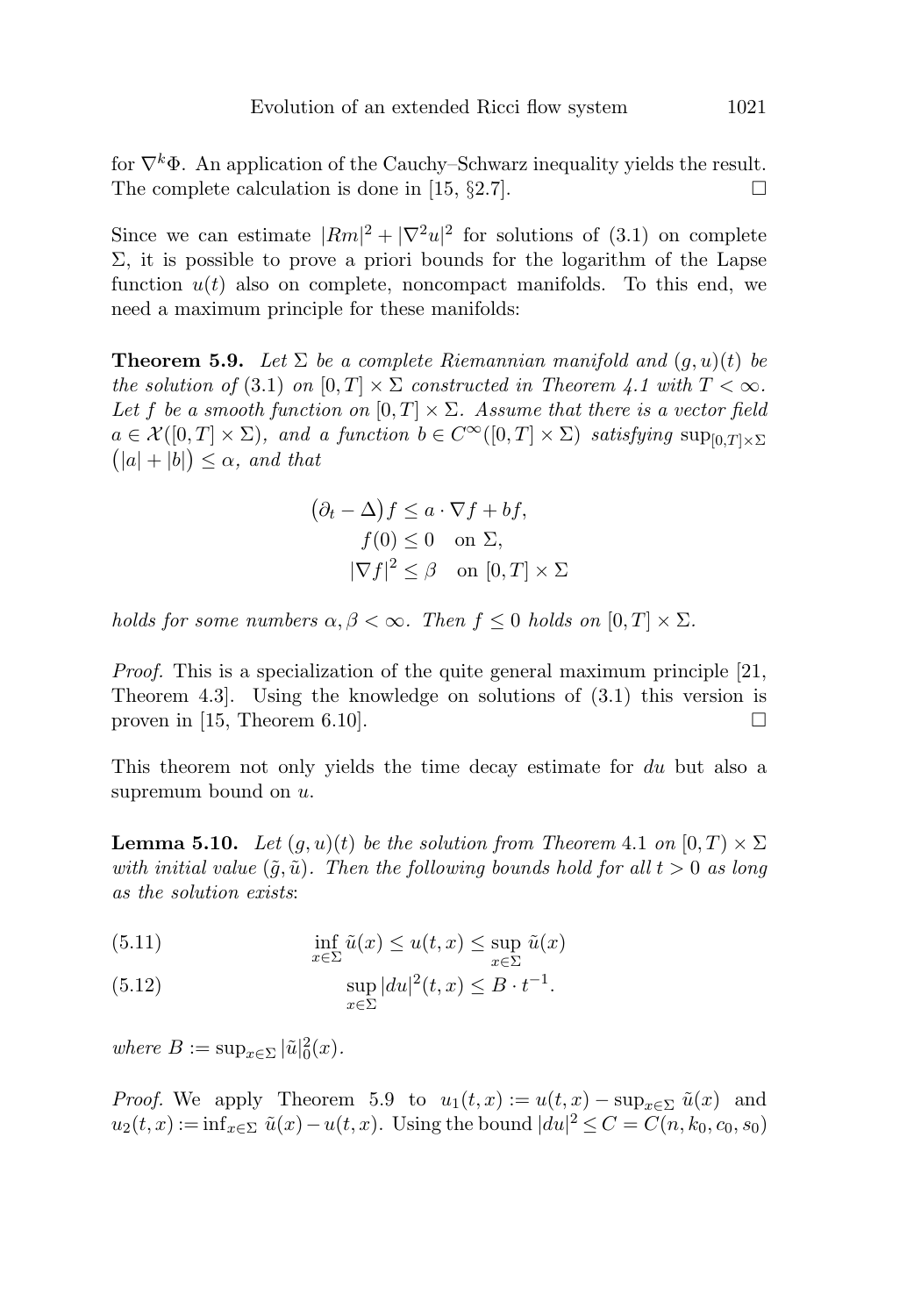from Theorem 4.1 the first claim follows. For the second, we use the test function  $f := t |du|^2 + |u|^2 - B$ . Theorem 5.9 implies that

$$
0 \ge f(t) = t|du|^2 + |u|^2 - B \implies t|du|^2 \le B - |u|^2 \le B
$$

for all  $t > 0$  in view of (3.6) and the bound on  $|u|^2 + |du|^2 + |\nabla^2 u|^2$  from Theorem 4.1.  $\Box$ 

In addition to the global estimates above we also prove a local bound for  $|du|^2$ . The technique is adapted from [21, §3] and goes back to [17]. We will use the same ideas for the more complicated estimates to follow.

**Lemma 5.11.** Let  $(g, u)(t)$  be a solution to (3.1) on  $[0, T] \times \Sigma$ . Fix  $x_0 \in \Sigma$ and a radius  $R > 0$ . If there is an estimate

$$
\sup_{B(T,x_0,R)} R^2 |Rc| \leq \tilde{C},
$$

then for all  $\theta \in [0, 1)$  and all  $t \in (0, T]$  there is a constant  $C(n)$ , depending only on n, such that

$$
\sup_{x \in B_{\theta R}^t(x_0)} |du|^2(t,x) \le C(n)(1-\theta)^{-2} \tilde{C} \left( \frac{1}{R^2} + \frac{1}{t} \right).
$$

*Proof.* We define  $f := \varphi \cdot |du|^2$ . A calculation using (3.6) and (5.1) shows

$$
(\partial_t - \Delta) f \le \varphi^{-1} (f - 2\alpha_n f^2).
$$

We multiply by the cut-off function  $\eta$  defined in Lemma 5.5 and calculate on  $B(T,x_0,R)$ :

$$
(\partial_t - \Delta)(f\eta) \le \varphi^{-1}(f - 2\alpha_n f^2) \cdot \eta - 2\nabla \eta \nabla f + f \cdot C(n)\tilde{C}R^2
$$

from (5.6) using the curvature bound. Rewriting the second term and applying (5.5)

$$
-2\nabla\eta\nabla f = -2\eta^{-1}\nabla\eta\nabla(\eta f) + 2\eta^{-1}|\nabla\eta|^2 f \le -2\eta^{-1}\nabla\eta\nabla(\eta f) + 8R^2f,
$$

we find

$$
(\partial_t - \Delta)(f\eta) \le -2\alpha_n \varphi^{-1} f^2 \eta + \varphi^{-1} f\eta - 2\eta^{-1} \nabla \eta \nabla(f\eta)
$$
  
+  $C(n)\tilde{C}R^2 \cdot f + 8R^2 \cdot f$ .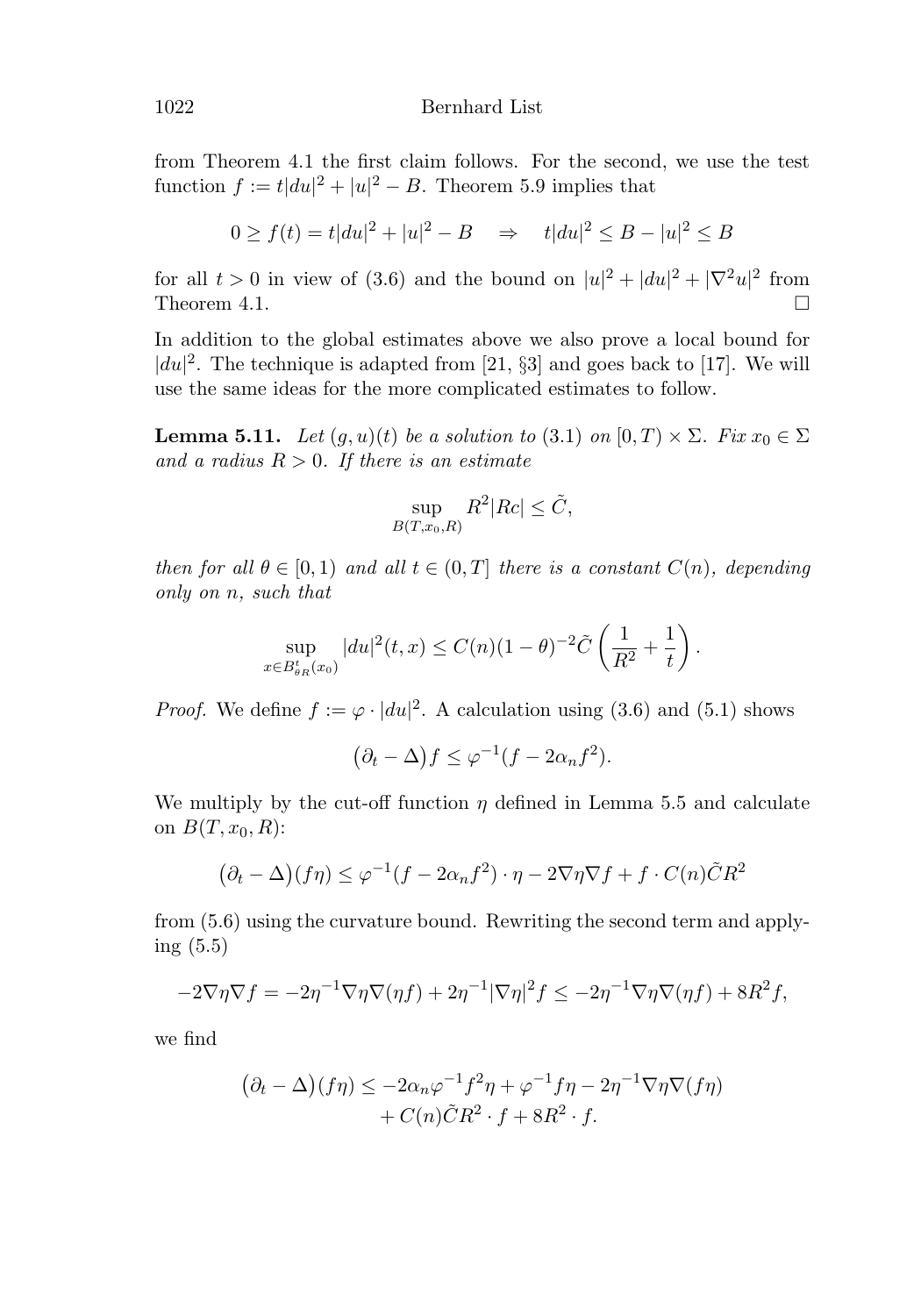Fix  $\tau \in [0, T)$ . Since  $\varphi(0) = 0$ ,  $\eta_{|\partial B_R^t(x_0)} = 0$  for all  $t \in [0, \tau]$  and  $f \eta \ge 0$ , the first maximum point  $(t^*, x^*)$  of  $f\eta$  in the compact set  $B(\tau, x_0, R)$  must be an interior point. Consequently,

$$
\partial_t(f\eta) \ge 0, \quad \Delta(f\eta) \le 0, \quad \nabla(f\eta) = 0,
$$

holds at  $(t^*, x^*)$  and we obtain, assuming  $\tilde{C} \geq 1$ :

$$
2\alpha_n \varphi^{-1} f^2 \eta \le \varphi^{-1} f \eta + C(n) \tilde{C} R^2 \cdot f.
$$

Using (5.3) on the right hand side and multiplying by  $\varphi \eta$ , we find

(5.13) 
$$
2\alpha_n f^2 \eta^2 \leq f \eta \cdot R^4 + C(n) \tilde{C} R^2 \varphi \cdot f \eta \leq (2\alpha_n - 1) f^2 \eta^2 + C(n) \tilde{C}^2 R^8
$$

due to Young's inequality and  $(5.2)$ . Since  $(t^*, x^*)$  was a maximum point, we get

$$
\sup_{B(\tau,x_0,R)} f\eta \le C(n)\tilde{C}R^4.
$$

The estimate (5.4) for  $\eta^{-1}$  together with (5.13) implies that for any  $\theta \in [0, 1)$ 

$$
\sup_{x \in B_{\theta_R}^t(x_0)} |du|^2(t, x) \le C(n)(1 - \theta)^{-2} \tilde{C} \varphi^{-1}
$$

holds, proving the lemma for all  $0 < t < T$ . Since the estimate is uniform on  $[T/2, T]$ , it also holds for  $t = T$ , completing the proof of Lemma 5.11.  $\Box$ 

We estimate the derivatives of  $\Phi$  where  $\Phi$  is defined as in (5.10), giving an explicit dependence of the result on the initial curvature bound. This constitutes a regularity theory for the solutions of (3.1) in the sense that solutions with bounded curvature are always smooth.

**Theorem 5.12.** Let  $(\Sigma, \tilde{g})$  be complete. Let  $(g, u)(t)$  be a solution to (3.1) on  $[0, T] \times \Sigma$  satisfying

(5.14) 
$$
\sup_{B(T,x_0,R)} R^4 |Rm|^2 \leq \tilde{C}^2
$$

for some radius  $R > 0$  and some point  $x_0 \in \Sigma$ . Then the derivatives of  $\Phi$ satisfy for all  $m \geq 0$  and for all  $t \in (0, T]$  the estimates

$$
\sup_{x \in B_{R/2}^t(x_0)} |\nabla^m \Phi|^2(t, x) \le C(n, m) \tilde{C}^{m+2} \left( \frac{1}{R^2} + \frac{1}{t} \right)^{m+2},
$$

where  $C = C(n, m)$  is a constant depending only on n and m.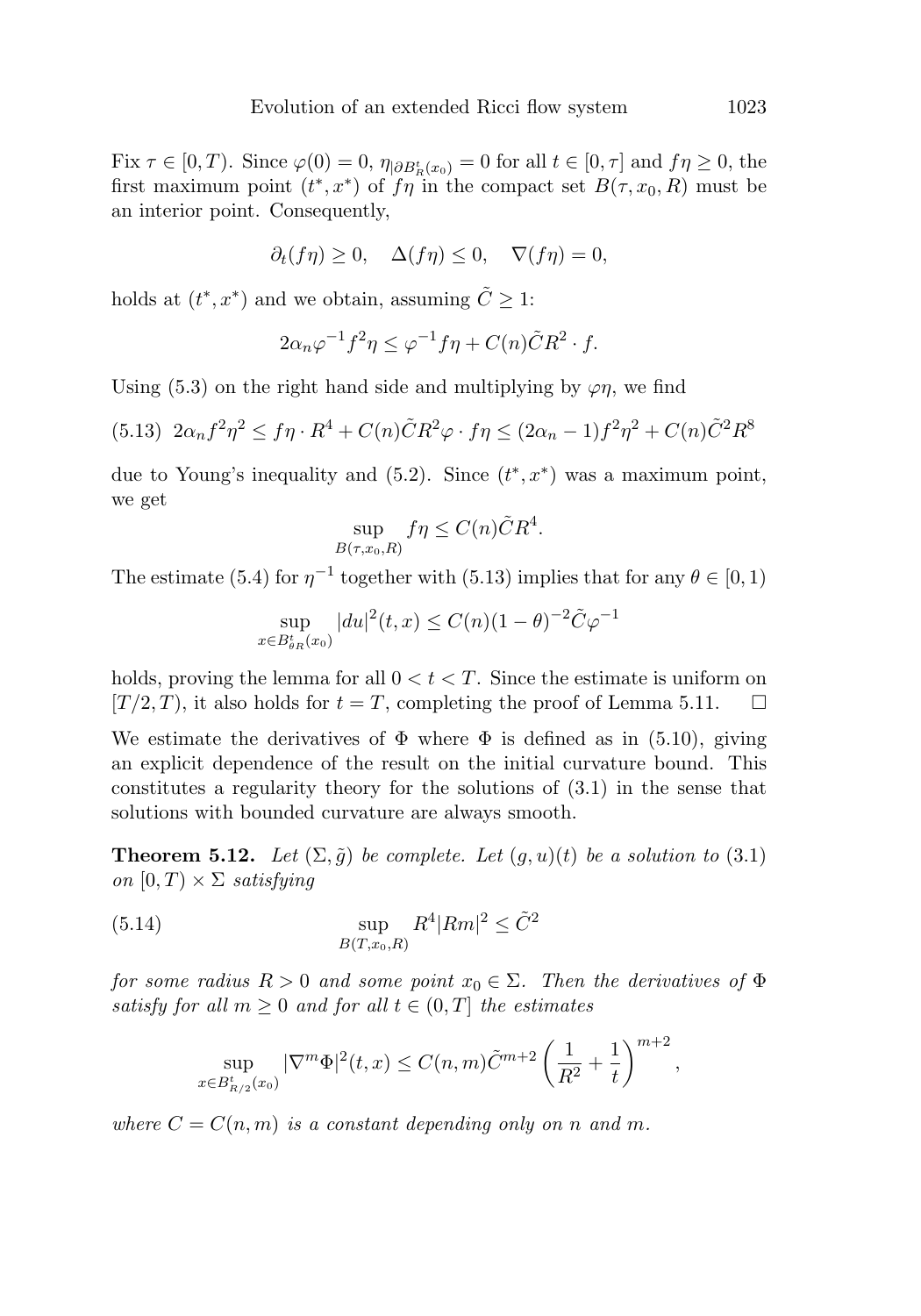Proof. The proof is an induction argument, using similar techniques as in the proof of Lemma 5.11. The curvature bound (5.14) together with Lemma 5.11 provides the estimate

$$
\sup_{B(T,x_0,\theta_{-1}R)} \varphi |du|^2 \leq C\tilde{C}
$$

for  $\theta_{-1} := \frac{5}{6}$ . Similarly, we estimate  $\nabla^2 u$  using  $\varphi |Rm| \leq R^2 |Rm|$  in combination with (5.14). See [15, Proposition 6.14] for details. Setting  $\theta_0 := \frac{3}{4}$ , we therefore find that

$$
\sup_{B(T,x_0,\theta_0 R)} \varphi^2 |\Phi|^2 = \sup_{B(T,x_0,\theta_0 R)} \varphi^2 (|Rm|^2 + |\nabla^2 u|^2)
$$
  

$$
\leq \tilde{C}^2 (1 + C(1 - \theta_0)^{-2}) \leq C \tilde{C}^2
$$

holds, where  $C$  depends only on  $n$ . This proves the theorem in the case where  $m = 0$ . Denote in the following by C a constant depending only on n and  $m$  which can change its value from line to line. In the induction step, we assume that

(5.15) 
$$
\sup_{x \in B_{\theta_s R}^t(x_0)} \varphi^{s+2} |\nabla^s \Phi|^2(t, x) \le C(1 - \theta_s)^{-2} \tilde{C}^{s+2} \le C \tilde{C}^{s+2}
$$

holds for all  $t \in (0, T]$  and all  $0 \le s \le m$ . The choice of  $\theta_s := \frac{1}{2} + \frac{1}{s+4}$  guarantees  $\frac{1}{2} < \theta_s < 1$  for all s and  $\theta_i > \theta_j$  for all  $i < j$ . We assume without loss of generality that  $\tilde{C} \geq 1$  in the following. To prove the estimate for  $s = m + 1$ , we define a test function

$$
f(t,x) := \varphi^{m+3}(t) |\nabla^{m+1}\Phi|^2(t,x) (\lambda + \varphi^{m+2}(t) |\nabla^m \Phi|^2(t,x)),
$$

where  $\lambda$  is constant and will be chosen later. The evolution of f is given by

(5.16) 
$$
(\partial_t - \Delta) f = (\partial_t - \Delta)(\varphi^{m+3}|\nabla^{m+1}\Phi|^2) \cdot (\lambda + \varphi^{m+2}|\nabla^m\Phi|^2) + \varphi^{m+3}|\nabla^{m+1}\Phi|^2 \cdot (\partial_t - \Delta)(\varphi^{m+2}|\nabla^m\Phi|^2) - 2\varphi^{m+3}\nabla|\nabla^{m+1}\Phi|^2\varphi^{m+2}\nabla|\nabla^m\Phi|^2.
$$

We estimate the individual terms on  $B_{\theta_mR}^t(x_0)$ , using the estimate for the derivatives of  $\Phi$  from Lemma 5.8 and the evolution equation for  $\varphi$  (5.1).

Pairing the correct powers of  $\varphi$  with the derivatives of  $\Phi$  such that the product is scaling invariant and applying the induction hypotheses (5.15)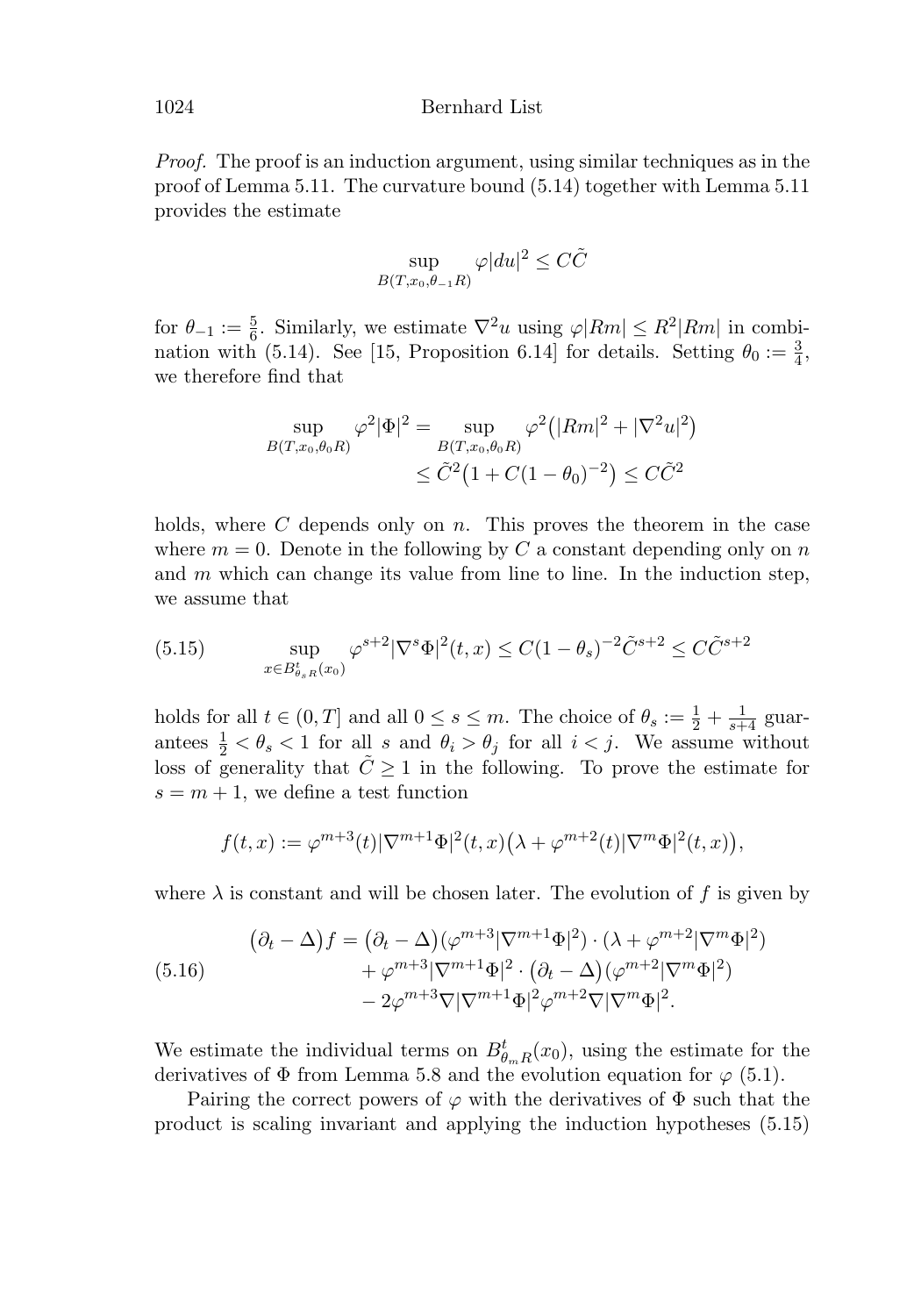and Young's inequality, we find for the first term:

$$
(\partial_t - \Delta)\varphi^{m+3}|\nabla^{m+1}\Phi|^2 \le -2\varphi^{m+3}|\nabla^{m+2}\Phi|^2 + C\tilde{C}\varphi^{-1} \cdot \varphi^{m+3}|\nabla^{m+1}\Phi|^2
$$
  
+  $C\tilde{C}^{m+4}\varphi^{-1}$ .

The second term in (5.16) can be estimated analogously:

$$
(\partial_t - \Delta)(\lambda + \varphi^{m+2}|\nabla^m \Phi|^2) \cdot \varphi^{m+3}|\nabla^{m+1} \Phi|^2
$$
  

$$
\leq -\frac{3}{2}\varphi^{2m+5}|\nabla^{m+1} \Phi|^4 + C\varphi^{-1}\tilde{C}f + C\varphi^{-1}\tilde{C}^{2(m+3)}.
$$

The cross term in (5.16) is controlled using the Katos inequality as follows:

$$
- 2\varphi^{m+3}\nabla|\nabla^{m+1}\Phi|^2\varphi^{m+2}\nabla|\nabla^m\Phi|^2
$$
  
\n
$$
\leq \varphi^{m+3}(2|\nabla^{m+2}\Phi|(\lambda + \varphi^{m+2}|\nabla^m\Phi|^2)^{1/2})
$$
  
\n
$$
\cdot((\lambda + \varphi^{m+2}|\nabla^m\Phi|^2)^{-1/2} \cdot 4\varphi^{m+2}|\nabla^m\Phi||\nabla^{m+1}\Phi|^2)
$$
  
\n
$$
\leq 2\varphi^{m+3}|\nabla^{m+2}\Phi|^2(\lambda + \varphi^{m+2}|\nabla^m\Phi|^2)
$$
  
\n
$$
+ \frac{8\varphi^{m+2}|\nabla^m\Phi|^2}{\lambda + \varphi^{m+2}|\nabla^m\Phi|^2} \cdot \varphi^{2m+5}|\nabla^{m+1}\Phi|^4.
$$

Altogether the evolution  $(5.16)$  of f comes down to

$$
(\partial_t - \Delta) f \le \varphi^{2m+5} |\nabla^{m+1} \Phi|^4 \left( \frac{8\varphi^{m+2} |\nabla^m \Phi|^2}{\lambda + \varphi^{m+2} |\nabla^m \Phi|^2} - \frac{3}{2} \right) + C\tilde{C}\varphi^{-1} f
$$
  
+  $C\varphi^{-1} \tilde{C}^{m+4} (\lambda + \varphi^{m+2} |\nabla^m \Phi|^2) + C\varphi^{-1} \tilde{C}^{2(m+3)}.$ 

We choose  $\lambda := 7\tilde{C}^{m+2} \ge 7\varphi^{m+2} |\nabla^m \Psi|^2 \ge 1$  and compute

$$
\frac{8\varphi^{m+2}|\nabla^{m+2}\Phi|^2}{\lambda+\varphi^{m+2}|\nabla^m\Phi|^2}-\frac{3}{2}\leq-\frac{1}{2}\quad\text{and}\quad(\lambda+\varphi^{m+2}|\nabla^m\Phi|^2)\leq 8\tilde{C}^{m+2}.
$$

Then the first term can be completed to  $f^2$  and we conclude again applying Young's inequality:

$$
(\partial_t - \Delta) f \le -\frac{1}{256} \tilde{C}^{-2(m+2)} \varphi^{-1} f^2 + C \tilde{C}^{2(m+3)} \varphi^{-1}.
$$

To localize this estimate, we multiply f by  $\eta$  from Lemma 5.5 and get on the ball  $B_{\theta_m R}^t(x_0)$ :

$$
(\partial_t - \Delta)(f\eta) \le -\frac{1}{256}\tilde{C}^{-2(m+2)}\varphi^{-1}f^2\eta + C\tilde{C}^{2(m+3)}\varphi^{-1}\eta - 2\eta^{-1}\nabla\eta\nabla(\eta f) + C(1+\tilde{C})R^2 \cdot f
$$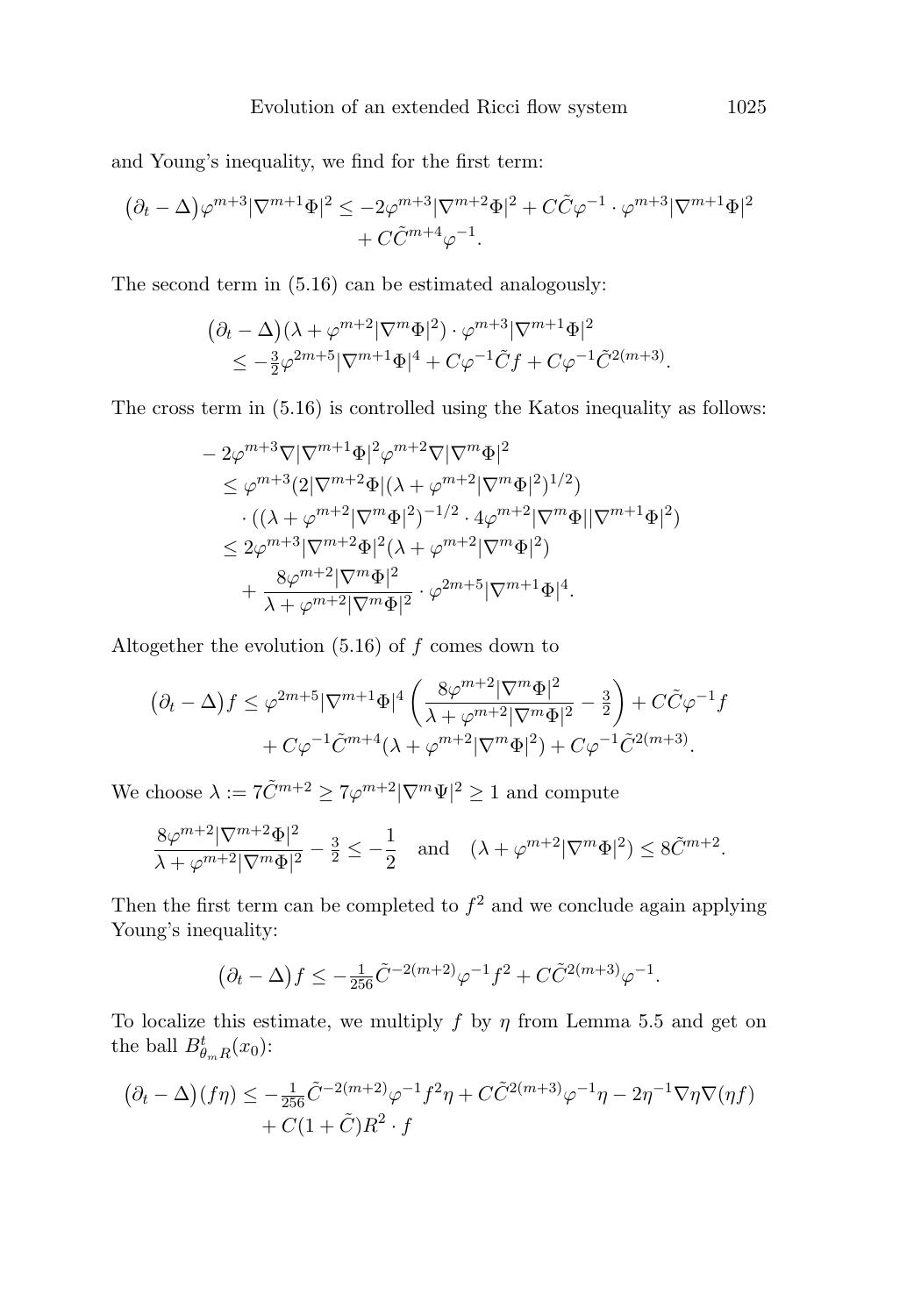where we used the evolution equation (5.6) for  $\eta$ . Fix  $\tau \in [0, T)$ . At the first maximum point  $(t^*, x^*)$  in  $B(\tau, x_0, \theta_m)$ , we get (similarly to the proof of Lemma 5.11) with  $\tilde{C} \geq 1$  that

$$
0\leq -\tfrac{1}{256}\tilde{C}^{-2(m+2)}\varphi^{-1}f^2\eta+C\tilde{C}^{2(m+3)}\varphi^{-1}\eta+C\tilde{C}R^2f.
$$

This can be simplified using  $\eta^{-1} \le (1 - \theta_{m+1})^{-2} R^{-4} \le CR^{-4}$  on  $B_{\theta_{m+1}R}^t(x_0)$ from  $(5.4)$  to

$$
|\nabla^{m+1}\Phi|^2 \leq C\tilde{C}^{2m+5}(\lambda + \varphi^{m+2}|\nabla^m\Phi|^2)^{-1}\varphi^{-(m+3)} \leq C\tilde{C}^{2m+5}(7\tilde{C}^{m+2})^{-1}\varphi^{-(m+3)}
$$

for all  $(t, x) \in B(\tau, x_0, \theta_{m+1}R)$  because  $(t^*, x^*)$  was maximal in  $B(\tau, x_0,$  $\theta_m R$ ). Since  $\tau \in [0, T)$  is arbitrary, this estimate is uniform on  $[\frac{T}{2}, T)$  and therefore also valid for  $t = T$ . This proves the induction step, and since  $\theta_m > \frac{1}{2}$  for all  $m \ge 0$ , it also proves the theorem.

Other versions of the theorem are given in [15, §6.3]. We use the interior estimates to prove a characterization of long time existence for solutions of (3.1). To this end, we first deduce some general properties for solutions on compact manifolds.

**Proposition 5.13.** Let  $(q, u)(t)$  be a solution to (3.1) on  $[0, T) \times M$ . Then there is a constant  $c = c(n)$  such that we get for all  $0 \le t \le \min\{T, c/K(0)\}$ where  $K(t) := \sup_{x \in M} |Rm|(t, x)$ :

$$
K(t) \le 2K(0).
$$

Proof. We examine the evolution equation (3.7):

$$
\partial_t |Rm|^2 \le \Delta |Rm|^2 + C|Rm|^3 + C|Rm||\nabla^2 u|^2 + C|du|^2|Rm|^2.
$$

 $K(t)$  is Lipschitz continuous and its derivative (in the sense of difference quotients) satisfies

$$
\frac{d}{dt}K(t)^2 \le CK(t)^3
$$

since we have  $|du|^2(t) \leq CK(t)$  from Lemma 5.11 and  $|\nabla^2 u|^2(t) \leq CK^2(t)$ from Theorem 5.12 where  $C$  depends only on  $n$ . Solving the associated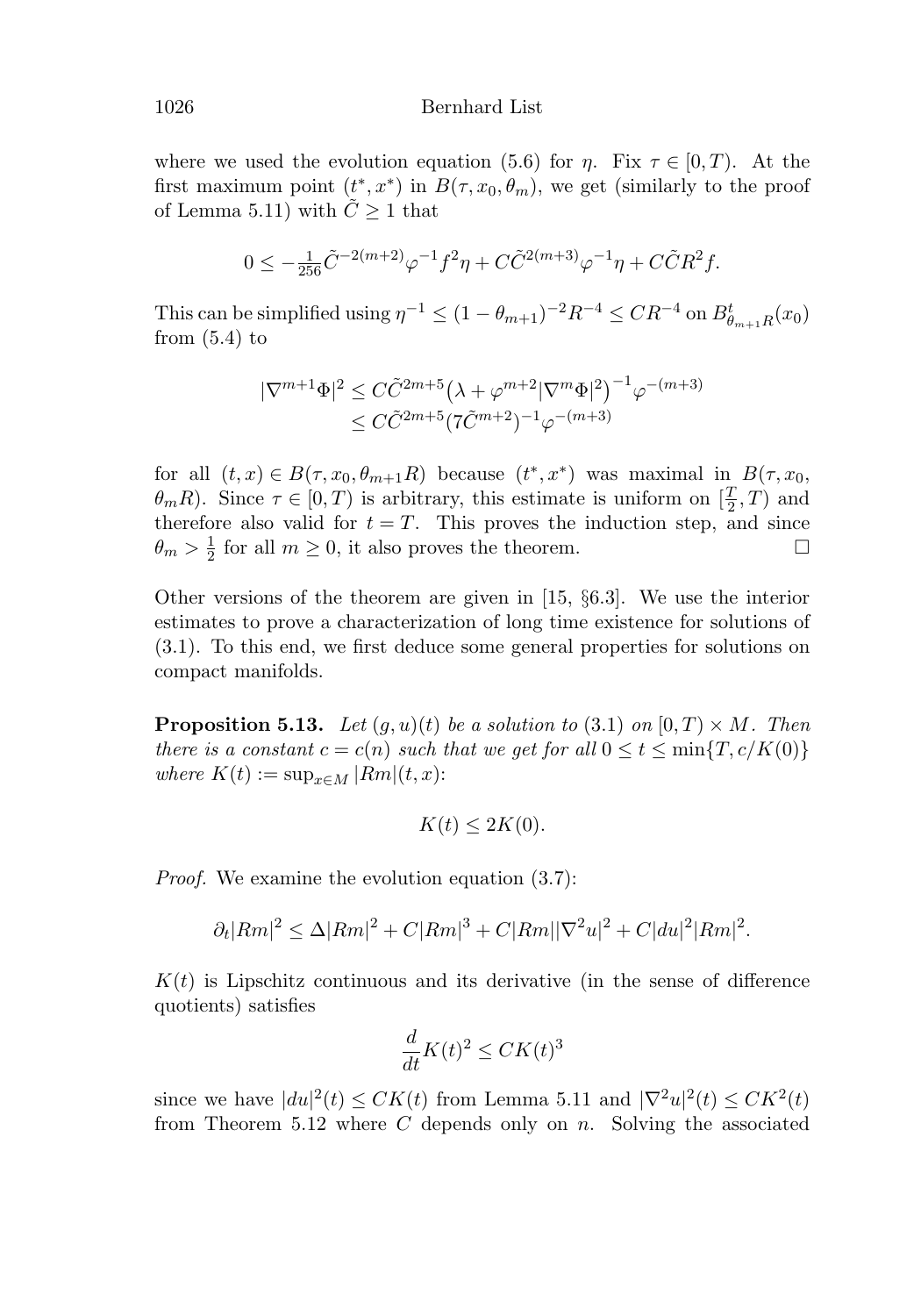ordinary differential equation, we find

$$
K(t) \le \left(\frac{1}{K(0)} - \frac{C}{2}t\right)^{-1}
$$

for  $t < \frac{2}{CK(0)}$ . Taking  $c = 1/C$  yields the claim.

**Corollary 5.14.** Let  $(g, u)(t)$  be a solution to (3.1) on  $[0, T] \times M$  where T is the maximal time of existence. Define  $k_0 := \max_{x \in M} |Rm|^2(0, x)$ . Then there is  $c = c(n)$  such that  $T > c/\sqrt{k_0}$ .

Proof. From Proposition 5.13 we know that the solution has bounded curvature on  $[0, c/\sqrt{k_0}]$ . This implies the smoothness of  $(g, u)(t)$  up to that time using Theorem 5.12.  $\Box$ 

The necessary and sufficient condition for long time existence of solutions on a closed manifold  $M$  is given as follows:

**Theorem 5.15.** Let  $(q, u)(t)$  be a solution to  $(3.1)$  on  $[0, T) \times M$  for closed M with initial data  $(\tilde{q}, \tilde{u})$ . Assume that  $T < \infty$  is maximally chosen such that the solution cannot be extended beyond  $T$ . Then the curvature of  $g(t)$ has to become unbounded for  $t \to T$  in the sense that

$$
\lim_{t \nearrow T} \left[ \sup_{x \in M} |Rm|^2(t, x) \right] = \infty.
$$

*Proof.* We show first that  $\limsup_{t \to T} \left[ \sup_{x \in M} |Rm|^2(t,x) \right] = \infty$  and suppose to the contrary that the curvature stays bounded on  $[0, T]$ , say  $|Rm|^2 \leq k_0$ . Inequality (5.7) implies  $|Rm| + |du|^2 \leq \tilde{C}$  on  $[0, T] \times M$ . In addition, we know from Theorem 5.12 that the solution is smooth on  $[0, T]$ . In particular, we can take a smooth limit for  $t \to T$ . Taking  $(g, u)(T)$  as initial data, the short time existence result provides a solution on a time interval  $[T, T + \delta)$ . This solution extends the original one smoothly beyond  $T$  since the bounds in Theorem 5.12 imply bounds also for all time derivatives of  $q(T)$ . This contradicts the choice of T. The limits superior can be replaced by a proper limit similar to [22, Theorem 6.45] using Proposition 5.13.  $\Box$ 

#### **6. The monotonicity formula**

Since the entropy  $E$  is not sufficient for all our purposes, we replace it by a scaling invariant integral. To this end, we introduce an explicit scale

 $\Box$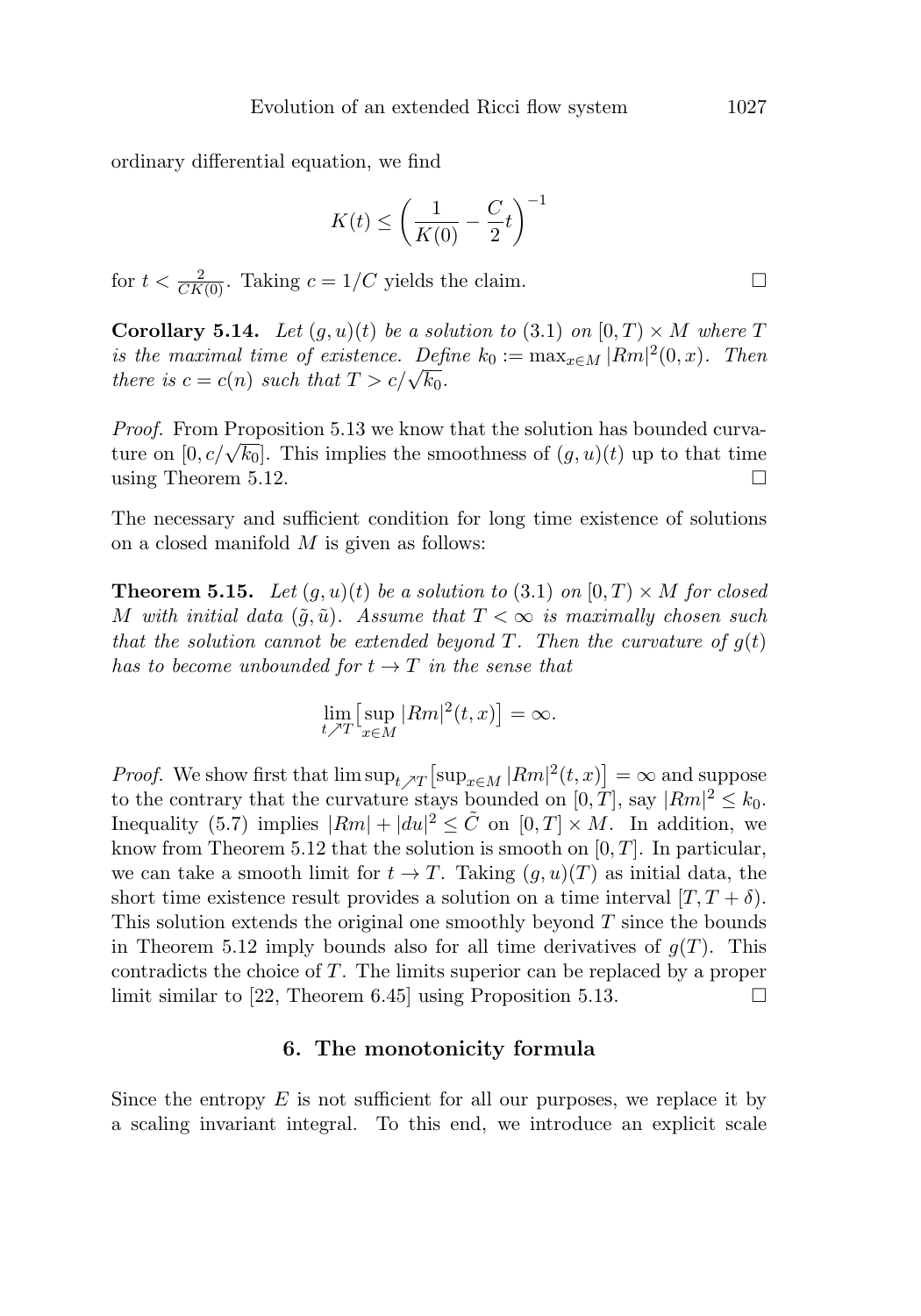parameter  $\tau$  as it is done in [6, §3]. One can think of  $\tau$  as time measured backwards from some fixed time. We define the entropy  $W$  as

$$
W(g, u, f, \tau) := \int_M \left[ \tau (S + |df|^2) + f - n \right] (4\pi\tau)^{-n/2} e^{-f} dV
$$

for a positive real number  $\tau$ . It is straightforward to see that W is invariant under diffeomorphisms and scaling invariant for all constants  $\alpha > 0$  in the following sense:

$$
W(\alpha g, u, f, \alpha \tau) = W(g, u, f, \tau).
$$

A calculation as before yields the variation

$$
\delta W[g, u, f, \tau](v, w, h, \sigma)
$$
  
=  $\int_M v_{ij} \cdot \{-\tau S_{ij} - \tau \nabla_i \nabla_j f\} + 4\alpha_n w \cdot \left\{\frac{\tau}{2} \Delta u - \frac{\tau}{2} \langle du, df \rangle\right\} dm$   
+  $\int_M \left[ \left(\frac{\text{tr } v}{2} - h\right) \cdot \left\{2\tau \Delta f - 2\tau |df|^2\right\} + h + \sigma \cdot \left\{S + |df|^2\right\} \right] dm$   
+  $\int_M \left(\frac{\text{tr } v}{2} - h - \frac{n\sigma}{2\tau}\right) [\tau (S + |df|^2) + f - n] dm.$ 

Since we think of  $\tau$  as backward time, we set  $\sigma \equiv -1$ . As before we choose the variation of  $f$  such that the measure is kept fixed:

$$
h:=\frac{\operatorname{tr} v}{2}+\frac{n}{2\tau}\quad\Rightarrow\quad \frac{\operatorname{tr} v}{2}-h+\frac{n}{2\tau}=0.
$$

Fix f and choose h as above. In the same way fix  $\tau$  and choose  $\sigma$  as above. Considering  $W$  as a functional of  $g$  and  $u$  alone, we finally get:

$$
\delta W[g, u, f, \tau](v, w)
$$
  
=  $\int_M v_{ij} \cdot \{-\tau S_{ij} - \tau \nabla_i \nabla_j f\} + w \cdot 2\alpha_n \tau \{\Delta u - \langle du, df \rangle\} dm$   

$$
+ \int_M \left[ \tau \cdot \frac{n}{2\tau} \underbrace{(2|df|^2 - 2\Delta f)}_{=0} + h - S - \underbrace{|df|^2}_{= \Delta f} \right] dm.
$$

Since the following identity is valid on closed M

$$
0 = (4\pi\tau)^{-n/2} \int_M \Delta e^{-f} dV = \int_M (|df|^2 - \Delta f)(4\pi\tau)^{-n/2} e^{-f} dV,
$$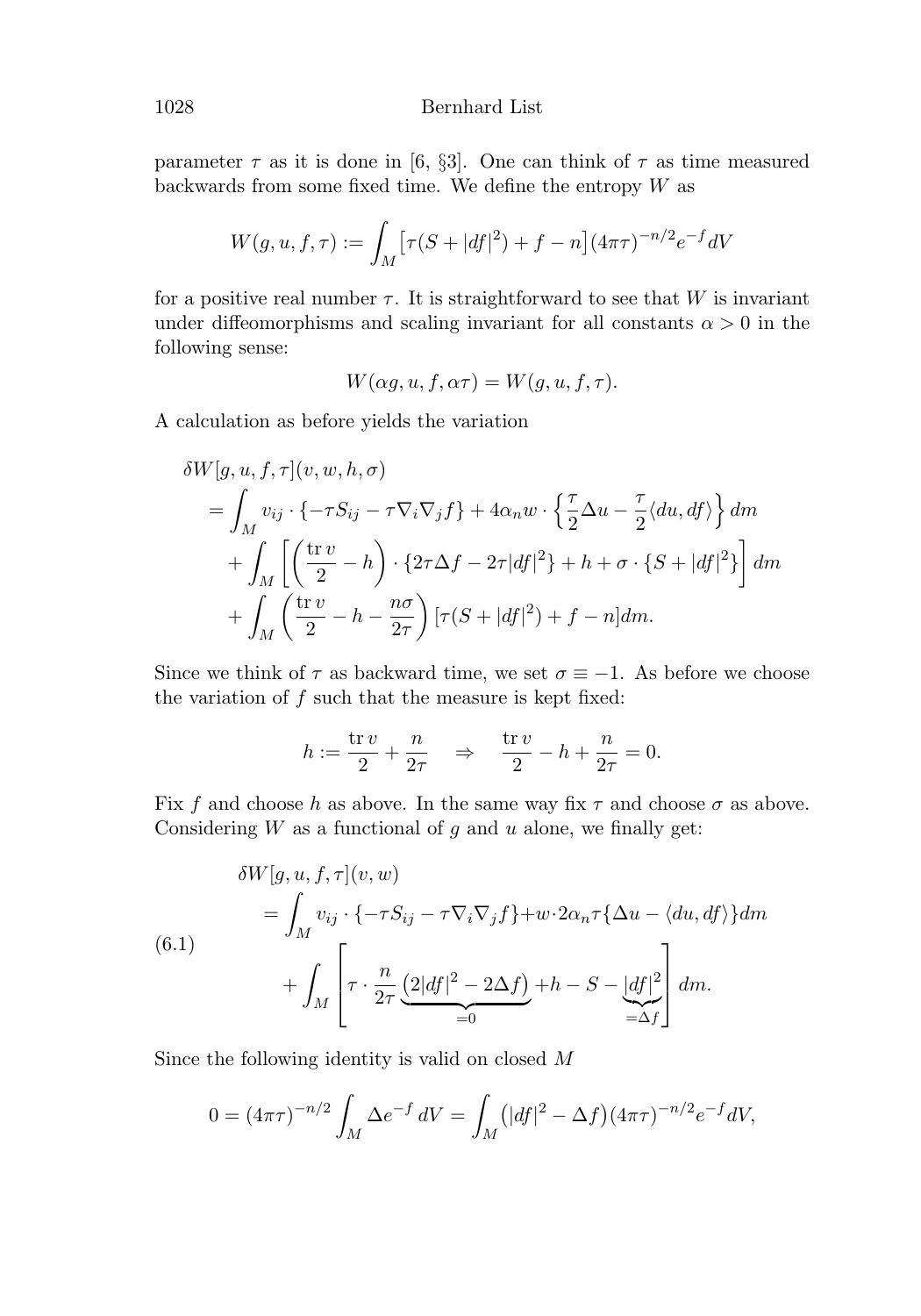we can cancel one term in (6.1) and replace  $|df|^2$  by  $\Delta f$  in the other. If we deform  $W$  along the variation given by the evolution equations

(6.2)  
\n
$$
v := \partial_t g := -2Sy - 2\nabla^2 f,
$$
\n
$$
w := \partial_t u := \Delta u - \langle du, df \rangle,
$$
\n
$$
h := \partial_t f := \frac{\text{tr } v}{2} + \frac{n}{2\tau} = -\Delta f - S + \frac{n}{2\tau},
$$
\n
$$
\sigma := \partial_t \tau := -1,
$$

we calculate that

$$
\partial_t W(g, u, f, \tau)(t)
$$
  
= 
$$
\int_M \left[2\tau|Sy + \nabla^2 f|^2 + 2\alpha_n \tau |\Delta u - \langle du, df \rangle|^2 - 2\Delta f - 2S + \frac{n}{2\tau}\right] dm.
$$

Since

$$
2\tau \left| Sy + \nabla^2 f - \frac{1}{2\tau} g \right|^2 = 2\tau |Sy + \nabla^2 f|^2 + 2\tau \left( \frac{n}{4\tau^2} - \frac{1}{\tau} S - \frac{1}{\tau} \Delta f \right),
$$

everything comes together to the following result:

**Theorem 6.1.** Let M be a closed Riemannian manifold and  $(g, u, f, \tau)(t)$ a solution on  $[0, T) \times M$  of the evolution equations

$$
\partial_t g = -2Sy,
$$
  
\n
$$
\partial_t u = \Delta u,
$$
  
\n
$$
\partial_t f = -\Delta f + |\nabla f|^2 - S + \frac{n}{2\tau},
$$
  
\n
$$
\partial_t \tau = -1.
$$

Then the following monotonicity formula holds: (6.3)

$$
\partial_t W(t) = \int_M \left[ 2\tau |Sy + \nabla^2 f - \frac{1}{2\tau} g|^2 + 2\alpha_n \tau |\Delta u - du(\nabla f)|^2 \right] dm \ge 0.
$$

In particular, the entropy  $W$  is nondecreasing. Equality holds if and only if  $(q, u, f, \tau)(t)$  satisfies

$$
Sy + \nabla^2 f - \frac{1}{2\tau}g = 0
$$
 and  $\Delta u - du(\nabla f) = 0.$ 

Such a solution is called a homothetic shrinking gradient soliton.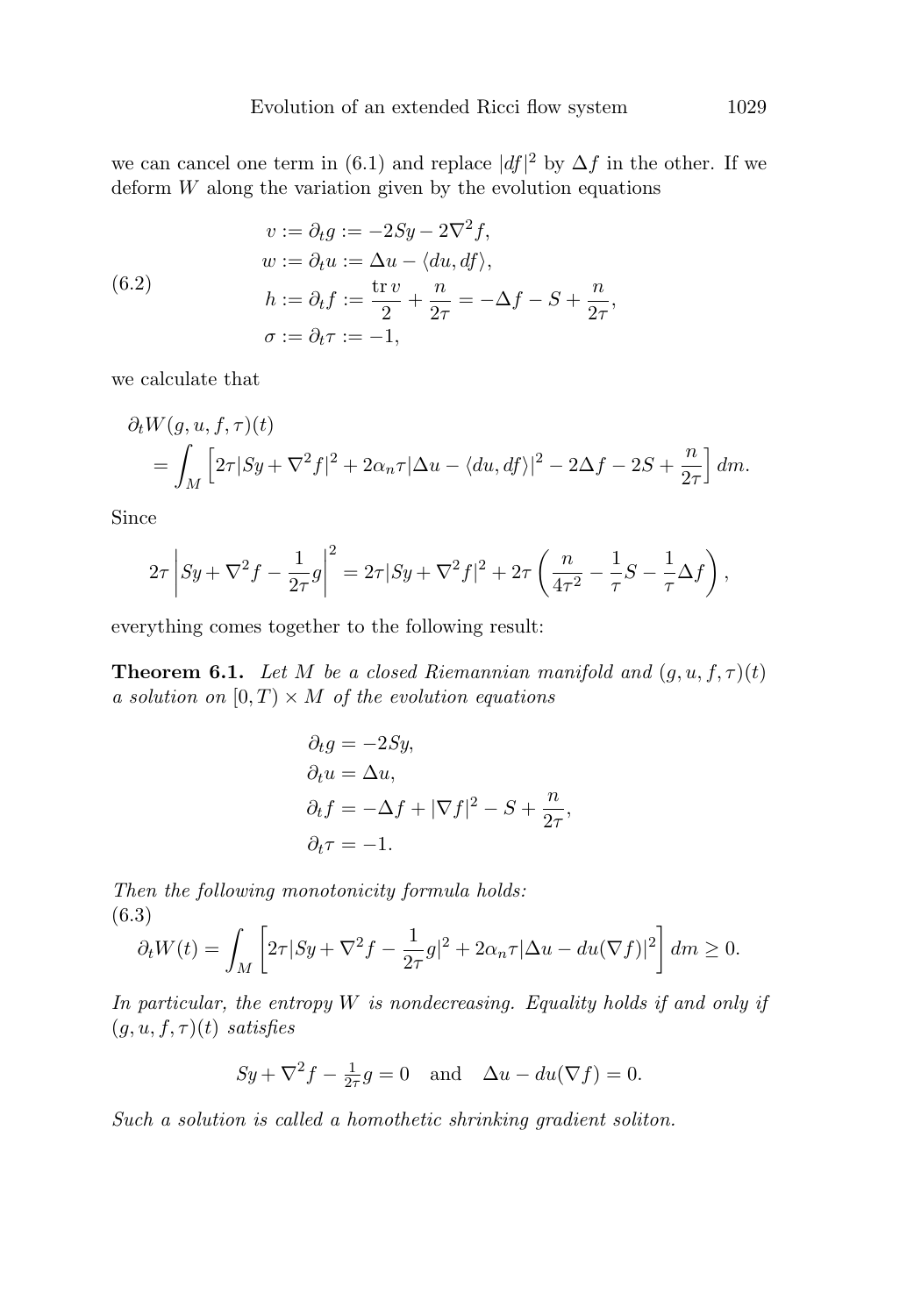*Proof.* We apply the diffeomorphisms generated by  $\nabla f(t)$  to the system (6.2) in the same way as we did for (3.3). The result follows considering that W is invariant under diffeomorphisms. More details are given in  $[15, \S4]$ .  $\Box$ 

**Remark 6.2.** Note that the theorem is still true for a complete noncompact manifold  $\Sigma$  as long as the integrations by parts can be justified. This is possible for example by imposing decay conditions on  $(q, u, f)$ .

We derive a useful quantity from W.

**Definition 6.3.** Let  $(q, u, \tau) \in \mathcal{M}(M) \times C^{\infty}(M) \times \mathbb{R}^+$  be given. Then we define:

$$
\mu:=\mu(g,u,\tau):=\inf_{f\in C^\infty(M)}\left\{W(g,u,f,\tau):\int_M(4\pi\tau)^{-n/2}e^{-f}dV=1\right\}.
$$

**Proposition 6.4.** Let M be closed and connected. Then  $\mu$  is attained by a smooth function  $\bar{f} \in C^{\infty}(M)$  satisfying the normalization constraint.

*Proof.* We adapt the method from [23] to our situation and refer to the proof of [15, Proposition 5.8] for the technical details.  $\Box$ 

**Remark 6.5.** W is still bounded below on complete  $\Sigma$ , but a weakly convergent minimizing sequence in  $W^{1,2}$  need not converge strongly in any  $L^p$ space, i.e., the support of the functions in the sequence could become infinite or move out to infinity. It should be possible to find a contradiction to this scenario on asymptotically flat manifolds. A noncollapsing result analogous to Theorem 7.2 would then follow immediately.

**Lemma 6.6.** Suppose  $(q, u)(t)$  is a solution to (3.1) on  $[0, T] \times M$  where M is closed. Fix  $a \bar{\tau} \in [0, T)$  and define  $\tau(t) := \bar{\tau} - t$ . Then  $\mu(q, u, \tau)(t)$ is nondecreasing in t. If  $\frac{d}{dt}\mu(t)=0$ , the solution is a gradient shrinking soliton.

*Proof.* Fix  $t_0$  and let  $\bar{f}$  be a minimizer for  $\mu$  at time  $t_0$ . Solving  $\partial_t f =$  $-\Delta f - S + \frac{n}{2\tau}$  backwards in time with initial data  $\bar{f}$  at  $t_0$ , we conclude from (6.3) for all  $t < t_0$  that

$$
\mu(t) \le W(g, u, f, \tau)(t) \le W(g(t_0), u(t_0), \bar{f}, \tau(0)) = \mu(t_0).
$$

Therefore,  $\mu(t)$  is nondecreasing in time. The equality case follows from the equality case for  $W$ .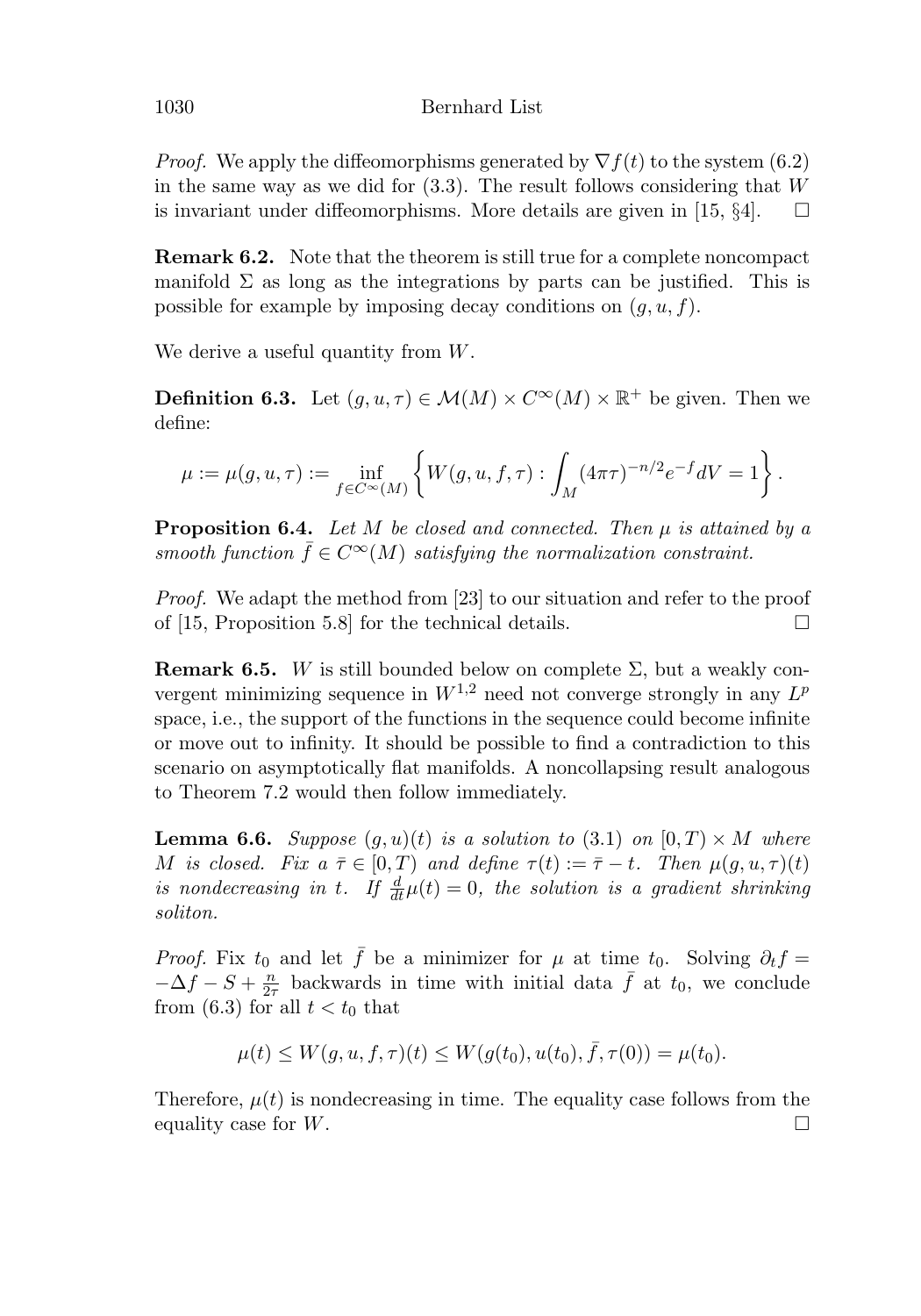We use the monotonicity formula to prove bounds on the injectivity radius of a solution. Another application, which is motivated by Perelman [7], is the proof of nonexistence of periodic solutions, so-called breathers. We just state the result and skip the details.

**Theorem 6.7.** Let  $(g, u)(t)$  be a steady/expanding/shrinking breather on a closed manifold M. Then it necessarily is a steady/expanding/shrinking gradient soliton. In the steady case,  $(M, g)$  is Ricci-flat and u is constant. In the expanding case,  $(M, g)$  is Einstein and u is constant.

*Proof.* The complete proof is given in [15,  $\S5$ ].

# **7. Finite-time singularities**

In general, solutions will only exist for a certain finite time due to curvature blowup. To be able to study singularity formation, it is absolutely crucial to keep control on the injectivity radius when rescaling the solution.

**Definition 7.1.** A solution  $(g, u)(t)$  is *locally collapsing* at T, if there are sequences of times  $(t_k), t_k \to T$  and balls  $(B_k) := (B_{r_k}(p_k))$  at time  $t_k$  such that  $r_k^2/t_k$  is bounded, the curvature satisfies  $|Rm|(t_k) \leq r_k^{-2}$  on  $B_k$ , and the volume decreases like  $r_k^{-n}$  vol $(B_k) \to 0$ .

Inspired by Perelman's construction [7, §4], we prove:

**Theorem 7.2.** Suppose M is closed and  $T < \infty$ . Then a solution  $(g, u)(t)$ of (3.1) on  $[0, T)$  is noncollapsed on  $[0, T] \times M$ .

*Proof.* Assume to the contrary the existence of sequences  $(t_k)$  and  $(B_k)$  as above. Setting  $\phi := e^{-f/2}$ , we realize that  $\mu(g, u, \tau)(t)$  is the infimum of

$$
(7.1) \ \ \tilde{W}(g, u, w, \tau) := \int_M \left[ \tau \left( 4|d\phi|^2 + S\phi^2 \right) - \phi^2 \ln \phi^2 - n\phi^2 \right] (4\pi\tau)^{-n/2} \, dV
$$

given the constraint

(7.2) 
$$
\int_M \phi^2 (4\pi\tau)^{-n/2} dV = 1.
$$

Set  $\tau(t) := (t_k + r_k^2) - t$  and define a test function  $\phi_k(x) := e^{C_k} \xi(r_k^{-1})$  $d(x, p_k)$  at time  $t_k$  where  $\xi \in C^{\infty}(\mathbb{R}^+)$  satisfies  $\xi \equiv 1$  on  $[0, \frac{1}{2}], \xi \searrow$  on  $[\frac{1}{2}, 1]$ and  $\xi \equiv 0$  on  $[0,\infty)$ . Choose  $C_k$  such that the normalization condition (7.2)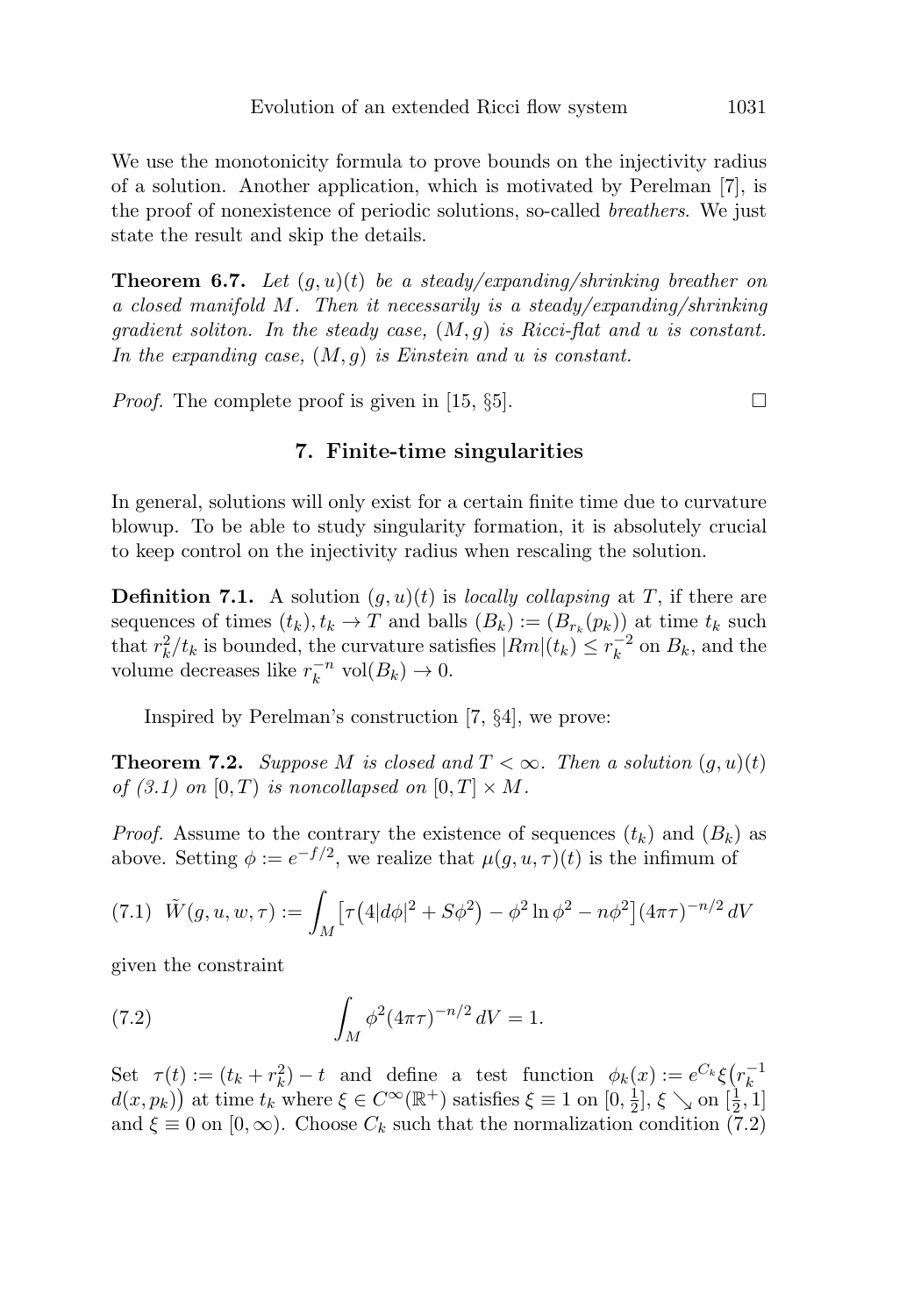## 1032 Bernhard List

for  $\phi_k$  is satisfied. Noting that  $\phi_k$  vanishes outside  $B_k$  and that  $\tau(t_k) = r_k^2$ , we compute

$$
(4\pi)^{n/2} = r_k^{-n} \int_M \phi_k^2 dV = e^{2C_k} r_k^{-n} \int_{B_k} \xi^2 dV \le e^{2C_k} \underbrace{r_k^{-n} \operatorname{vol}(B_k)}_{\longrightarrow 0}
$$

which forces  $C_k \to +\infty$  for  $k \to \infty$ . We insert  $\phi_k$  and  $r_k^2$  into (7.1) and get

$$
(7.3)
$$
  
\n
$$
\tilde{W}(g, u, \phi_k, r_k^2) = (4\pi)^{-n/2} r_k^{-n} e^{2C_k} \int_{B_k} 4r_k^2 |\xi'|^2 \cdot (r_k^{-2} |\nabla d|^2) - 2\xi^2 \ln \xi \, dV
$$
\n
$$
+ r_k^2 \int_{B_k} S\phi_k^2 (4\pi)^{-n/2} r_k^{-n} \, dV - n - 2C_k
$$
\n
$$
\leq (4\pi)^{-n/2} r_k^{-n} e^{2C_k} \int_{B_k} (4|\xi'|^2 - 2\xi^2 \ln \xi) \, dV
$$
\n
$$
+ r_k^2 \max_{B_k} S - n - 2C_k.
$$

Set  $V(r) := \text{vol}(B_{r_k}(p_k))$ . Using the curvature bound  $Rc \ge -(n-1)C^2r_k^{-2}$ on  $B_k$ , we can compare  $V(r)$  with the volume  $\tilde{V}(r)$  of the ball in the model space of negative constant sectional curvature. The Bishop Volume Comparison Theorem [20, Theorem 1.3] implies that

$$
V(r_k) - V(r_k/2) \le (C' - 1)V(r_k/2).
$$

Since  $\xi \equiv 1$  on  $B_{r_k/2}(p_k)$ , this allows us to estimate

$$
\int_{B_k} (4|\xi'|^2 - 2\xi^2 \ln \xi) dV \le \max_{r_k/2 \le d(p_k, x) \le r_k} |4|\xi'|^2 - 2\xi^2 \ln \xi \cdot [V(r_k) - V(r_k/2)]
$$
  

$$
\le C \cdot V(r_k/2) \le C \int_{B_k} \xi^2 dV = C (4\pi)^{n/2} r_k^n e^{-2C_k}.
$$

Plugging this into (7.3), we conclude for a constant  $\tilde{C}$  independent of k:

$$
\tilde{W}(g, u, \phi_k, r_k^2) \le C + r_k^2 \max_{B_k} (R - 2|du|^2) - n - 2C_k
$$
  
\n
$$
\le C + r_k^2 \max_{B_k} R - 2C_k
$$
  
\n
$$
\le \tilde{C} - 2C_k \stackrel{k \to \infty}{\longrightarrow} -\infty
$$

where we estimated max  $R \leq n^2 \cdot r_k^{-2}$  by the initial bound on Rm. Choosing  $\tau(t) = (t_k + r_k^2) - t$ , the monotonicity of  $\mu$  from Lemma 6.6 shows for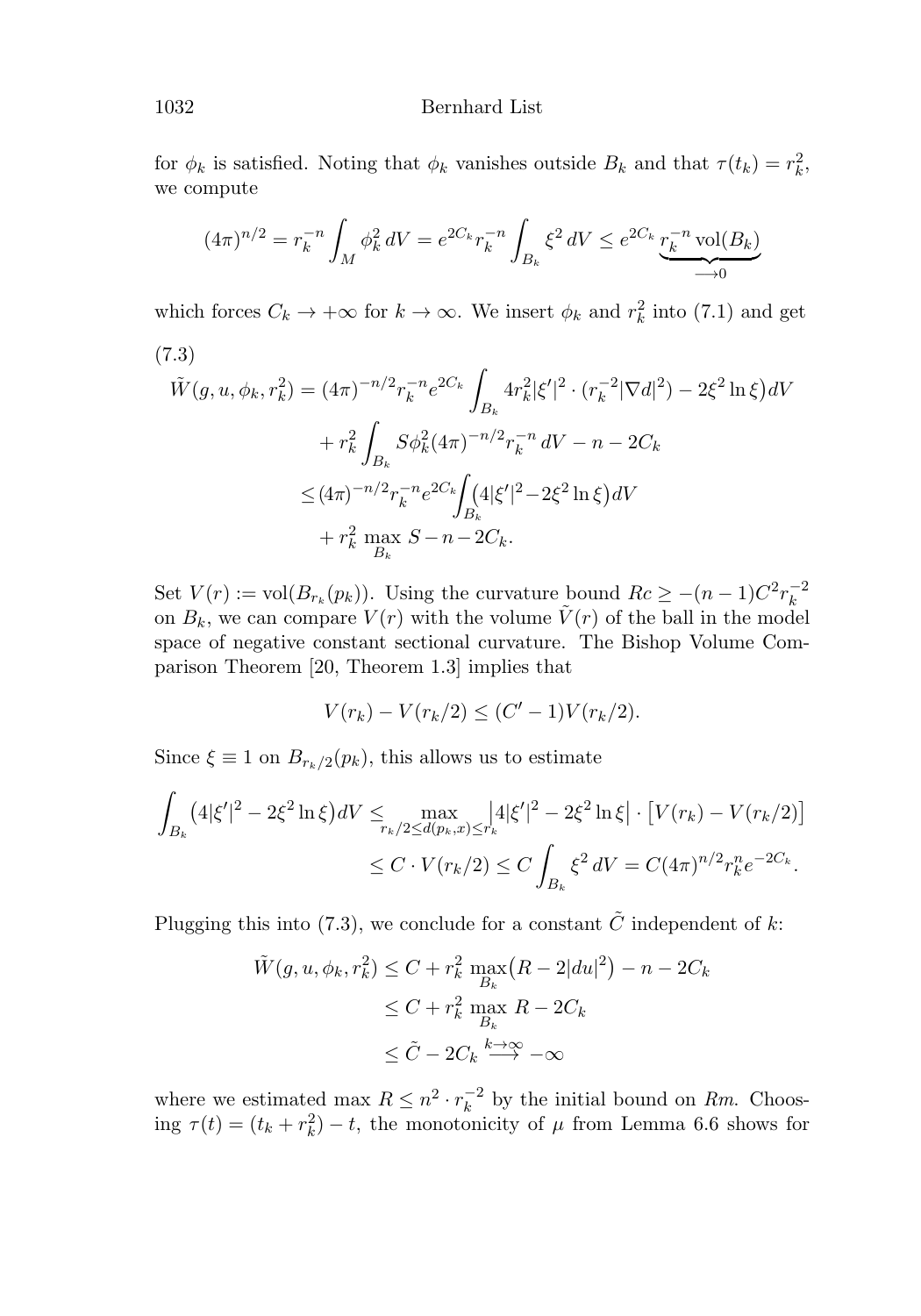$k \to \infty$ :

$$
\mu(g(0), u(0), t_k + r_k^2) \leq \mu(g(t_k), u(t_k), r_k^2) \leq \tilde{W}(g(t_k), u(t_k), \phi_k, r_k^2) \longrightarrow -\infty.
$$

But  $\mu(0) > -\infty$  since  $g(0)$  and  $u(0)$  are fixed and smooth and  $t_k + r_k^2$  is bounded.  $\square$ 

The notion of noncollapse can be made more precise:

**Definition 7.3.** A metric g is said to be  $\kappa$ -noncollapsed on the scale  $\rho$ , if every metric ball  $B_r(x_0)$  of radius  $r < \rho$  such that  $\sup_{x \in B_r(x_0)} |Rm| \leq r^{-2}$ has volume at least  $\kappa r^n$ .

Thus Theorem 7.2 implies on closed M that  $g(t)$  is  $\kappa$ -noncollapsed on Thus Theorem 7.2 implies on closed M that  $g(t)$  is  $\kappa$ -noncollapsed on<br>the scale  $\sqrt{T}$  for all  $t \in [0, T)$  and some  $\kappa$  depending only on n, sup<sub>M</sub>  $|\tilde{R}m|_0$ , inj $(\tilde{g})$ , and T. Note that control on the volume of small balls is sufficient for a lower bound on the injectivity radius of  $M$  [24, Theorem 4.7] and [15, Proposition 7.7].

To be able to speak of compactness for solutions to (3.1), we need to define convergence for sequences of such solutions:

**Definition 7.4.** Let  $(g_k, u_k)(t)$  be a family of solutions to  $(3.1)$  on  $[T_A, T_O] \times \Sigma_k$  where  $\Sigma_k$  is complete. Let  $x_k$  be a base point in  $\Sigma_k$ . Furthermore, let  $\Sigma_{\infty}$  be a complete Riemannian manifold,  $(g_{\infty}, u_{\infty})(t)$  a solution to (3.1), and  $x_{\infty} \in \Sigma_{\infty}$  be a base point. Then the sequence  $(\Sigma_k, (g_k, u_k)(t), x_k)$ converges to  $(\Sigma_{\infty}, (g_{\infty}, u_{\infty})(t), x_{\infty}),$  if there exists a sequence of open sets  $U_k \subset \Sigma_{\infty}$  containing  $x_{\infty}$ , and a sequence of diffeomorphisms  $F_k : U_k \to V_k$ where  $V_k \subset \Sigma_k$  is open, satisfying  $F_k(x_\infty) = x_k$  such that any compact set in  $\Sigma_{\infty}$  eventually lies in all  $U_k$  and the pullbacks  $\tilde{g}_k(t) := F_k^* g_k(t)$  and  $\tilde{u}_k(t) :=$  $F_k^*u_k(t)$  converge to  $(g_\infty,u_\infty)(t)$  on every compact subset of  $(T_A,T_O)\times \Sigma_\infty$ uniformly together with all their derivatives.

Using the interior estimates in Theorem 5.12, we can prove compactness of a set of solutions.

**Theorem 7.5.** Let  $T_A, T_O$  be given such that  $-\infty \le T_A < T_O \le \infty$ . Fix  $t_0 \in (T_A, T_O)$ . Let  $(\Sigma_k, g_k(t), u_k(t), x_k)$  be a pointed sequence of complete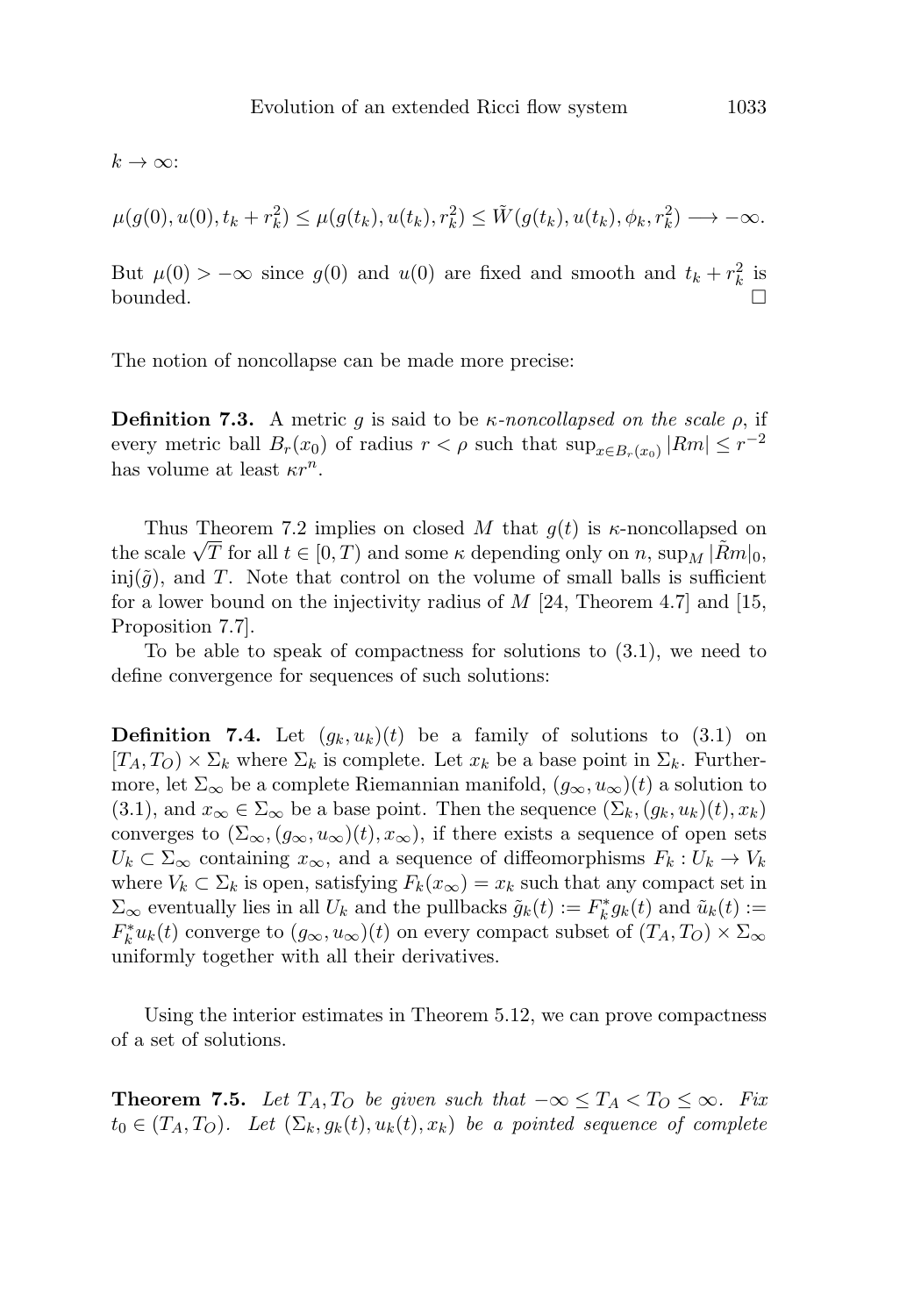solutions to (3.1) for  $t \in [T_A, T_O)$  with

(7.4) 
$$
\sup_{\Sigma_k} |Rm_k|_{g_k(t)}(t) \leq C_0 \quad \forall t \in (T_A, T_O),
$$

$$
\sup_{\Sigma_k} |u_k|(T_A) \leq C'_0,
$$

where  $C_0$  and  $C'_0$  are independent of k. Assume in addition that  $(g_k, u_k)(t_0)$ is κ-noncollapsed for some  $\kappa > 0$  independent of k. Then there exists a subsequence

$$
(\Sigma_k, g_k(t), u_k(t), x_k) \xrightarrow{C^{\infty}} (\Sigma_{\infty}, g_{\infty}(t), u_{\infty}(t), x_{\infty}),
$$

converging to a complete,  $\kappa$ -noncollapsed solution of (3.1). All derivatives of the curvature  $Rm_{\infty}$  and of  $u_{\infty}$  are bounded above and there is a lower bound on the injectivity radius of  $g_{\infty}$ .

We need an auxiliary lemma similar to [4, Lemma 2.4] to get estimates for the solutions  $(g_k, u_k)(t)$  with respect to the limit metric  $g_{\infty}(t)$  using bounds at  $t = t_0$  and bounds for  $g_k(t)$ ,  $u_k(t)$  with respect to the metrics  $g_k(t)$ .

**Lemma 7.6.** Let  $(\Sigma, g)$  be a Riemannian manifold and  $K \subset \Sigma$  be a compact subset. Assume  $(g_k, u_k)(t)$  is a collection of solutions to  $(3.1)$ , defined on neighborhoods of  $[\alpha, \omega] \times K$  such that  $\alpha < 0 < \omega$ . Let  $\nabla$ ,  $|\cdot|$  denote covariant differentiation and length with respect to g and  ${}^k\nabla, |\cdot|_k$  with respect to  $g_k$ . Furthermore, suppose that at time  $t = 0$  on K we have the bounds

- (a)  $cg(X, X) \leq g_k(X, X) \leq Cg(X, X)$  for all  $X \in \mathcal{X}(\Sigma)$ ,
- (b)  $|\nabla^{p+1}g_k| \leq \hat{C}_{p+1}, \quad |\nabla^p u_k| \leq \hat{C}'_p$  for all  $p \geq 0$ ,

and in addition

(c) sup  $[\alpha,\omega]\times K$  $(|^k \nabla^p R m_k|_k + |^k \nabla^p u_k|_k) \leq C_p + C'_p$  for all  $p \geq 0$ 

with constants  $c, C, \hat{C}_p, \hat{C}'_p, C_p, C'_p$  independent of k. Then the following holds:

- (i)  $\tilde{c}q(X,X) \leq q_k(X,X) \leq \tilde{C}q(X,X)$  on  $[\alpha,\omega] \times K$ ,
- (ii) sup  $[\alpha,\omega]\times K$  $(|\nabla^{p+1}g_k| + |\nabla^p u_k|) \leq \tilde{C}_{p+1} + \tilde{C}'_p$  for all  $p \geq 0$

for constants  $\tilde{c}, \tilde{C}, \tilde{C}_p, \tilde{C}'_p$  independent of  $k, \alpha, \omega$  and  $K$ .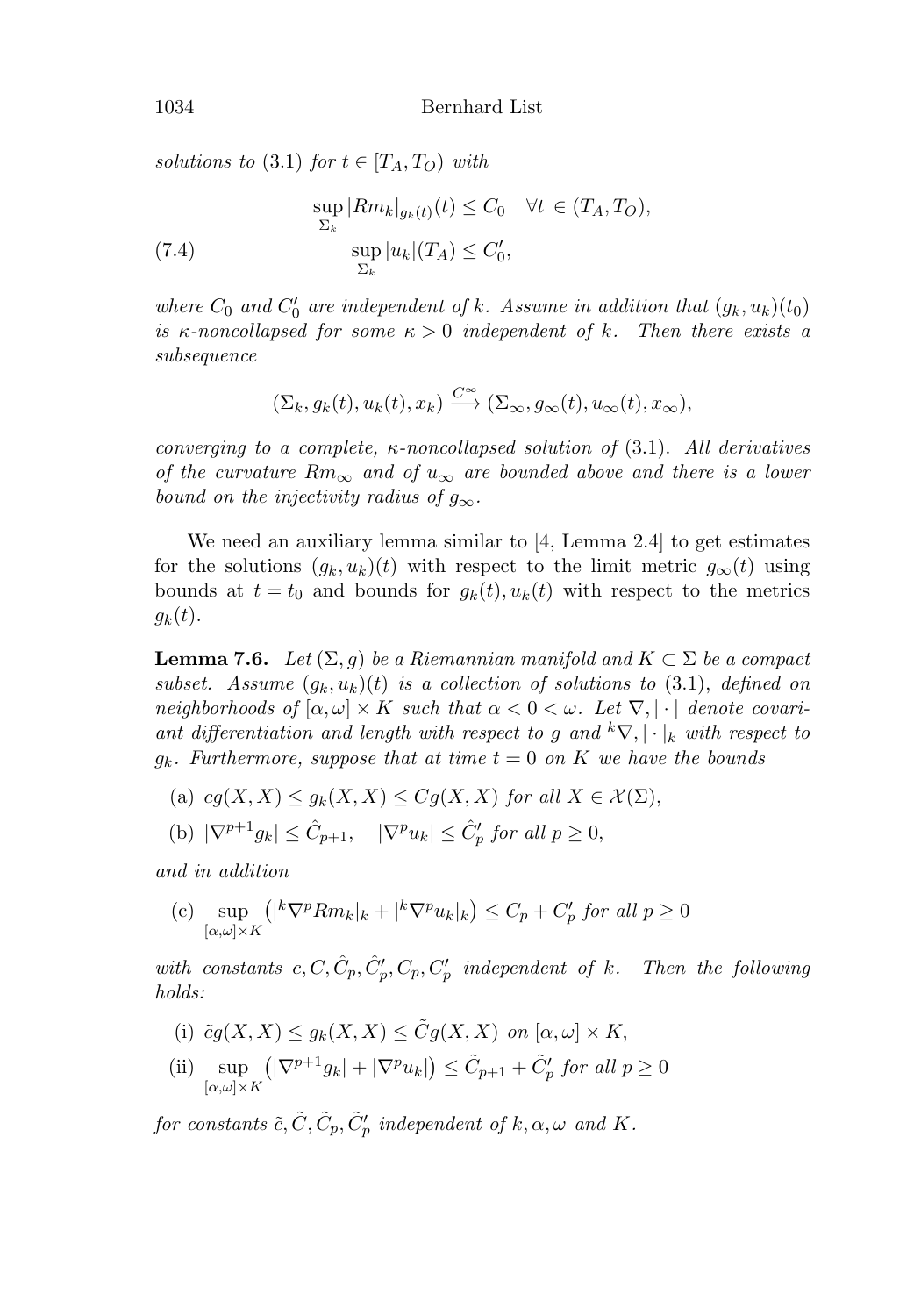*Proof.* From (a) and (c) we obtain the equivalence of the metrics  $g_k(t)$  to  $g_k(0)$  and therefore also to g analogously to [4, Lemma 2.4] for constants  $\tilde{c}$ and  $\tilde{C}$  depending only on  $n, C_0, \hat{C}'_1, T$  and  $C$ . Denote by  $Z$  from now on all constants depending only on  $\tilde{c}, \tilde{C}$ .

The evolution (3.5) of  $\Gamma_k$  together with (c) yields the estimate:

$$
|\partial_t (\Gamma_k - \Gamma)|_k \le c(n)|^k \nabla R c_k|_k + c(n)|du_k|_k|^k \nabla^2 u_k|_k \le C_1 + \hat{C}_1 \hat{C}_2 =: A_1
$$

for a constant  $A_1 = A_1(n, C_1, \hat{C}_1, \hat{C}_2)$ . Since  $\nabla g_k \simeq \Gamma_k - \Gamma \simeq {}^k \nabla - \nabla$ , we deduce

$$
|\partial_t \nabla g_k| \le c(n) |\partial_t (\Gamma_k - \Gamma)| \le c(n) Z |\partial_t (\Gamma_k - \Gamma)|_k \le Z \cdot A_1.
$$

Using the bounds (b) on  $\nabla g_k$  at  $t = 0$ , an integration gives

(7.5) 
$$
|\nabla g_k|(t) = \left|\nabla g_k(0) + \int_0^t \partial_\tau \nabla g_k(\tau) d\tau\right| \leq |\nabla g_k|(0) + Z A_1 T
$$

$$
\leq \hat{C}_1 + Z A_1 T =: \tilde{C}_1.
$$

Since  $u_k$  is bounded on  $[\alpha, \omega] \times K$  by (c) and  $|\cdot| = |\cdot|_k$  on functions, we easily obtain

(7.6) 
$$
|u_k|(t) = |u_k|_k(t) \le C_0 =: \tilde{C}'_0.
$$

Similarly,  $(c)$  and  $(i)$  yield for the differential

(7.7) 
$$
|\nabla u_k|(t) = |du_k|(t) = |^k \nabla u_k|(t) \leq Z \cdot |^k \nabla u_k|_k(t) \leq Z \cdot C_1 =: \tilde{C}'_1.
$$

Since we already have a bound for  $\nabla g_k$  on  $[\alpha, \omega] \times K$ , we can estimate  $\nabla^2 u$ at time t as follows:

$$
\partial_t \nabla^2 u_k = \nabla^2 f_k = (\nabla - {}^k \nabla) df_k + {}^k \nabla df_k = \nabla g_k * {}^k \nabla f_k + {}^k \nabla^2 f_k
$$

where  $f_k(t) := \Delta^k u_k(t) \in C^\infty([T_A, T_O) \times \Sigma)$  is just an abbreviation. Therefore, we get

$$
|\partial_t \nabla^2 u_k| \le |\nabla g_k| Z|^k \nabla f_k|_k + Z|^k \nabla^2 f_k|_k \le \tilde{C}_1 Z C(n) C'_3 + Z C(n) C'_4 =: B_2
$$

from (*c*). Using (*b*), an integration gives for  $\tilde{C}'_2 = \tilde{C}'_2(n, \tilde{c}, \tilde{C}_1, C'_3, C'_4, T)$ :

$$
|\nabla^2 u_k|(t) \le |\nabla^2 u_k|(0) + \int_0^t |\partial_\tau \nabla^2 u_k(\tau)| d\tau \le \hat{C}_2' + B_2 T =: \tilde{C}_2'.
$$

Higher derivatives of  $(g_k, u_k)$  with respect to g can be estimated in pairs  $(\nabla^p g_k, \nabla^{p+1} u_k)$  [15, 8.10]. The technique is similar for all  $p \geq 2$ , so we only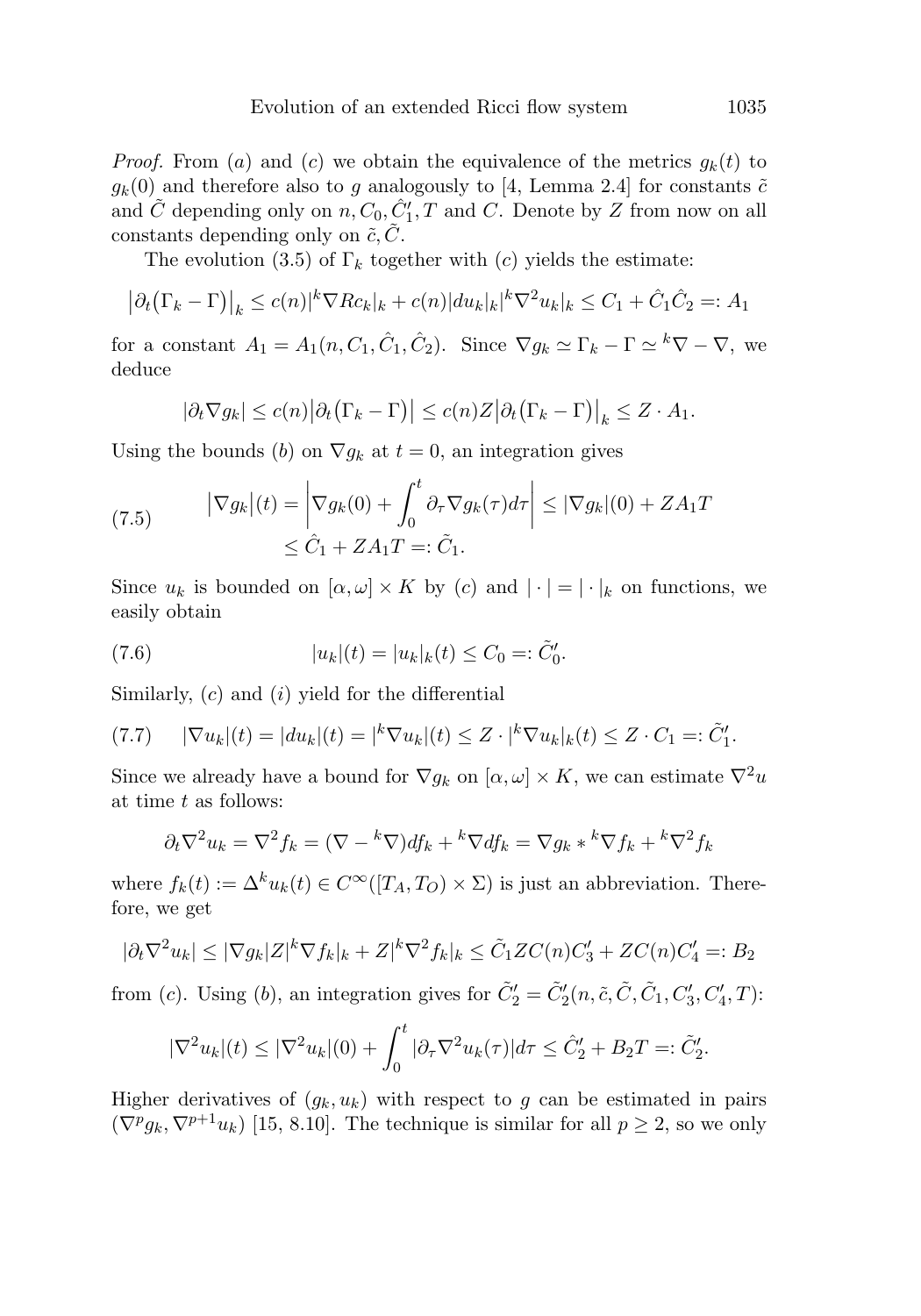state the case  $p = 2$  as reference. Since  $\nabla$  commutes with  $\partial_t$ , we get an expression for  $\partial_t \nabla^p g_k$  from the flow equations (3.1):

$$
\partial_t \nabla^2 g_k = \nabla^2 \left( -2Rc_k + 2\alpha_n \, du_k \otimes du_k \right)
$$
  
= 
$$
\nabla^2 Rc_k + \nabla^3 u_k * du_k + \nabla^2 u_k * \nabla^2 u_k.
$$

Using  ${}^k\nabla$  –  $\nabla \simeq \nabla g_k$ , this can be rewritten in the following way:

$$
\nabla^2 R c_k = \nabla g_k * \nabla g_k * R c_k + \nabla g_k *^k \nabla R c_k +^k \nabla \nabla g_k * R c_k + \nabla g_k *^k \nabla R c_k +^k \nabla^2 R c_k.
$$

From the identity  ${}^k\nabla \nabla g_k = \nabla^2 g_k + \nabla g_k * \nabla g_k$ , we get altogether:

$$
\partial_t \nabla^2 g_k = \nabla^2 g_k * R c_k + \nabla^3 u_k * \nabla u_k + \nabla g_k * \nabla g_k * R c_k + \nabla g_k * \nabla R c_k
$$
  
+ 
$$
k \nabla^2 R c_k + \nabla^2 u_k * \nabla^2 u_k.
$$

Therefore, it is necessary to control  $\nabla^3 u_k$  to get an estimate for  $\nabla^2 g_k$ . Keeping this in mind, we estimate using  $(c)$ :

$$
(7.8) |\partial_t \nabla^2 g_k| \le Z C_0 |\nabla^2 g_k| + Z \tilde{C}'_1 |\nabla^3 u_k| + Z \{ \tilde{C}_1^2 C_0 + \tilde{C}_1 C_1 + C_2 + (\tilde{C}'_2)^2 \} \le A_1 (|\nabla^2 g_k| + |\nabla^3 u_k|) + A_2,
$$

defining  $A_1 := Z \max\{C_0, \tilde{C}'_1\}$  and  $A_2 = A_2(n, \tilde{c}, C_0, C_1, C_2, \tilde{C}_1, \tilde{C}'_2)$ . Doing the same calculation for  $\nabla^3 u_k$ , we get

$$
\partial_t \nabla^3 u_k = (\nabla g_k \cdot \nabla g_k + \nabla^2 g_k + \nabla g_k \cdot \nabla g_k) \cdot \nabla f_k + \nabla g_k \cdot \nabla^2 f_k + \nabla^3 f_k.
$$

This leads to the estimate (again using  $(c)$ ):

(7.9) 
$$
|\partial_t \nabla^3 u_k| \leq ZC(n)C_3'|\nabla^2 g_k| + C(n)Z\{\tilde{C}_1^2 C_3' + \tilde{C}_1 C_4' + C_5'\}
$$

$$
\leq A_3|\nabla^2 g_k| + A_4,
$$

where  $A_3 = A_3(n, \tilde{c}, \tilde{C}, C'_3)$  and  $A_4 = A_4(n, \tilde{c}, \tilde{C}, \tilde{C}_1, C'_3, C'_4, C'_5)$ . Putting  $(7.8)$  and  $(7.9)$  together and realizing that  $|\cdot|$  is independent of time, we arrive at

$$
|\partial_t (|\nabla^2 g_k| + |\nabla^3 u_k|)| = ||\partial_t \nabla^2 g_k| + |\partial_t \nabla^3 u_k||
$$
  
\n
$$
\leq A_1 (|\nabla^2 g_k| + |\nabla^3 u_k|) + A_2 + A_3 |\nabla^2 g_k| + A_4
$$
  
\n
$$
\leq B_1 (|\nabla^2 g_k| + |\nabla^3 u_k|) + B_2.
$$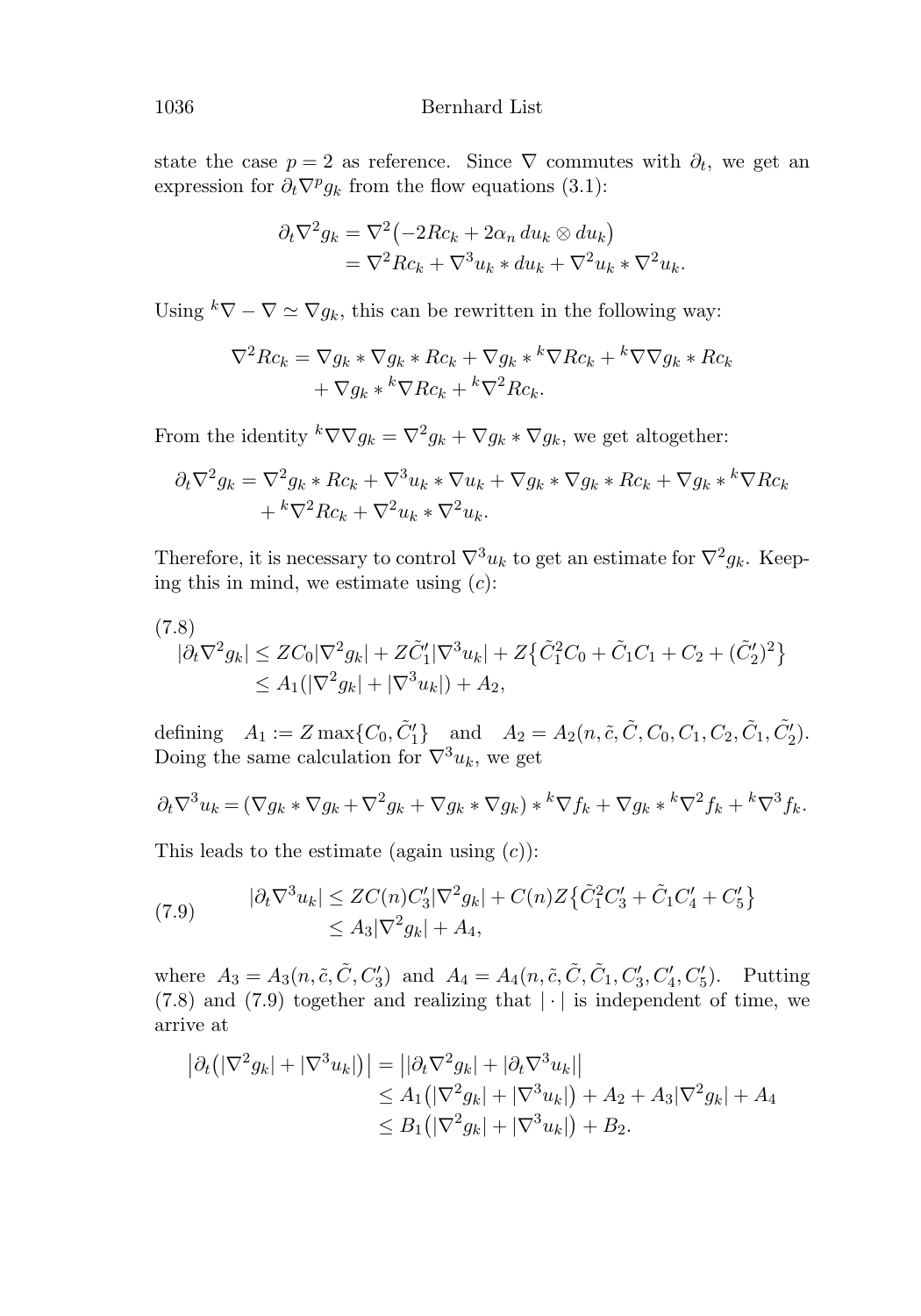We can use  $(b)$  to integrate the equation in time as before and obtain

(7.10) 
$$
|\nabla^2 g_k|(t) + |\nabla^3 u_k|(t) \le \tilde{C}_2 = \tilde{C}'_3.
$$

Here both constants depend only on  $n, \tilde{c}, \tilde{C}, \hat{C}_2, \hat{C}_3', \tilde{C}_1, C_0, C_1, C_2, C_3', C_4', C_5'$ and T. Together with  $(7.5)$ ,  $(7.6)$ ,  $(7.7)$  and the analogs of  $(7.10)$  for  $p > 2$ ,  $(ii)$  follows.  $\Box$ 

*Proof of Theorem 7.5.* Assume without loss of generality that  $T_A, T_O < \infty$ and  $t_0 = 0$ . Let  $(g_k, u_k)(t)$  be a sequence of solutions on  $[T_A, T_O] \times \Sigma_k$  such that  $|Rm_k|_k^2(t) \leq C_0$ . Then we can bound the injectivity radius inj $(g_k(0))$ δ at time  $t = 0$  uniformly in k from the κ-noncollapsing assumption (κ is also uniform in k) using [24, Theorem 4.7] and the uniform curvature bound.

The uniform bound  $|u_k(T_A)| \leq C'_0$  from (7.4) implies not only a uniform bound  $|u_k| \leq C'_0$  on  $[T_A, T_O] \times \Sigma$  from (5.11), but also a uniform bound  $|du_k|_k^2 \le C_1' = C_1'(C_0, T)$ , using (5.7). Here  $C_1'$  only depends on  $C_0'$  and T. Therefore, we can apply Theorem 5.12 to get the uniform bounds

(7.11) 
$$
\sup_{(T_A, T_O) \times \Sigma_k} ( |^k \nabla^i R m_k |_k + |^k \nabla^{i+2} u_k |_k ) \le C_i = C_i(n, T, C_0, C'_0)
$$

for all  $i \geq 0$ , where the  $C_i$  are constants depending only on the curvature bound  $C_0$ , the initial bound on  $u_k$  given by  $C'_0$ , n and T, but not on k.

Using these bounds at  $t = 0$  and the lower injectivity radius bound, we can apply [2, Theorem 16.1] to get a convergent subsequence of  $(\Sigma_k, g_k(0),$  $x_k$ ) at time  $t = 0$  to a limit  $(\Sigma_{\infty}, G, x_{\infty})$ . Note that the convergence is with respect to the limit metric G. The pullbacks  $\tilde{g}_k := F_k^* g_k(t)$  and  $\tilde{u}_k :=$  $F_k^* u_k(t)$  are defined for all times  $t \in (T_A, T_O)$  though. To prove convergence of  $g_k, u_k$  for all t, we need uniform estimates for the derivatives of  $\tilde{g}_k, \tilde{u}_k$ on  $(T_A, T_O) \times \Sigma_{\infty}$ . These estimates follow from Lemma 7.6 on all compact subsets  $[\alpha, \omega] \times K \subset (T_A, T_O) \times \Sigma$ . Therefore, we can find a subsequence converging uniformly on every compact subset of  $(T_A, T_O) \times \Sigma_{\infty}$ . The limit  $g_{\infty}(t) := \lim_{k \to \infty} \tilde{g}_k(t)$  will agree at time  $t = 0$  with G since it already converged there by construction. Defining  $u_{\infty}(t) := \lim_{k \to \infty} \tilde{u}_k(t)$ , we see that  $(g_{\infty}, u_{\infty})(t)$  is also a solution of (3.1) since the convergence is smooth and taking the limit commutes with all derivatives. Furthermore, it satisfies the same bounds on derivatives and the injectivity radius. If  $T_A = \infty$ or  $T_O = \infty$ , we apply the theorem for a sequence of times  $T_{A_i} \rightarrow -\infty$  or  $T_{O_i} \rightarrow \infty$ , respectively, on finite time intervals. A diagonalization argument yields a subsequence converging on the union of these intervals [4,  $\S2$ ].  $\Box$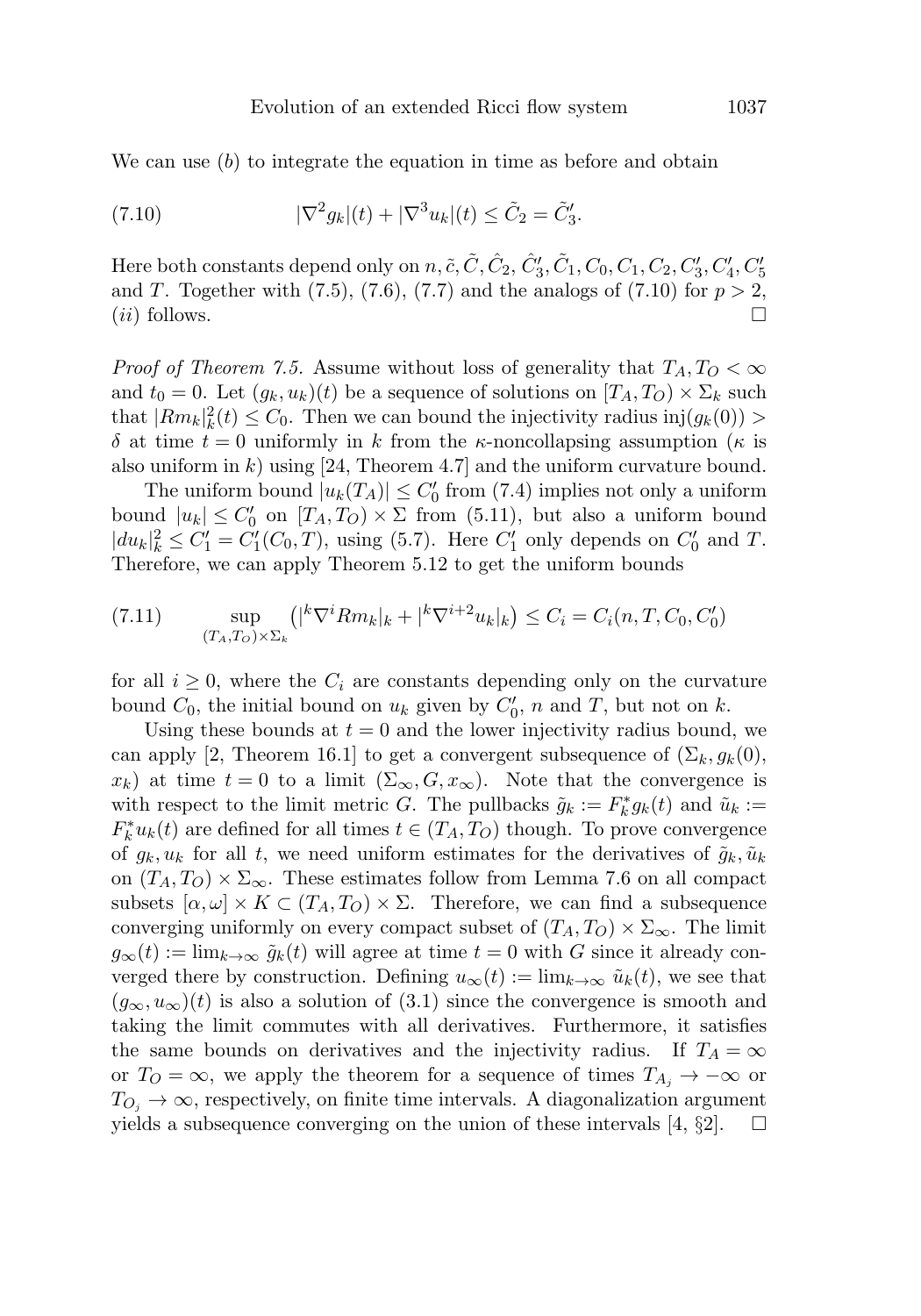Due to the noncollapsing result in Theorem 7.2, we can rescale the solution at a singular time. This can be seen as a microscopic view on the solution when approaching the singularity. Then a comparison of the solution near the singular time and close enough to the singular point with the rescaling limit is possible. It is crucial to know what these regions look like to set up the delicate surgery procedures as described in [5] or [7]. We first give some definitions.

**Definition 7.7.** A solution  $(g, u)(t)$  to  $(3.1)$  on a complete Riemannian manifold is called *ancient*, if it exists for all  $t \in (-\infty, T]$  up to some time  $T \geq 0$ .

**Definition 7.8.** Let  $(g, u)(t)$  be a maximal solution to  $(3.1)$  on  $[0, T) \times \Sigma$ for some  $T \in (0, \infty]$ . A sequence  $(t_k, x_k) \subset [0, T) \times \Sigma$  is called an *essen*tial blowup sequence, if  $t_i \to T$ , and there is a constant  $C \geq 1$  such that  $\sup_{[0,t_k]\times\Sigma} |Rm|(t,x) \leq C |Rm|(t_k,x_k).$ 

**Theorem 7.9.** Let  $(g, u)(t)$  be a solution to  $(3.1)$  on  $[0, T) \times M$  for M closed and T finite. Assume  $(t_k, x_k)$  is an essential blowup sequence and set  $B_k := |Rm|(t_k, x_k)$ . Define the rescalings

$$
g_k(s) := B_k \cdot g(s/B_k + t_k), \quad u_k(s) := u(s/B_k + t_k).
$$

Then a subsequence of  $(M, g_k(s), u_k(s), x_k)$  converges smoothly on compact subsets of  $[0, T) \times M$  to a complete ancient solution  $(M_{\infty}, g_{\infty}(s), u_{\infty}(s), x_{\infty})$ which is noncollapsed on all scales for some  $\kappa > 0$ . Moreover,  $u_{\infty}(s) \equiv const$ and  $g_{\infty}(s)$  is a solution to the Ricci Flow.

*Proof.* We want to apply Theorem 7.5 to the sequence of rescalings  $(M, g_k(s))$ ,  $u_k(s), x_k$ ). By choice of the scale factor, the rescaled solution exists for  $s \in [-B_k \cdot t_k, 0]$ , and we can compute

$$
\sup_{x \in M} |Rm_k|_{g_k}(s, x) = B_k^{-1} \sup_{x \in M} |Rm|(s/B_k + t_k, x) \le B_k^{-1} \cdot CB_k = C
$$

for all  $s \in [-B_k \cdot t_k, 0]$  from the scaling behavior of  $|Rm|$ . Since u is controlled using (5.11), we get a uniform bound sup  $|u_k|(s) \leq C'$  on  $[-B_k \cdot$  $t_k, 0] \times M$  independent of k since  $u \in C^{\infty}(M)$  is scaling invariant. Finally, because  $(g, u)(t)$  is defined on a finite time interval and on closed M, we because  $(g, u)(t)$  is defined on a finite time interval and on closed  $M$ , we<br>know from Theorem 7.2 that it is  $\kappa$ -noncollapsed on the scale  $\sqrt{T}$  for some  $\kappa > 0$  depending only on the initial data. A short calculation shows that the rescaled solutions  $(g_k, u_k)(s)$  are also  $\kappa$ -noncollapsed for the same  $\kappa$ ,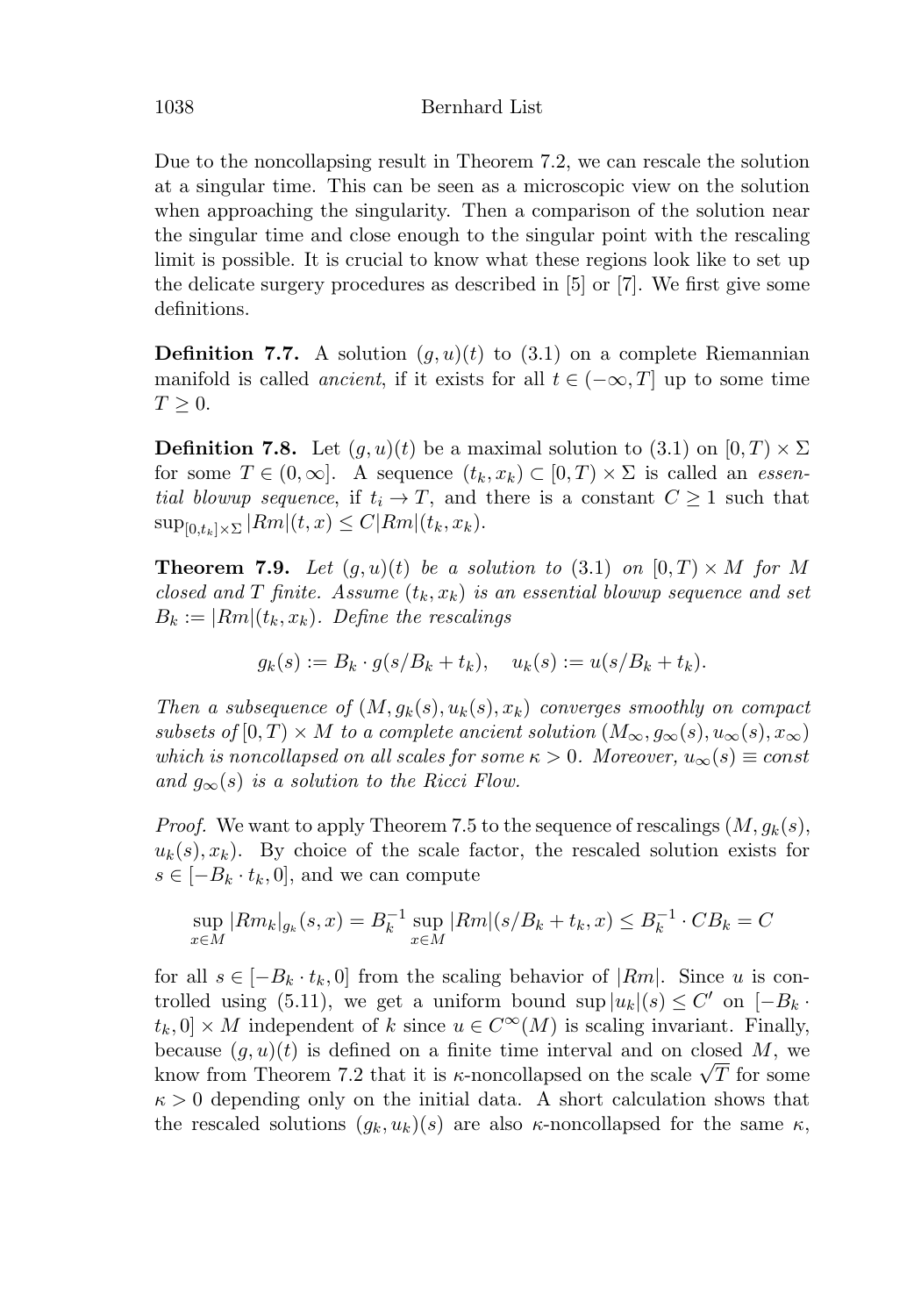but on larger and larger scales  $\rho_k := \sqrt{B_kT}$ . (Remember that  $B_k \to \infty$ .) Therefore, we can apply Theorem 7.5 on all time intervals  $[-A, 0], A > 0$ , to conclude the existence of a subsequence converging to a complete solution  $(M_{\infty}, g_{\infty}(s), u_{\infty}(s), x_{\infty})$ . The limit is ancient since  $-B_k \cdot t_k \to -\infty$  for  $k \to \infty$  and  $\kappa$ -noncollapsed on all scales since  $\rho_k \to \infty$ .

It remains to show that the limit is in fact a solution to Ricci Flow. To this end, we will show that  $|du_{\infty}|_{g_{\infty}}^2 \equiv 0$ . Recall the a priori estimate (5.8) for  $|du|^2$  which is valid for all  $t \in (0, T)$ :

$$
\sup_{x \in M} |du|^2(t, x) \le \frac{1}{2\alpha_n} t^{-1}.
$$

Since we have  $g_k := B_k \cdot g$ , we get for all  $s \in (-\infty, 0]$  and k big enough that

$$
|du_k|_{g_k}^2(s) = (g_k)^{ij} \partial_i u_k \partial_j u_k = B_k^{-1} \cdot |du|^2(s/B_k + t_k) \le \frac{1}{2\alpha_n} B_k^{-1} \cdot \frac{B_k}{s + t_k B_k}
$$
  
=  $\frac{1}{2\alpha_n} \cdot \frac{1}{s + t_k B_k}$ 

holds. Passing to the limit  $k \to \infty$  for fixed s, we conclude that  $|du_{\infty}|_{q_{\infty}}(s) \equiv$ 0. Since s is arbitrary, the system  $(3.1)$  reduces to the Ricci Flow equation for  $g_{\infty}$  on  $(-\infty, 0] \times M_{\infty}$ .  $\Box$ 

The following immediate consequence is proven in [15, Corollary 8.7]:

**Corollary 7.10.** For every maximal solution  $(g, u)(t)$  of the system  $(3.1)$ on  $[0, T) \times M$  for  $T < \infty$  and closed M, there is a sequence of dilations such that the limit is a complete, ancient solution to the Ricci flow which is  $\kappa$ -noncollapsed on all scales for some  $\kappa > 0$ .

**Remark 7.11.** Although we can always find an essential blowup sequence at a singular time T of a given maximal solution  $(q, u)(t)$ , we point out that there may be other singularities forming at the same time but with a higher blowup rate. These are called slowly forming singularities. To fully understand the solution at time  $T$ , one also needs to understand these singularities. In  $\left[2, \frac{6}{3}16\right]$  dilation limits at singularities are referred to as singularity models and are classified in two types I and II(a) for  $T < \infty$ . Following  $[6, \S11, \S12]$ , we do not make this distinction. Perelman instead uses "ancient  $\kappa$ -solutions" to study the Ricci flow singularities.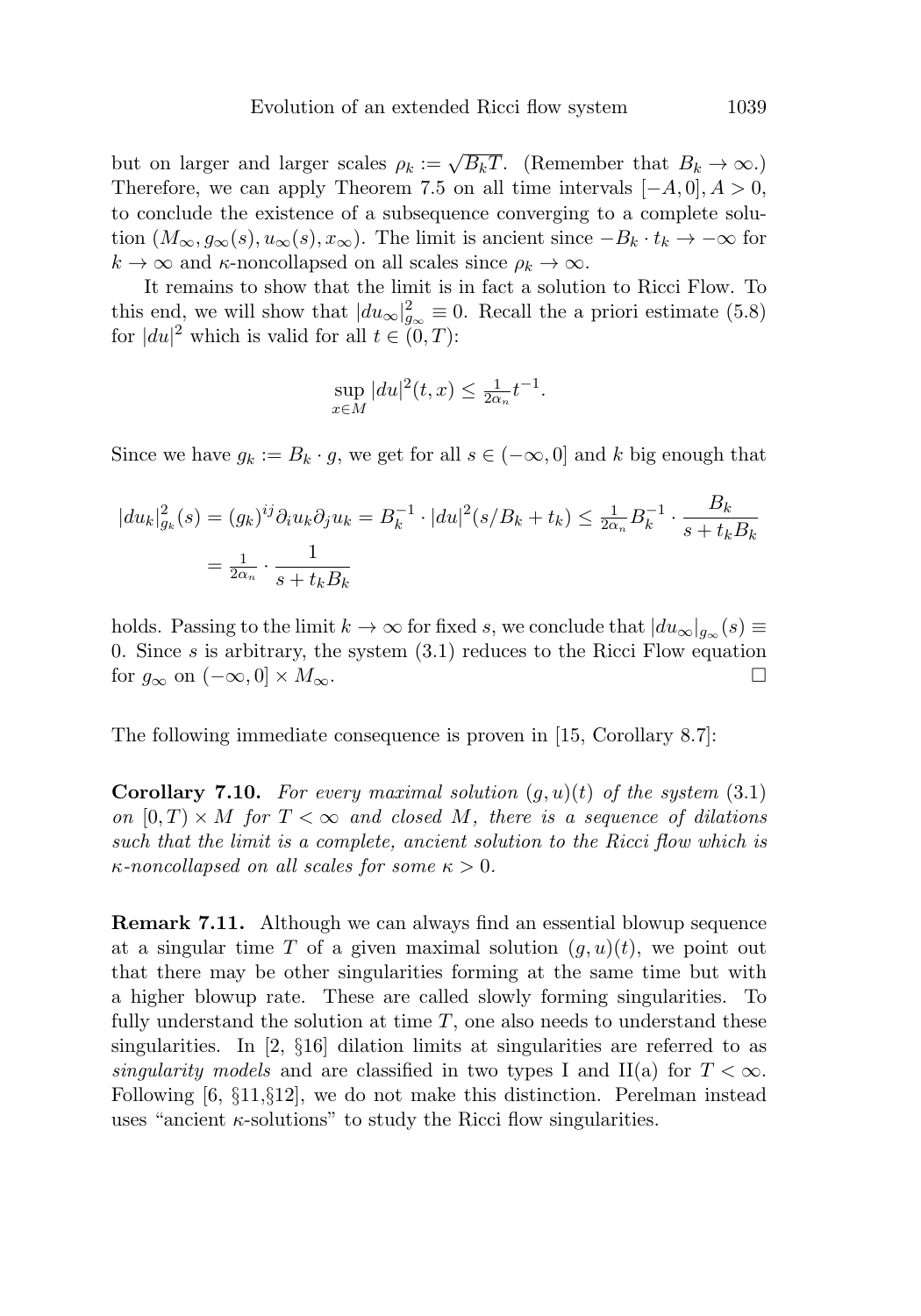#### 1040 Bernhard List

# **8. Asymptotically flat solutions**

We consider complete and asymptotically flat manifolds  $(\Sigma, \tilde{q}, \tilde{u})$ . This extends the usefulness of (3.1) to physical applications, in particular to the study of isolated systems. This class of solutions to the Einstein equations consists of metrics describing the gravitational field of a single body like a star or a black hole. The model for such a solution is an asymptotically flat manifold where the metric satisfies certain decay conditions near infinity. We prove for two definitions of asymptotic flatness that the decay behavior at time  $t = 0$  is maintained as long as the solution satisfies a supremum bound. However, the following estimate is valid for all solutions satisfying the stated bounds, for example for all solutions given by Theorem 4.1.

**Lemma 8.1.** Let  $(g, u)(t)$  solve  $(3.1)$  on  $[0, T] \times \Sigma$  with initial data  $(\tilde{g}, \tilde{u})$ **Lemma 8.1.** Let  $(g, u)(t)$  solve  $(3.1)$  on  $[0, 1] \times \mathbb{Z}$  with initial data  $(g, u)$ <br>such that  $|Rm| + |\nabla^2 u| + |du|^2 \leq \sqrt{K}$  on  $[0, T] \times \mathbb{Z}$ . Then for  $t \in [0, T]$ , any  $x_0 \in \Sigma$  and any  $R > 0$ , the estimate

$$
\sup_{x \in B_{R/4}^t(x_0)} |\Phi|^2(t, x) \le 2 \sup_{x \in B_R^0(x_0)} |\Phi|^2_0(0, x) \cdot e^{C\tilde{C}t/R^2}
$$

holds, where  $\tilde{C} := \max\{R^2 \cdot \sqrt{R^2} \}$ K, 1} is a scaling invariant constant and C depends only on n.

*Proof.* The assumptions imply that  $R^2(|\Phi|+|du|^2) \leq R^2 \cdot \sqrt{2}$ that  $R^2(|\Phi|+|du|^2) \leq R^2 \cdot \sqrt{K}$  holds on  $B(T, x_0, R)$ . Set  $\tilde{C} := \max\{R^2 \cdot \sqrt{K}, 1\}$ . Using the evolution equation for  $|\Phi|^2$  from Lemma 5.8, we get

$$
(\partial_t - \Delta)|\Phi|^2 \le -2|\nabla\Phi|^2 + C(n)\tilde{C}R^{-2} \cdot |\Phi|^2.
$$

Define the cut-off function  $\tilde{\eta}(t,x) := R^{-4} \cdot (R^2 - \frac{1}{2}d_t^2(x_0,x))^2$  for a fixed radius  $R > 0$ . It differs from the one defined in Lemma 5.5 only by the factor  $R^{-4}$ , and we therefore can use the results obtained in Lemma 5.5 for  $\eta$  modified by this factor. Setting  $f := |\Phi|^2 \cdot \tilde{\eta}$ , we compute

$$
(\partial_t - \Delta)f \le -2|\nabla\Phi|^2 \tilde{\eta} + C(n)\tilde{C}R^{-2}\{f + |\Phi|^2\} + |\nabla\Phi|^2 \tilde{\eta} + C(n)R^{-2}f
$$
  

$$
\le C(n)\tilde{C}R^{-2}f,
$$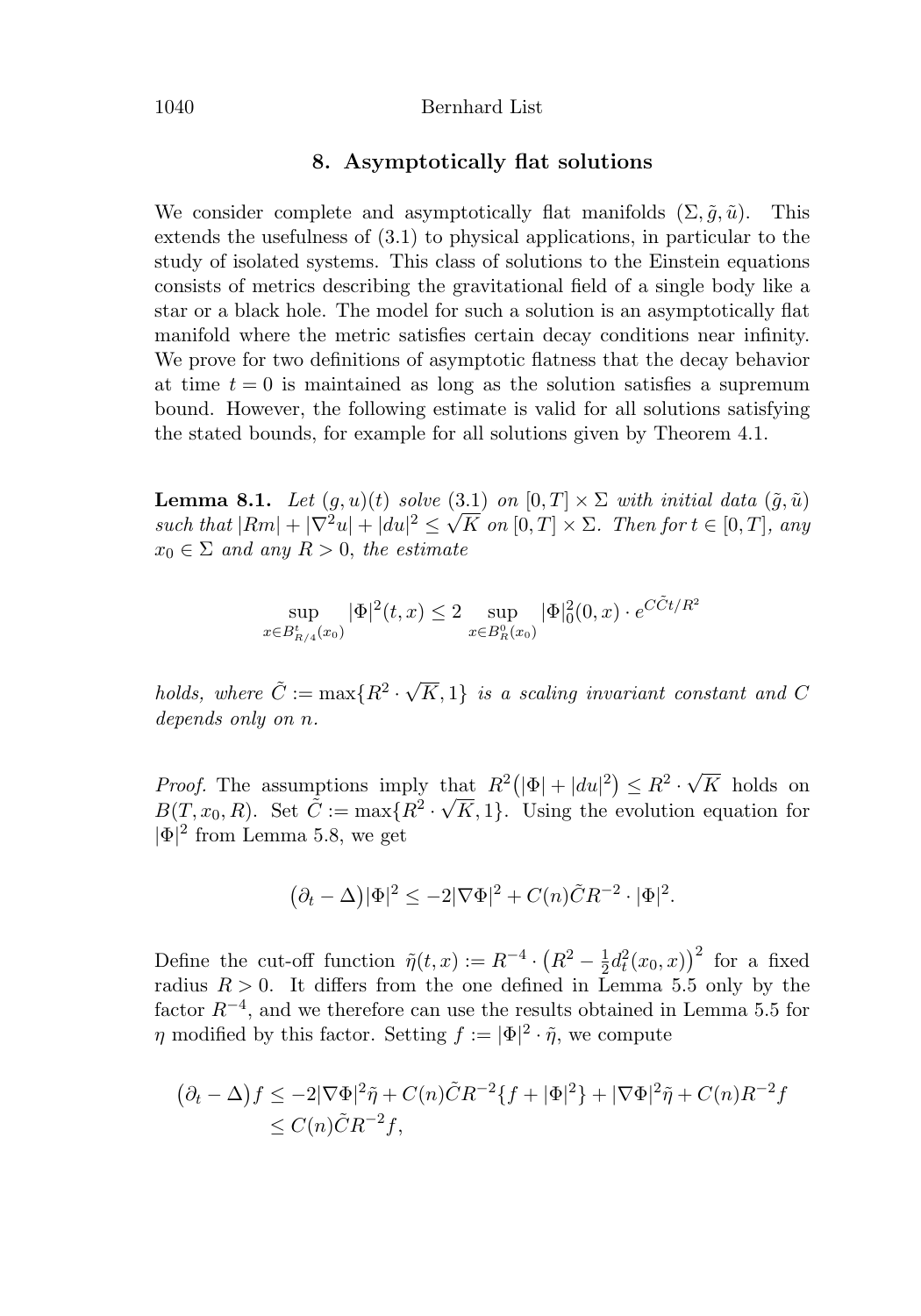using the bound  $\tilde{\eta}^{-1} \leq \frac{16}{9}$  on  $B(T, x_0, R/4)$  and  $\tilde{C} \geq 1$ . From  $|\nabla d| = 1$ , we estimated

$$
-2\nabla |\Phi|^2 \nabla \eta \le 4|\nabla \Phi||\Phi| \cdot \frac{(R^2 - r)|\nabla d^2|}{R^4} = \left(|\nabla \Phi| \frac{R^2 - d^2}{R^2} \cdot \frac{8|\nabla d||d||\Phi|}{R^2}\right)
$$

$$
\le |\nabla \Phi|^2 \tilde{\eta} + CR^{-2}|\Phi|^2.
$$

The solution  $v(t) = v(0) \cdot e^{C\tilde{C}t/R^2}$  to the associated ordinary differential equation with initial value  $v(0) := \frac{9}{8} \sup_{x \in B_R^0(x_0)} f(0, x)$  is a barrier for  $f(t)$ for all  $t \geq 0$ , and we therefore get

$$
\sup_{x \in B_{R/4}^t(x_0)} \left[ |\Phi|^2(t, x) \cdot \tilde{\eta}(t, x) \right] \le \frac{9}{8} \sup_{x \in B_R^0(x_0)} \left[ |\Phi|^2(0, x) \cdot \tilde{\eta}(0) \right] e^{C \tilde{C}t/R^2}.
$$

Using  $\tilde{\eta}(0) \leq 1$  and  $\tilde{\eta}^{-1} \leq \frac{16}{9}$  on  $B(T, x_0, R/4)$ , the desired result follows.  $\Box$ 

**Lemma 8.2.** Let  $(g, u)(t)$  be a solution to (3.1) on  $[0, T] \times \Sigma$  with initial data  $(\tilde{g}, \tilde{u})$  such that  $|Rc|^2 \leq K$  on  $[0, T] \times \Sigma$ . Then we get for  $t \in [0, T]$ , any  $x_0 \in \Sigma$  and any  $R > 0$  the estimate

$$
\sup_{x \in B_{R/4}^t(x_0)} |du|^2(t,x) \le 2 \sup_{x \in B_R^0(x_0)} |d\tilde{u}|_0^2(0,x) \cdot e^{C\tilde{C}t/R^2},
$$

where  $\tilde{C} := \max\{R^2 \cdot \sqrt{2}\}$  $K, 1$  is a scaling invariant constant and C depends only on n.

*Proof.* Since  $|du|^2$  satisfies (3.6), a bound on the Ricci curvature is sufficient to apply (5.6). The remaining proof is analogous to the proof of Lemma  $8.1.$  $\Box$ 

A strong definition of asymptotic flatness is given as follows:

**Definition 8.3.** Let  $\Sigma$  be a complete *n*-dimensional connected Riemannian manifold.  $(\Sigma, g, u)$  is called *strongly asymptotically flat of mass m*, if there is a compact subset  $K \subset \Sigma$  such that  $\Sigma_K := \Sigma \setminus K$  is diffeomorphic to  $\mathbb{R}^n \setminus$  $B_1(0)$  and  $(g, u)$  satisfy in the *exterior region*  $\Sigma_K$ :

(8.1) 
$$
\begin{aligned} |g - (1 - \frac{2m}{\tilde{r}}) \delta| &\le C_0 \cdot \tilde{r}^{-2}, \\ |\partial^k g| &\le C_k \cdot \tilde{r}^{-k-1}, \quad k = 1, 2, 3, \\ |u + \frac{m}{\tilde{r}}| &\le D_0 \cdot \tilde{r}^{-2}, \\ (8.2) \qquad & |\partial^k u| &\le D_k \cdot \tilde{r}^{-k-1}, \quad k = 1, 2, 3, \end{aligned}
$$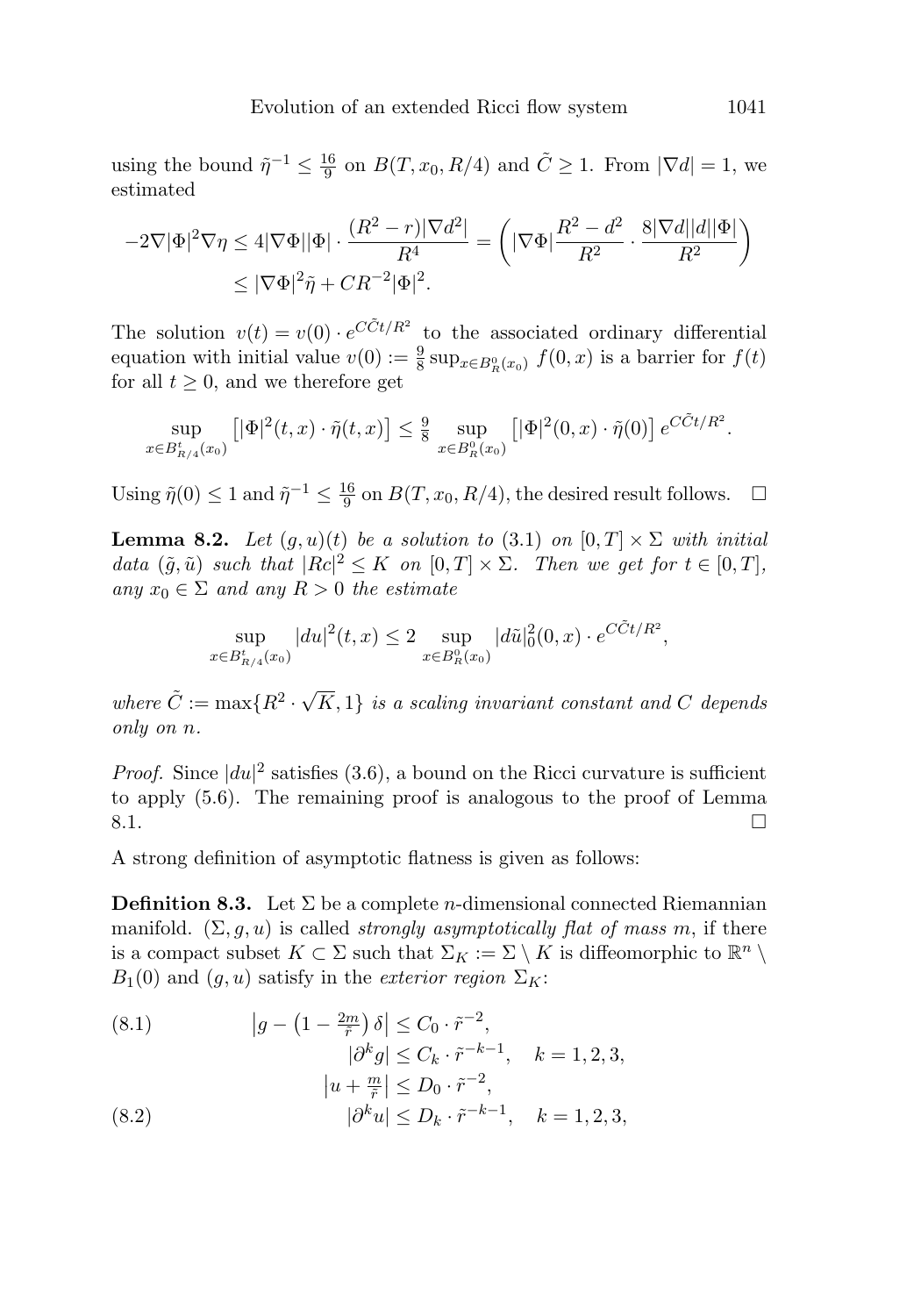## 1042 Bernhard List

for some constants  $C_k, D_k, k = 0, \ldots, 3$  where  $\tilde{r}(x) := \sqrt{x_1^2 + \cdots + x_n^2}$  is the radial coordinate of  $\mathbb{R}^n$  and  $|\cdot|$  and  $\partial$  are with respect to  $\delta$ .

A very important physical property of an asymptotically flat manifold is its ADM mass. For manifolds as defined above, it is given by the coefficient m in the expansion of  $(g, u)$ . The general definition can be found in [25] where it is also shown that the ADM mass is invariantly defined and independent of the asymptotic coordinate system. We prove that the flow (3.1) preserves the class of asymptotically flat manifolds as defined above. Observe that this theorem holds for all asymptotically flat solutions if uniqueness holds in Theorem 4.1.

**Theorem 8.4.** Let  $(q, u)(t)$  be the solution to  $(3.1)$  on  $[0, T] \times \Sigma$  for  $T < \infty$ with initial data  $(\tilde{g}, \tilde{u})$  given by Theorem 4.1. Assume that  $(\Sigma, \tilde{g}, \tilde{u})$  is strongly asymptotically flat of mass  $m := m(\tilde{g})$  with  $K = \bar{B}_{\rho}^{0}(O)$  for constants  $C_k, D_k$ . Then  $(\Sigma, g(t), u(t))$  is strongly asymptotically flat for all  $t \in [0, T]$ . In particular, there is a constant  $C(t) = C(t, k_0, c_0, s_0, C_k, D_k, n)$ depending only on time, the bounds from Theorem 4.1 and the asymptotic decay of  $(\tilde{g}, \tilde{u})$  such that

$$
\left| g(t) - \left( 1 - \frac{2m}{\tilde{r}} \right) \delta \right|_0 + \left| u(t) + \frac{m}{\tilde{r}} \right|_0 \le C(t) \cdot \tilde{r}^{-2}
$$

$$
|\partial^k g|_0 + |\partial^k u|_0 \le C(t) \cdot \tilde{r}^{-k-1}
$$

holds on  $[0, T] \times \Sigma \setminus B_{2\rho}(O)$  for  $k = 1, 2, 3$  with  $C(t) \to \infty$  for  $t \to \infty$ . In particular, the ADM mass is preserved by the flow and we have  $m(q(t)) = m$ for all  $t \in [0, T]$ .

*Proof.* Let  $(\Sigma, \tilde{g}, \tilde{u})$  be asymptotically flat on  $\Sigma_K := \Sigma \setminus \bar{B}_{\rho}(O)$ . Assume without loss of generality that  $\rho \geq 1$ . We know from the definition that there is a constant  $\overline{C}$  such that

$$
\sup_{x \in \Sigma_K} \left[ |\Phi|_0(0, x) \tilde{r}^3(x) \right] \le C \sup_{x \in \Sigma_K} \left[ (|\partial^2 \tilde{g}|_0 + |\partial \tilde{g}|_0^2 + |\partial^2 \tilde{u}|_0 + |\partial \tilde{g}|_0 |\partial \tilde{u}|_0) \tilde{r}^3 \right] \le \bar{C}.
$$

Fix  $x_0 \in \Sigma \setminus B^0_{2\rho}(O)$  and choose  $R := \frac{1}{4}\tilde{r}(x_0)$ . Using the equivalence of the norms  $|\cdot|_0$  and  $|\cdot|$  and the bounds on  $|\Phi| + |du|^2$  from Theorem 4.1, we can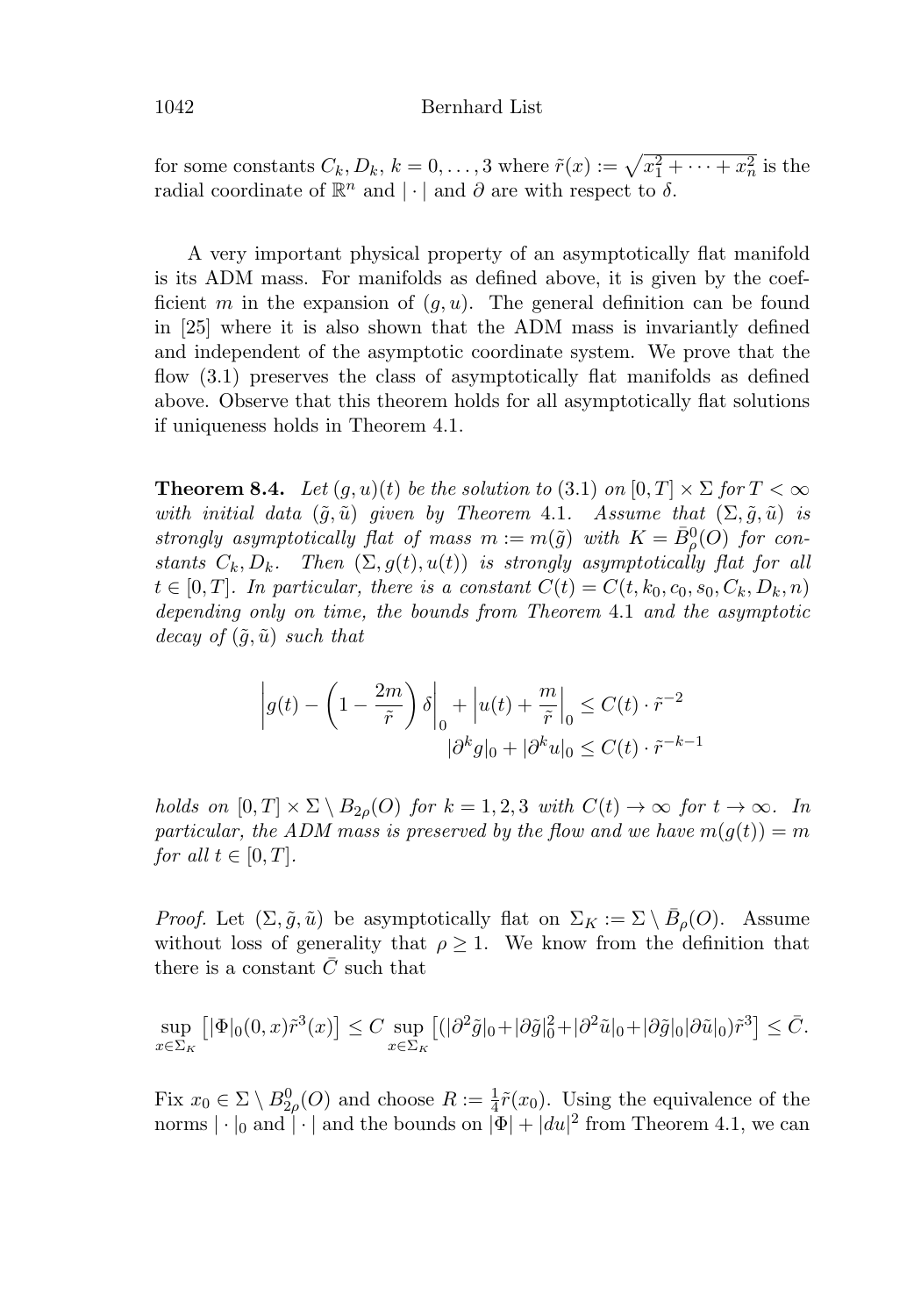apply Lemma 8.1 to find

$$
|\Phi|_{0}^{2}(t, x_{0}) \leq e^{ct} |\Phi|^{2}(t, x_{0}) \cdot \tilde{\eta}(t, x_{0}) \leq e^{ct} \sup_{x \in B_{R/4}^{t}(x_{0})} [|\Phi|_{0}^{2}(t, x) \cdot \tilde{\eta}(t, x)]
$$
  

$$
\leq e^{ct} \cdot 2 \sup_{x \in B_{R}^{0}(x_{0})} [|\Phi|_{0}^{2}(0, x) \cdot \tilde{\eta}(0, x)] \cdot e^{C\tilde{C}t/R^{2}}
$$
  

$$
\leq 2e^{ct} \sup_{x \in B_{R}^{0}(x_{0})} [|\Phi|_{0}^{2}(0, x)] \cdot e^{C\tilde{C}t/R^{2}}
$$

for a constant c depending only on  $n, k_0, c_0$ , where  $c_0 := \sup_{\Sigma} |d\tilde{u}|_0^2$ . Since  $\bar{B}_R^0(x_0)$  is compact, the supremum is attained at some point  $x^* \in B_R^0(x_0)$ . Multiplying by  $\tilde{r}^6(x_0)$  leads to

$$
|\Phi|_0^2(t, x_0) \cdot \tilde{r}^6(x_0) \le 2e^{ct} e^{C\tilde{C}t/R^2} \cdot |\Phi|_0^2(0, x^*) \cdot \tilde{r}^6(x_0).
$$

Examining the constants, we see that either  $\tilde{C} = 1$  and  $e^{C\tilde{C}t/R^2} \leq e^{Ct/\rho^2}$  or Examining the constants, we see that either  $C = 1$  and  $e^{-i\omega t} \leq e^{-i\omega t}$  or  $\tilde{C} = R^2 \cdot \sqrt{K}$  such that  $e^{C\tilde{C}t/R^2} \leq e^{C\sqrt{K}t}$ . In both cases, we get  $e^{ct}e^{C\tilde{C}t/R^2} \leq$  $e^{\bar{c}t}$  for a constant  $\bar{c} = \bar{c}(n, k_0, c_0, s_0, \rho)$  independent of  $x_0$ , where  $s_0 := \sup_{\Sigma}$  $|\tilde{\nabla}^2 \tilde{u}|_0^2$ . On all of  $B_R^0(x_0)$ , there is the estimate

$$
\tilde{r}(x) \ge \tilde{r}(x_0) - R = \frac{3}{4}\tilde{r}(x_0)
$$

such that we obtain

$$
|\Phi|_0^2(t, x_0) \cdot \tilde{r}^6(x_0) \le 12e^{\bar{c}t} \cdot (|\Phi|_0^2(0, x^*) \cdot \tilde{r}^6(x^*)) \le 12\bar{C}^2 e^{\bar{c}t}.
$$

Note that the choice of R guarantees that the ball  $B_R^0(x_0)$  is fully contained in  $\Sigma_K$ . Furthermore, the constants  $\bar{c}$  and  $\bar{C}$  do not depend on  $x_0$ . This implies that the estimate is uniform for all  $x \in \Sigma \setminus B^0_{2\rho}(O)$  and we have

$$
(8.3) \qquad |\Phi|_0(t,x) \le A \cdot \tilde{r}^{-3}(x)
$$

on  $[0, T] \times \Sigma \setminus B_{2\rho}^0(O)$  for a constant  $A = A(t)$  depending only on t with  $A(t) \to \infty$  for  $t \to \infty$ . In the same way as above, we get using Lemma 8.2

(8.4) 
$$
|du|_0^2(t,x) \leq B \cdot \tilde{r}(x)^{-4}
$$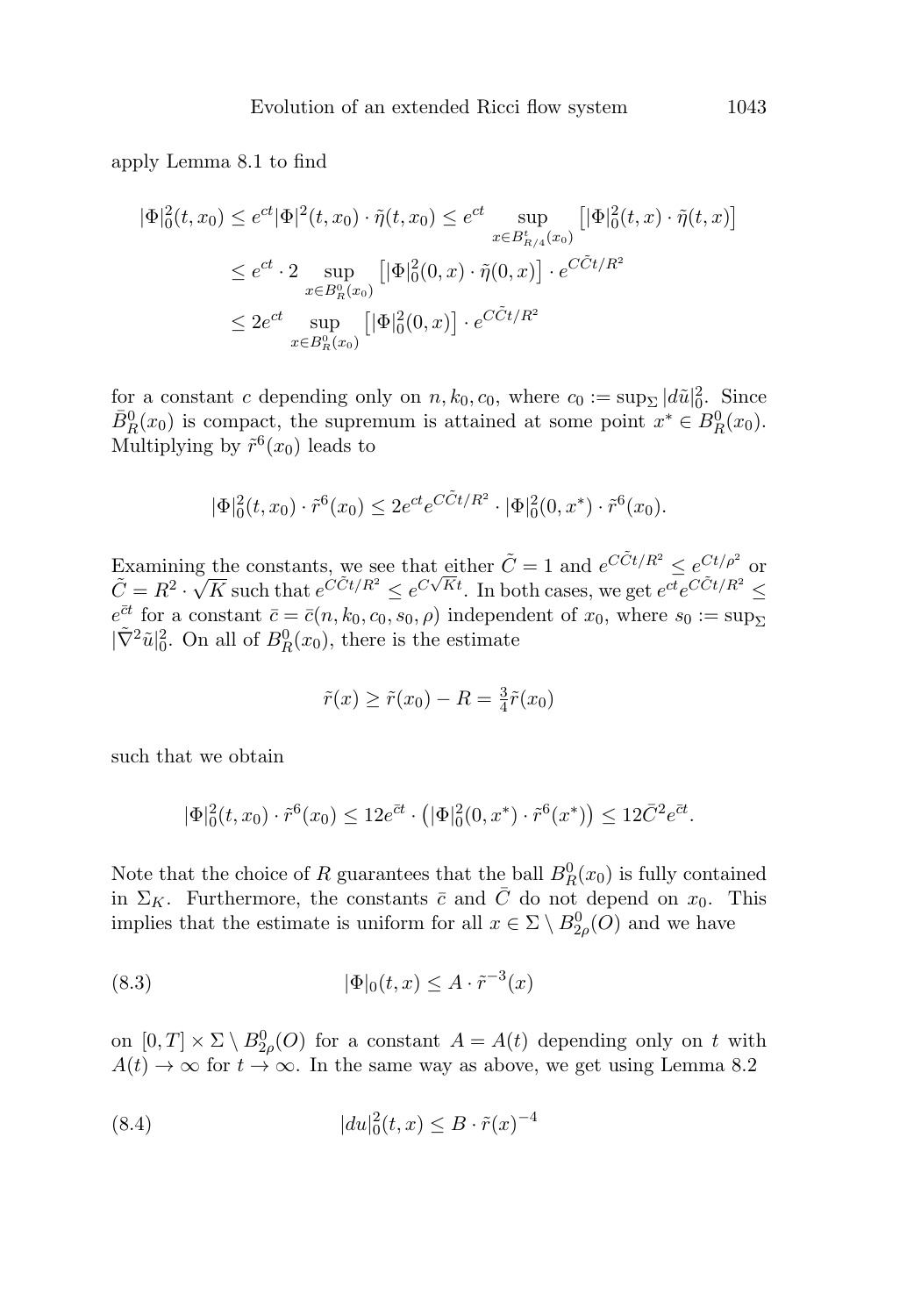## 1044 Bernhard List

on  $[0, T] \times \Sigma \setminus \overline{B}_{2\rho}(x_0)$  with  $B(t) \to \infty$  for  $t \to \infty$ . The estimates (8.3) and (8.4) allow us to integrate pointwise for all  $x \in \Sigma \setminus B^0_{2\rho}(O)$ 

(8.5)  

$$
\left| g(t) - \left( 1 - \frac{2m}{\tilde{r}} \right) \delta \right|_0 \leq C_0 \tilde{r}^{-2} + \int_0^t |\partial_t g(\tau)|_0 d\tau \leq \tilde{C}_0 \tilde{r}^{-2} + 2\alpha_n \int_0^t \left( |Rc|_0 + |du|_0^2 \right) (\tau) d\tau \leq \tilde{C}_0 \tilde{r}^{-2} + \left( A \tilde{r}^{-3} + B \tilde{r}^{-4} \right) \cdot T = \tilde{C}_0 \cdot \tilde{r}^{-2},
$$

where  $\tilde{C}_0 = \tilde{C}_0(n, C_0, A, B, T)$  is independent of x. For  $u(t)$ , we integrate

$$
(8.6) \quad |u(t) + \frac{m}{r}|_0 \le D_0 \tilde{r}^{-2} + \int_0^t |\partial_t u(\tau)|_0 d\tau \le D_0 \tilde{r}^{-2} + \int_0^t |\Delta u|_0(\tau) d\tau
$$
  

$$
\le D_0 \tilde{r}^{-2} + nAT \cdot C \tilde{r}^{-3} = \tilde{D}_0 \cdot \tilde{r}^{-2},
$$

where  $\tilde{D}_0 = \tilde{D}_0(n, D_0, A, B, T)$  also does not depend on x. This shows that  $(g, u)(t)$  remains asymptotically flat at the zeroth order on  $\Sigma \setminus B_{2\rho}^0(O)$ .

To estimate the first derivative of g, we need the first derivative of  $\Phi$ . From Lemma 5.8, we have

$$
(\partial_t - \Delta)|\nabla\Phi|^2 \le -2|\nabla^2\Phi|^2 + C\left{\vert \Phi \vert \vert \nabla\Phi \vert^2 + |du||\Phi|^2\vert \nabla\Phi \vert + |du|^2\vert \nabla\Phi \vert^2 \right}.
$$

Estimating  $(|du|^2 + |\Phi|) \leq \tilde{C}R^{-2}$  as before and using Young's inequality, this implies

$$
(\partial_t - \Delta)|\nabla\Phi|^2 \le -2|\nabla^2\Phi|^2 + C\tilde{C}R^{-2}|\nabla\Phi|^2 + A^4\tilde{r}^{-12}.
$$

The remaining calculations go through as above such that we find for  $f :=$  $|\nabla \Phi|^2 \cdot \tilde{\eta}$ :

 $(\partial_t - \Delta) f \leq C \tilde{C} R^{-2} f + C A^4 \tilde{r}^{-12}(x_0).$ 

Here we used that  $\tilde{\eta} \leq 1$  on  $B(T, x_0, R)$  and  $\tilde{r}^{-1}(x) \leq \frac{4}{3}\tilde{r}^{-1}(x_0)$ . Let  $v(t)$  be the solution to

$$
\frac{d}{dt}v(t) = C\tilde{C}R^{-2}v(t) + CA^4\tilde{r}^{-12}(x_0)
$$

with initial value  $v(0) := \frac{9}{8} \sup_{x \in B_R^0(x_0)} f(0, x)$ . Then v is given explicitly by

$$
v(t) = -CA^{4}\tilde{r}^{-12}(x_{0}) \cdot \frac{R^{2}}{C\tilde{C}} + e^{C\tilde{C}t/R^{2}} \cdot (v(0) + CA^{4}\tilde{r}^{-12}(x_{0}) \cdot \frac{R^{2}}{C\tilde{C}})
$$
  
\$\le e^{C\tilde{C}t/R^{2}} \cdot (v(0) + CA^{4}\tilde{r}^{-10}(x\_{0}))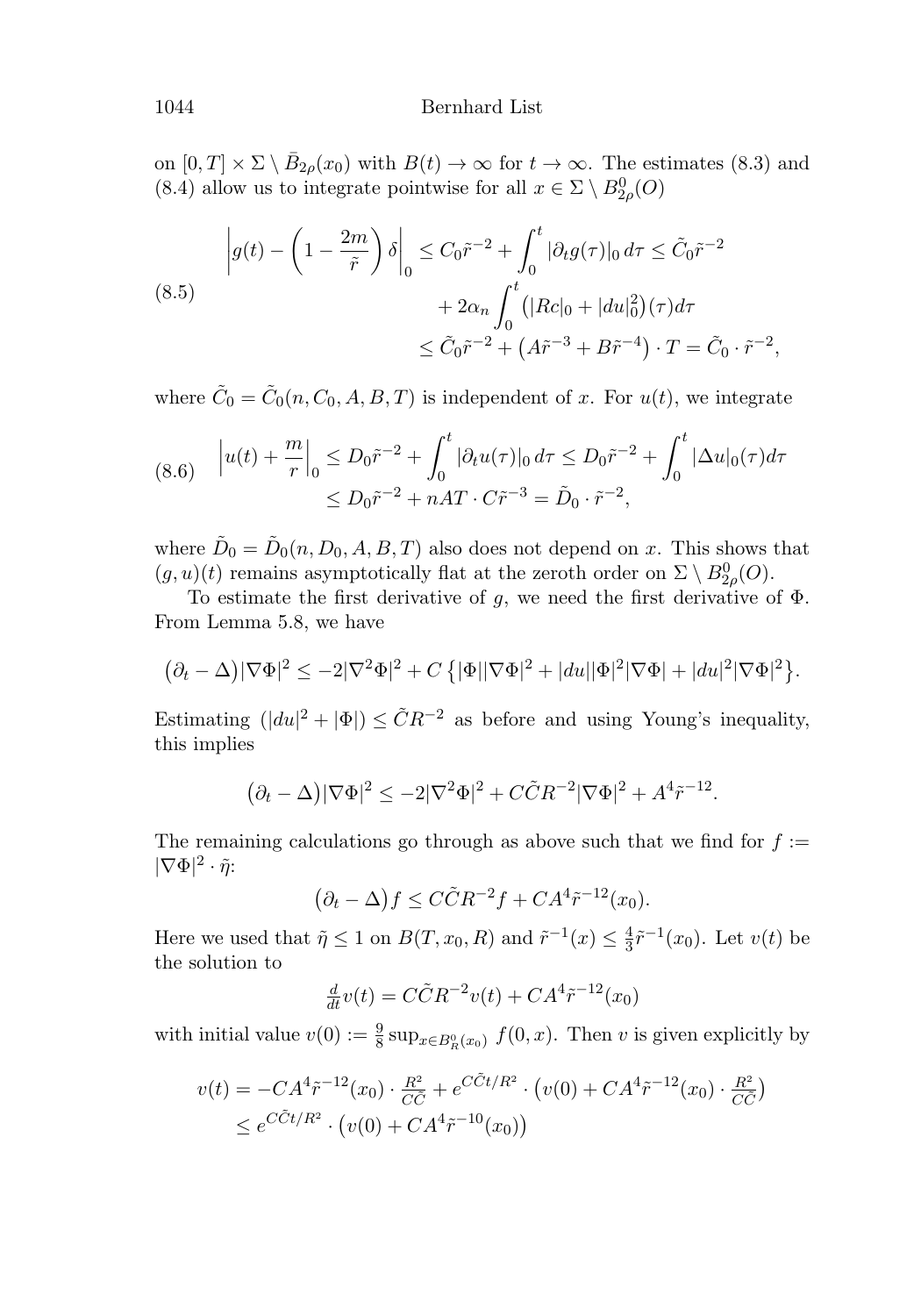from the choice of R and  $\tilde{C} \geq 1$ . Since v is a barrier for f for  $t > 0$ , we find

$$
\sup_{x \in B_{R/4}^t(x_0)} [|\nabla \Phi|^2(t, x) \cdot \tilde{\eta}(t, x)]
$$
\n
$$
\leq 2 \left( \sup_{x \in B_R^0(x_0)} [|\nabla \Phi|_0^2(0, x) \tilde{\eta}(0, x)] + CA^4 \tilde{r}^{-10}(x_0) \right) \cdot e^{C \tilde{C}t/R^2}.
$$

The asymptotic conditions for  $|\partial^3 g|$  and  $|\partial^3 u|$  imply that for  $x \in \Sigma \setminus B^0_\rho(O)$ at  $t = 0$ , we have

$$
|\nabla \Phi|_0(0, x) \leq \bar{C} \cdot \tilde{r}^{-4}
$$

independent of x. We find at a point  $x^* \in B_R^0(x_0)$  where the supremum is attained that

$$
|\nabla \Phi|^2(t, x_0) \cdot \tilde{r}^8(x_0) \le (2|\nabla \Phi|_0^2(0, x^*) \cdot \tilde{r}^8(x_0) + CA^4 \tilde{r}^{-10} \cdot \tilde{r}^8(x_0)) \cdot e^{C\tilde{C}t/R^2}
$$
  

$$
\le (32\bar{C} + CA^4 \tilde{r}^{-2}(x_0))e^{C\tilde{C}t/R^2} =: E(t)
$$

holds, where  $E(t)$  does not depend on x. Here we also used  $\tilde{r}^{-1}(x_0) \leq 1$ . This implies the decay

$$
|\nabla \Phi|_0(t, x_0) \le E(t) \cdot \tilde{r}^{-4}(x_0)
$$

on  $[0, T] \times B_{2\rho}(x_0)$ . Observe that  $E(t) \to \infty$  for  $t \to \infty$ . Integration gives

$$
|\partial g|_0(t) \leq |\partial \tilde{g}|_0 + \int_0^t |\partial_t \partial g|_0(\tau) d\tau \leq C_1 \cdot \tilde{r}^{-3}
$$
  
+  $2\alpha_n \sup_{\tau \in [0,T]} (|\nabla Rc|_0 + |du|_0 |\nabla^2 u|_0)(\tau) \cdot T$   
 $\leq C_1 \cdot \tilde{r}^{-3} + 2\alpha_n T \cdot E\tilde{r}^{-4} + 2\alpha_n T \sqrt{B} A\tilde{r}^{-5} \leq \tilde{C}_1 \cdot \tilde{r}^{-3}.$ 

Together with (8.4), we get the desired asymptotics for  $\partial g$  and  $\partial u$ . We have from (8.5) and (8.6)

$$
\begin{aligned} |\partial^2 g|_0 &\le |Rm|_0 + |\partial g|^2_0 \le A \cdot \tilde{r}^{-3} + \tilde{C}_1^2 \cdot \tilde{r}^{-4} \le \tilde{C}_2 \cdot \tilde{r}^{-3}, \\ |\partial^2 u|_0 &\le |\nabla^2 u|_0 + |\partial g|_0 |\partial u|_0 \le A \cdot \tilde{r}^{-3} + \tilde{C}_1 \cdot \tilde{r}^{-2} \cdot \tilde{D}_1 \cdot \tilde{r}^{-2} \le D_2 \cdot \tilde{r}^{-3}, \end{aligned}
$$

establishing the claim for  $k = 2$ . The remaining case  $k = 3$  is handled analogously. Since  $\tilde{g}$  and  $\delta$  are equivalent, this proves that the asymptotic flatness is preserved. The estimates  $(8.5)$  and  $(8.6)$  show that the change of  $(q, u)$  in time is of order  $\tilde{r}^{-2}$ . Therefore the asymptotic form (8.1) and (8.2) of the initial data is preserved. It immediately follows that the ADM mass stays constant under the flow  $(3.1)$ .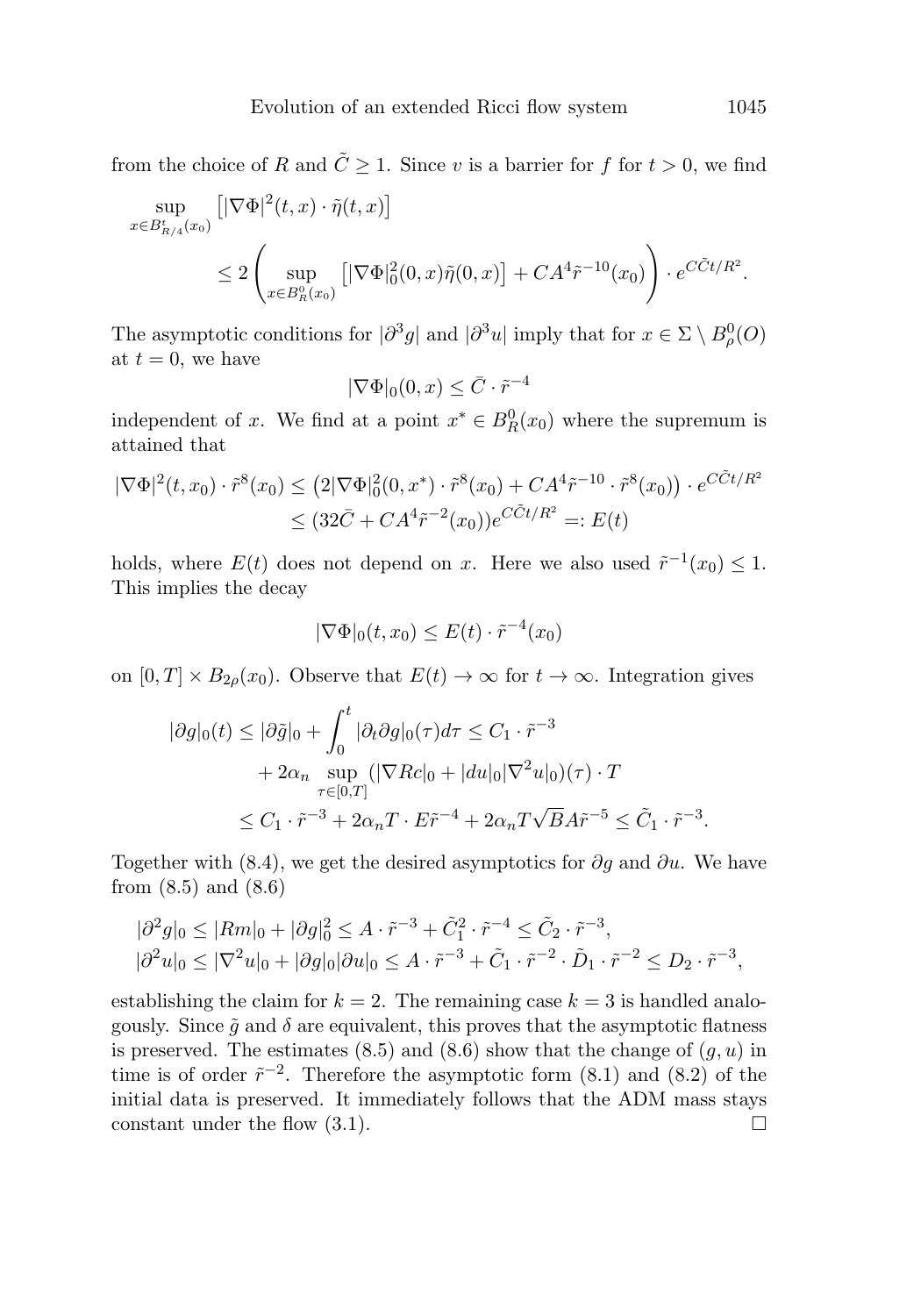The same can be proved for the following weaker definition of asymptotic flatness.

**Definition 8.5.** Let  $\Sigma$  be a complete *n*-dimensional connected Riemannian manifold.  $(\Sigma, g, u)$  is called *asymptotically flat*, if there is a compact subset  $K \subset \Sigma$  such that  $\Sigma_K := \Sigma \setminus K$  is diffeomorphic to  $\mathbb{R}^n \setminus B_1(0)$  and  $(g, u)$ satisfy in the exterior region  $\Sigma_K$ 

$$
|g - \delta| + |u| \leq C_0 \cdot \tilde{r}^{-1},
$$
  

$$
|\partial^k g| + |\partial^k u| \leq C_k \cdot \tilde{r}^{-k-1}, \quad k = 1, 2, 3,
$$

for constants  $C_k$ , where  $\tilde{r}(x) := \sqrt{x_1^2 + \cdots + x_n^2}$  is the radial coordinate of  $\mathbb{R}^n$  and |⋅| and  $\partial$  are with respect to the Euclidean metric.

**Theorem 8.6.** Let  $(g, u)(t)$  be the solution to  $(3.1)$  on  $[0, T] \times \Sigma$  for  $T <$  $\infty$  with initial data  $(\tilde{g}, \tilde{u})$  given by Theorem 4.1. Assume that  $(\Sigma, \tilde{g}, \tilde{u})$  is asymptotically flat with  $K = \bar{B}_{\rho}(O)$  for constants  $C_k$ . Then  $(\Sigma, g(t), u(t))$  is asymptotically flat for all  $t \in [0,T]$ . In particular, there is a constant  $C(t) =$  $C(t, k_0, c_0, s_0, C_k, n)$  depending only on time, the bounds from Theorem 4.1 and the asymptotic decay of  $(\tilde{g}, \tilde{u})$  such that

$$
|g(t) - \delta|_0 + |u(t)|_0 \le C(t) \cdot \tilde{r}^{-1}
$$
  

$$
|\partial^k g|_0 + |\partial^k u|_0 \le C(t) \cdot \tilde{r}^{-k-1}
$$

holds on  $[0, T] \times \Sigma \setminus B_{2\rho}(O)$  for  $k = 1, 2, 3$ , where  $C(t) \to \infty$  for  $t \to \infty$ . In addition, the ADM mass stays constant in time and we have  $m_{ADM}(g(t)) =$  $m_{ADM}(\tilde{g})$  for all  $t \in [0,T]$ .

Proof. The proof is analogous to the proof of Theorem 8.4. The integration  $(8.5)$  of the metric does not change the first-order term in  $\tilde{r}$  which determines the mass of  $q(t)$ .  $\Box$ 

**Remark 8.7.** Although the mass is constant for solutions of  $(3.1)$  on finite time intervals, we expect that the mass  $m_{\text{ADM}}(g_{\infty})$  of the limit  $(g_{\infty}, u_{\infty})$ of a global solution  $(g, u)(t)$  for  $t \to \infty$  jumps. In particular, it is not clear that the limit in time commutes with the spatial limit.

# **Acknowledgements**

The author would like to express his gratitude to Prof. Dr. Gerhard Huisken for his advice and encouragement while this thesis was carried out and to the Max Planck Gesellschaft for the research opportunity and financial support.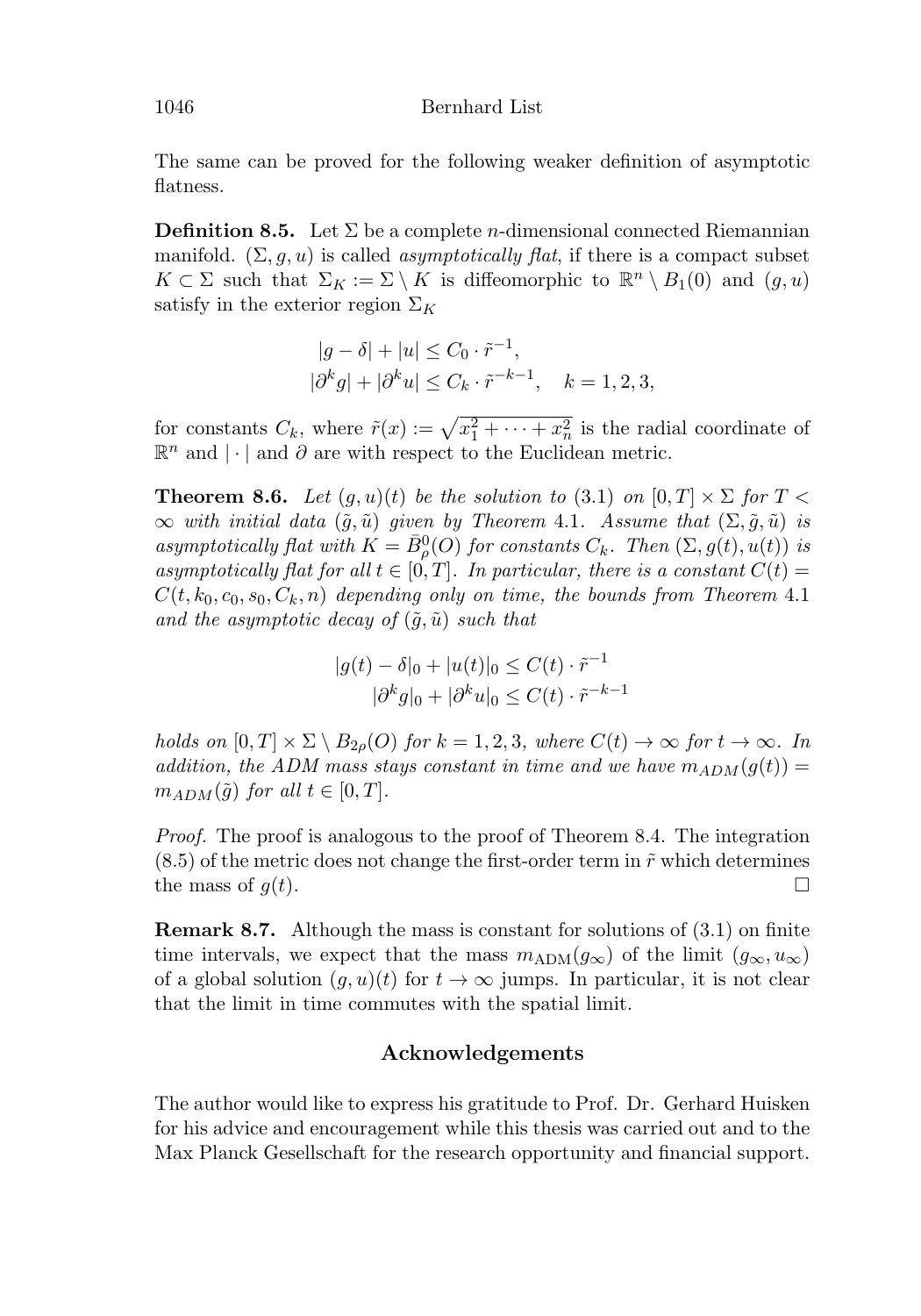## **References**

- [1] R.S. Hamilton, Three-manifolds with positive Ricci curvature, J. Differ. Geom. **17** (1982), 255–306.
- [2] ———, The formation of singularities in the Ricci flow, Surveys in Differential Geometry, 2, International Press Inc., Boston, 1995.
- [3] ———, Four-manifolds with positive curvature operator, J. Differ. Geom. **24** (1986), 153–179.
- $[4] \longrightarrow A$  compactness property for solutions of the Ricci flow, Amer. J. Math. **117** (1995), 545–572.
- [5] ——, Four-manifolds with positive isotropic curvature, Comm. Anal. Geom. **5**(**1**) (1997), 1–92.
- [6] G. Perelman, The entropy formula for the Ricci flow and its geometric applications, 2002. http://arxiv.org/abs/math.DG/0211159.
- [7] ———. Ricci flow with surgery on three-manifolds, 2003. http://arxiv.org/abs/math.DG/0303109.
- [8] A. Rendall, Theorems on existence and global dynamics for the Einstein equations, Living Rev. Relat. **8**(**6**) (2005). URL (cited on 12/12/05): http://www.livingreviews.org/lrr-2005-6.
- [9] G. Cook, Initial data for numerical relativity, Living Rev. Relativ. **3**(**5**)  $(2000)$ . URL (cited on  $12/12/05$ ): http://www.livingreviews.org/lrr-2000-5.
- [10] R. Bartnik, Energy in general relativity, Tsing Hua Lectures on Geometry & Analysis (Hsinchu, 1990–1991), 1997, 5–27.
- [11] P. Miao, On existence of static metric extensions in general relativity, 2003. http://arxiv.org/abs/math-ph/0309041v1.
- [12] J. Ehlers and W. Kundt, Exact solutions of the gravitational field equations, in Gravitation: an Introduction to Current Research, ed. L. Witten, John Wiley & Sons, Inc., New York, London, 1962, 49–101.
- [13] R. Wald, General Relativity, The University of Chicago Press, Chicago, London, 1984.
- [14] R. Beig and B. Schmidt, Time-independent gravitational fields, in Einstein's Field Equations and Their Physical Implications, ed. B. Schmidt, Springer Verlag, Berlin, Heidelberg, 1999, 325–372.